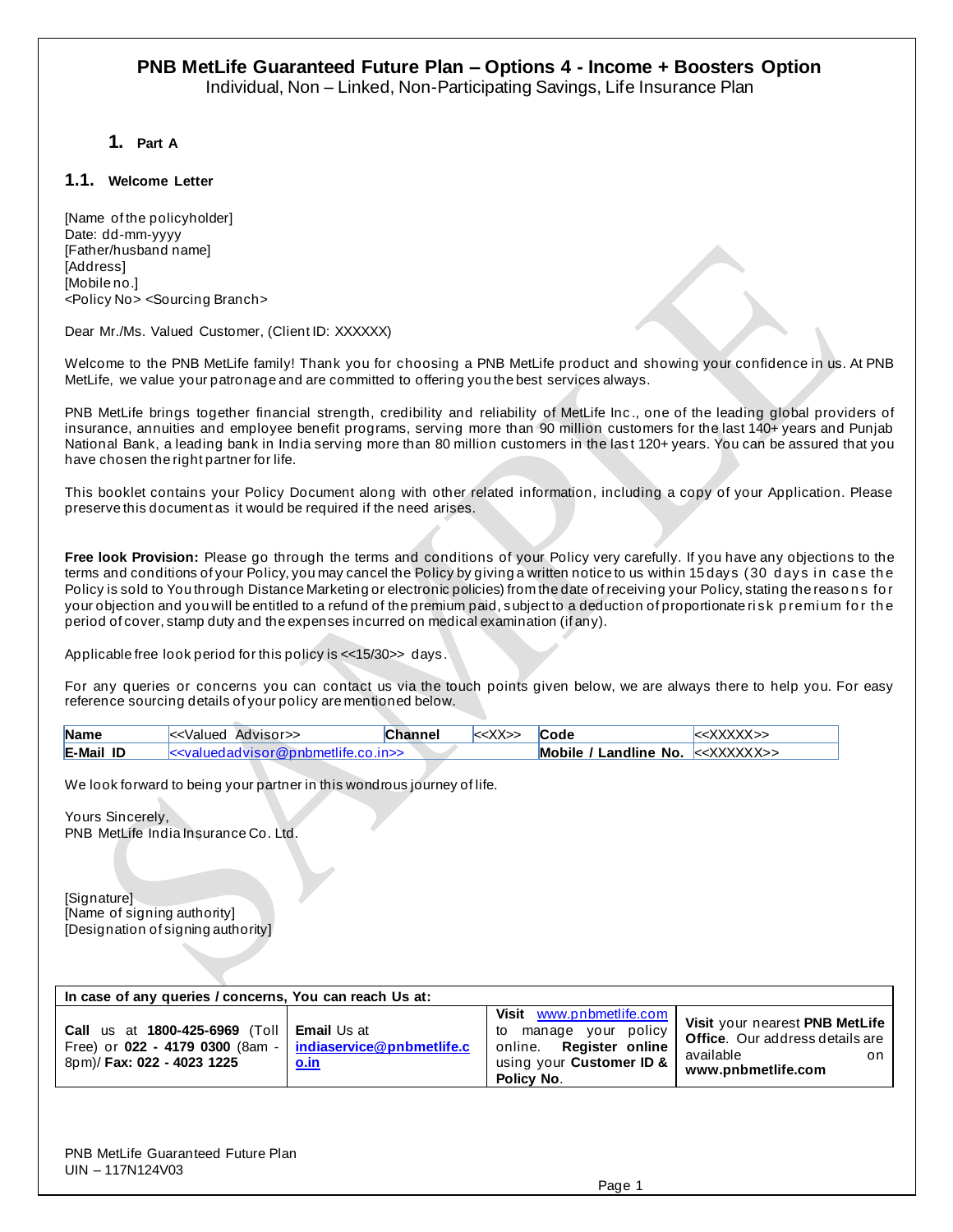Individual, Non – Linked, Non-Participating Savings, Life Insurance Plan

#### **1.2. Policy Preamble**

#### **PNB MetLife Guaranteed Future Plan An Individual, Non-linked, Non-Participating, Savings, Life Insurance Plan**

This is a contract of insurance between you and PNB MetLife India Insurance Company Limited. This contract of insuranc e has been issued by us on receipt of the premium and is based on the details in the Application together with the other information, documentation and declarations received from you for effecting a life insurance contract on the life of the person named in the Policy Schedule below.

We agree to pay the benefits under this Policy on the occurrence of the insured event described in Part C of this Policy, subject to th e terms and conditions of the Policy.

#### **On examination of the Policy, if you notice any mistake or error, please return the Policy document to us in order that We may rectify it.**

Signed by and on behalf of PNB MetLife India Insurance Company Limited

[Signature] [Name of signing authority] [Designation of signing authority]

### **1.3. Policy Schedule**

| Name of the Plan   | <b>PNB MetLife Guaranteed Future Plan</b>                              |
|--------------------|------------------------------------------------------------------------|
| Nature of the Plan | Individual, Non-linked, Non-Participating, Savings Life Insurance Plan |
| UIN                | 117N124V03                                                             |

| <b>Application</b> | <b>Policy</b> | Date of      | Issuing |  |
|--------------------|---------------|--------------|---------|--|
| number             | number        | <b>issue</b> | office  |  |

### **1. Details of the Policyholder and Life Assured**

| Name of Policyholder                |                   | Gender | Date of Birth |  |  |  |
|-------------------------------------|-------------------|--------|---------------|--|--|--|
| Name of Life Assured                |                   | Gender | Date of Birth |  |  |  |
| Address of Policyholder             |                   |        |               |  |  |  |
| Telephone Number                    |                   |        |               |  |  |  |
| Mobile Number                       |                   |        |               |  |  |  |
| Address of Life Assured             |                   |        |               |  |  |  |
| Age admitted of the Life<br>Assured | <yes no=""></yes> |        |               |  |  |  |

#### **2. Policy Details**

| <b>Base Plan</b>                   | <b>PNB MetLife Guaranteed Future Plan</b>                     |                                        |                                       |  |  |
|------------------------------------|---------------------------------------------------------------|----------------------------------------|---------------------------------------|--|--|
| <b>Benefit Payout Option</b>       | <<"Endowment"/"Income"/"Income+Lumpsum"/ "Income + Booster">> |                                        |                                       |  |  |
| <b>Premium Payment Term (Yrs.)</b> |                                                               | Deferment Period (Yrs.)                | < <na 1="" for="" option="">&gt;</na> |  |  |
| Policy Term (Yrs.)                 |                                                               | Date of Survival Benefit << DD1 MM1>>; |                                       |  |  |
|                                    |                                                               | Pavout (chosen)                        | < <na 1="" for="" option="">&gt;</na> |  |  |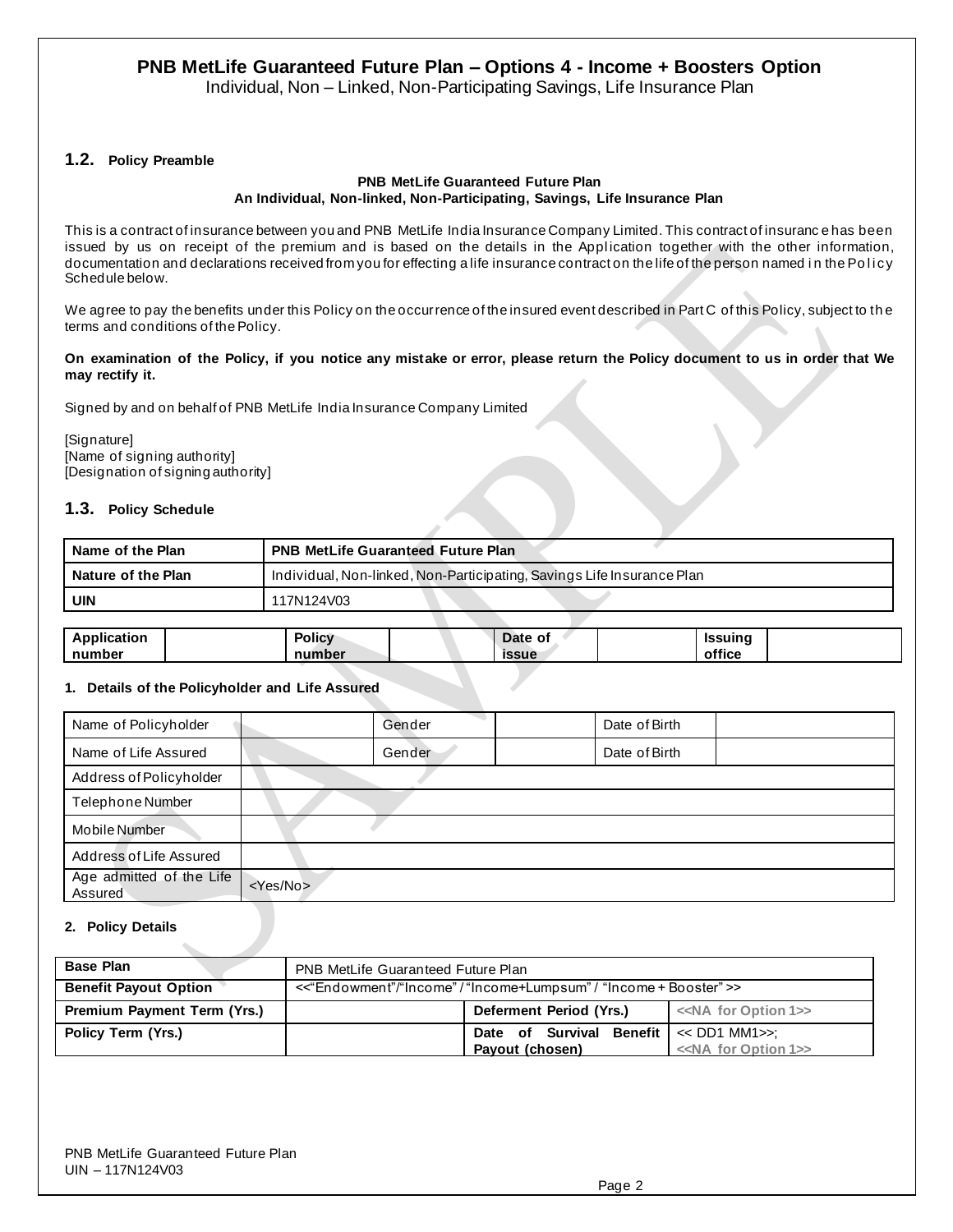Individual, Non – Linked, Non-Participating Savings, Life Insurance Plan

| <b>Basic</b><br>Sum<br>Assured (Rs.) | Premium<br><b>Payment Mode</b> | Installment<br>Premium (Rs.) | <b>Goods &amp; Services</b><br>Tax $(Rs.)^*$ | Instalment premium<br>including GST (Rs) | Annualised<br>Premium (Rs) |
|--------------------------------------|--------------------------------|------------------------------|----------------------------------------------|------------------------------------------|----------------------------|
|                                      |                                |                              |                                              |                                          |                            |

**\* Goods and Services Tax** at prevailing rates. You will be responsible to pay any new or additional tax/levy or any changed amo un t of tax/ cess being made applicable/ imposed on the premium(s) by any competent authority.

#### **3. Rider Details**

| <b>Rider Name</b>                  | Rider Sum<br><b>Assured</b><br>(Rs.) | <b>Policy</b><br>Term<br>(years) | <b>Premium</b><br>Paying<br>Term<br>(years) | <b>Installment</b><br><b>Premium</b><br>(Rs.) | Goods &<br><b>Services</b><br>Tax $(Rs.)^*$ | Instalment<br>premium<br>including<br>GST (Rs) | <b>Annualised</b><br><b>Premium</b><br>(Rs) |
|------------------------------------|--------------------------------------|----------------------------------|---------------------------------------------|-----------------------------------------------|---------------------------------------------|------------------------------------------------|---------------------------------------------|
| < <rider 1="" name="">&gt;</rider> |                                      |                                  |                                             |                                               |                                             |                                                |                                             |
| < <rider 2="" name="">&gt;</rider> |                                      |                                  |                                             |                                               |                                             |                                                |                                             |
| 4. Contract Details                |                                      |                                  |                                             |                                               |                                             |                                                |                                             |

#### **4. Contract Details**

| Date of Inception of Policy                      | < <dd mm="" yy="">&gt;</dd>     | Premium Due Date                                                                             | $<<$ DD MM YY $>>$                                         |
|--------------------------------------------------|---------------------------------|----------------------------------------------------------------------------------------------|------------------------------------------------------------|
| Date of Commencement of Risk                     | < <dd mm="" yy="">&gt;</dd>     | Premium Payment Type                                                                         | << SP/LP>>Pay                                              |
| Policy anniversary date                          | < <dd mm="" yy="">&gt;</dd>     | Last Premium Due Date                                                                        | < <dd mm="" yy="">&gt;</dd>                                |
| Policy currency                                  | <b>INR</b>                      | Total Installment Premium (incl.<br>of rider(s) premium, any extra<br>premium, taxes & cess) | $Rs. < \Leftrightarrow$                                    |
| <b>Endowment Option:</b>                         |                                 |                                                                                              |                                                            |
| <b>Policy Maturity Date</b>                      | < <dd mm="" yy="">&gt;</dd>     | <b>Total Premiums Payable</b>                                                                | $Rs. < \Leftrightarrow$                                    |
| Guaranteed Maturity Benefit = Rs. << >>          |                                 |                                                                                              |                                                            |
| <b>Income Option:</b>                            |                                 |                                                                                              |                                                            |
| Income Start Date                                | << DD1 MM1 YYY>>                | <b>Total Premiums Payable</b>                                                                |                                                            |
| Income End Date                                  | $<<$ DD1 MM1 YYY>>              | Income payout mode                                                                           | < <yearly half-<br="">yearly/<br/>Monthly&gt;&gt;</yearly> |
| Guaranteed Income Payout payable<br>every period | $Rs. \ll \gg$                   |                                                                                              |                                                            |
| Income + Lump-sum Option:                        |                                 |                                                                                              |                                                            |
| Income Start Date                                | << DD1 MM1 YYY>>                | <b>Total Premiums Payable</b>                                                                |                                                            |
| Income End Date                                  | << DD1 MM1 YYY>>                | Income payout mode                                                                           | < <yearly half-<br="">yearly/<br/>Monthly&gt;&gt;</yearly> |
| <b>Policy Maturity Date</b>                      | < <dd mm="" yy="">&gt;</dd>     | Guaranteed<br>Income<br>Payout<br>payable every period                                       | Rs. < >>                                                   |
| <b>Guaranteed Maturity Benefit</b>               | Rs. < < >>                      |                                                                                              |                                                            |
|                                                  |                                 |                                                                                              |                                                            |
| <b>Income + Booster Option:</b>                  |                                 |                                                                                              |                                                            |
| Income Start Date                                | << DD1 MM1 YYY>>                | Total Premiums Payable (A)                                                                   |                                                            |
| Income End Date                                  | < <dd1 mm1="" yyy="">&gt;</dd1> | Income payout mode                                                                           | < <yearly half-<br="">yearly/<br/>Monthly&gt;&gt;</yearly> |
| Booster Addition -1 Due Date                     | < <dd mm="" yyyy="">&gt;</dd>   | Guaranteed<br>Income<br>Payout<br>payable every period                                       | $Rs. \ll \gg$                                              |
| Booster Addition -2 Due Date                     | < <dd mm="" yyyy="">&gt;</dd>   | Booster Addition                                                                             | Rs. < >>                                                   |
| Booster Addition -3 Due Date                     | < <dd mm="" yyyy="">&gt;</dd>   |                                                                                              |                                                            |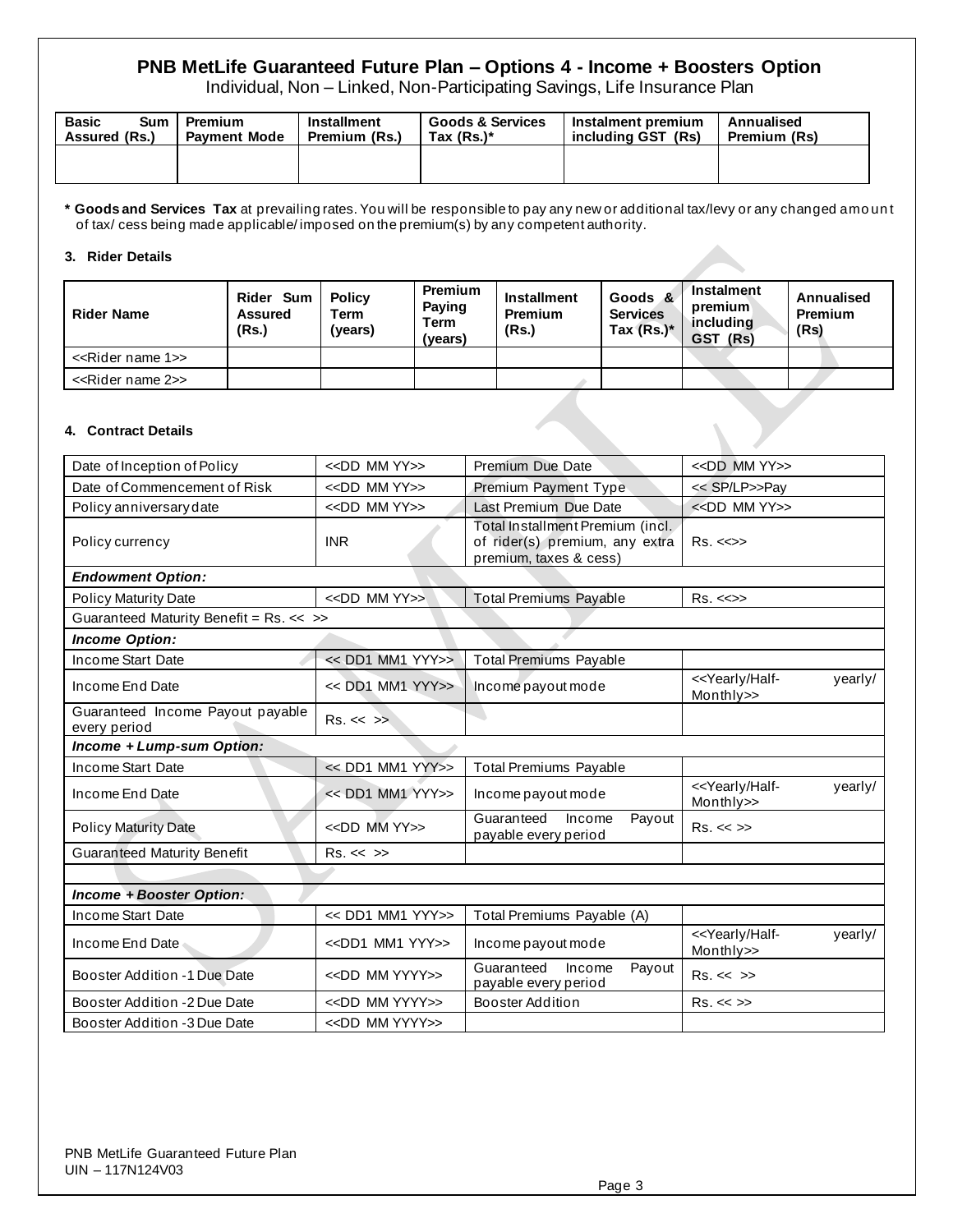Individual, Non – Linked, Non-Participating Savings, Life Insurance Plan

### **5. Details of Agent/Intermediary**

| Name                                |  |
|-------------------------------------|--|
| License/Registration number         |  |
| Phonenumber                         |  |
| Address                             |  |
| Email address                       |  |
|                                     |  |
| Special provisions/options (if any) |  |

#### **6. Nominee details**

| Name(s) of the Nominee                | Relationship with Life Share(s) %<br><b>Assured</b> |                                 |
|---------------------------------------|-----------------------------------------------------|---------------------------------|
| < <name nominee="" off="">&gt;</name> | < <relation>&gt;</relation>                         | < <percentage>&gt;</percentage> |
|                                       |                                                     |                                 |
| 3                                     |                                                     |                                 |
| 4                                     |                                                     |                                 |

#### **7. Appointee details (Only in case Nominee is less than 18 years of Age)**

| Appointee name                          | with<br><b>Relationship</b><br><b>Nominee</b> | Age               |
|-----------------------------------------|-----------------------------------------------|-------------------|
| < <name appointee="" off="">&gt;</name> | < <relation>&gt;</relation>                   | < <age>&gt;</age> |

#### **8. E-Policy document**

Your soft copy of policy document is available in the customer portal. You can access throug[h www.pnbmetlife.com](http://www.pnbmetlife.com/) > Customer **login** > **Provide user ID and password** (for existing customer), else click **New User** (for new customer)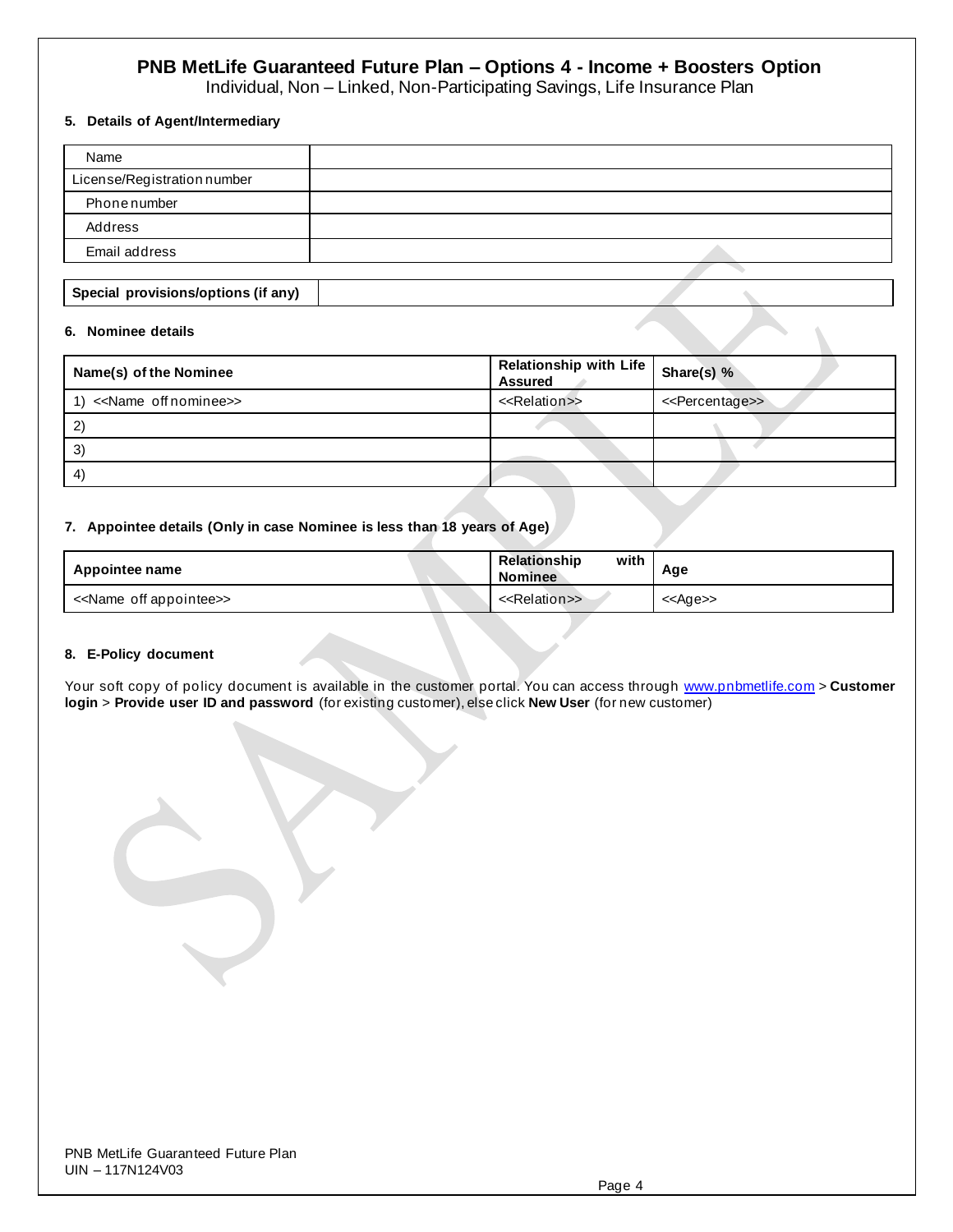Individual, Non – Linked, Non-Participating Savings, Life Insurance Plan

## **Key Feature Document**

| <b>Benefit</b><br>Payout<br><b>Options</b>                       | You have chosen Income + Boosters option.<br>Under this option, You will receive Guaranteed Income Payout during the income payout period after<br>completion of the premium payment term and deferment period, if chosen, along with additional payouts<br>termed as Booster Additions payable at specified policy anniversaries.<br>This option will be chosen at inception of the policy.<br>The Policyholder has an option to choose the pay-out mode for the Guaranteed Income Payout as Yearly,                                                                                                                                                                                                                                                                                                                                                                               |
|------------------------------------------------------------------|-------------------------------------------------------------------------------------------------------------------------------------------------------------------------------------------------------------------------------------------------------------------------------------------------------------------------------------------------------------------------------------------------------------------------------------------------------------------------------------------------------------------------------------------------------------------------------------------------------------------------------------------------------------------------------------------------------------------------------------------------------------------------------------------------------------------------------------------------------------------------------------|
| <b>Income</b><br>pay-out<br>factors                              | Half-yearly or Monthly mode. The income payout mode will be chosen at inception of the Policy and cannot<br>be changed post policy issuance.<br>For monthly income payout mode, a factor of 0.95/12 will be applied to annual benefit rates.<br>For half-yearly income payout mode, a factor of 0.97/2 will be applied to annual benefit rates.                                                                                                                                                                                                                                                                                                                                                                                                                                                                                                                                     |
| <b>Death Benefit</b>                                             | In the event of the unfortunate death of the Life Assured during the policy term provided that the policy is still<br>In-force status on the date of death, the nominee shall receive Death Benefit and the Policy shall terminate.<br>Sum Assured on Death shall be defined as higher of:<br>Basic sum assured (BSA), which is the absolute amount assured to be paid on death.<br>۰<br>Annualised Premium or Single premium multiplied by the Death Benefit Multiple<br>105% of total premiums paid up to the date of death<br>$\bullet$<br>Where,<br>Basic Sum Assured is equal to 10 x Annualised premium for Limited pay and 1.25 x Single Premium for<br>Single pay policies<br>The Death benefit multiples will vary basis age at entry as mentioned in the table in Part C                                                                                                  |
| <b>Survival Benefit</b>                                          | On survival of the Life Assured until the end of the Premium Payment Term, provided that the Policy is in In-<br>force Status and all due Installment Premiums have been received in full by Us, Guaranteed Income Payouts<br>will be payable on each Policy Anniversary following the completion of the Deferment Period as menti oned<br>below:<br>Guaranteed Income Payout will be equal to sum of Annualized Premium and Guaranteed Addition<br>Booster Addition shall be paid at specified intervals in addition to the Guaranteed Income Payout and is<br>defined as a percentage of Annualized premium as specified below and will vary depending on the entry age<br>and premium payment term mentioned in Part C.<br>Survival benefits shall cease on the death of the Life Assured. Policy cover terminates with the payment of<br>survival benefit at the maturity date. |
| <b>Flexibility</b><br>to<br>choose the date<br>of benefit payout | Benefits will be paid on policy anniversaries by default. Alternatively, the policyholder can choose to receive<br>the survival benefits on any one date, succeeding the date of issuance, as per their choice.<br>This option needs to be selected at policy inception and cannot be changed during the policy tenure.                                                                                                                                                                                                                                                                                                                                                                                                                                                                                                                                                             |

#### **Key Service Features**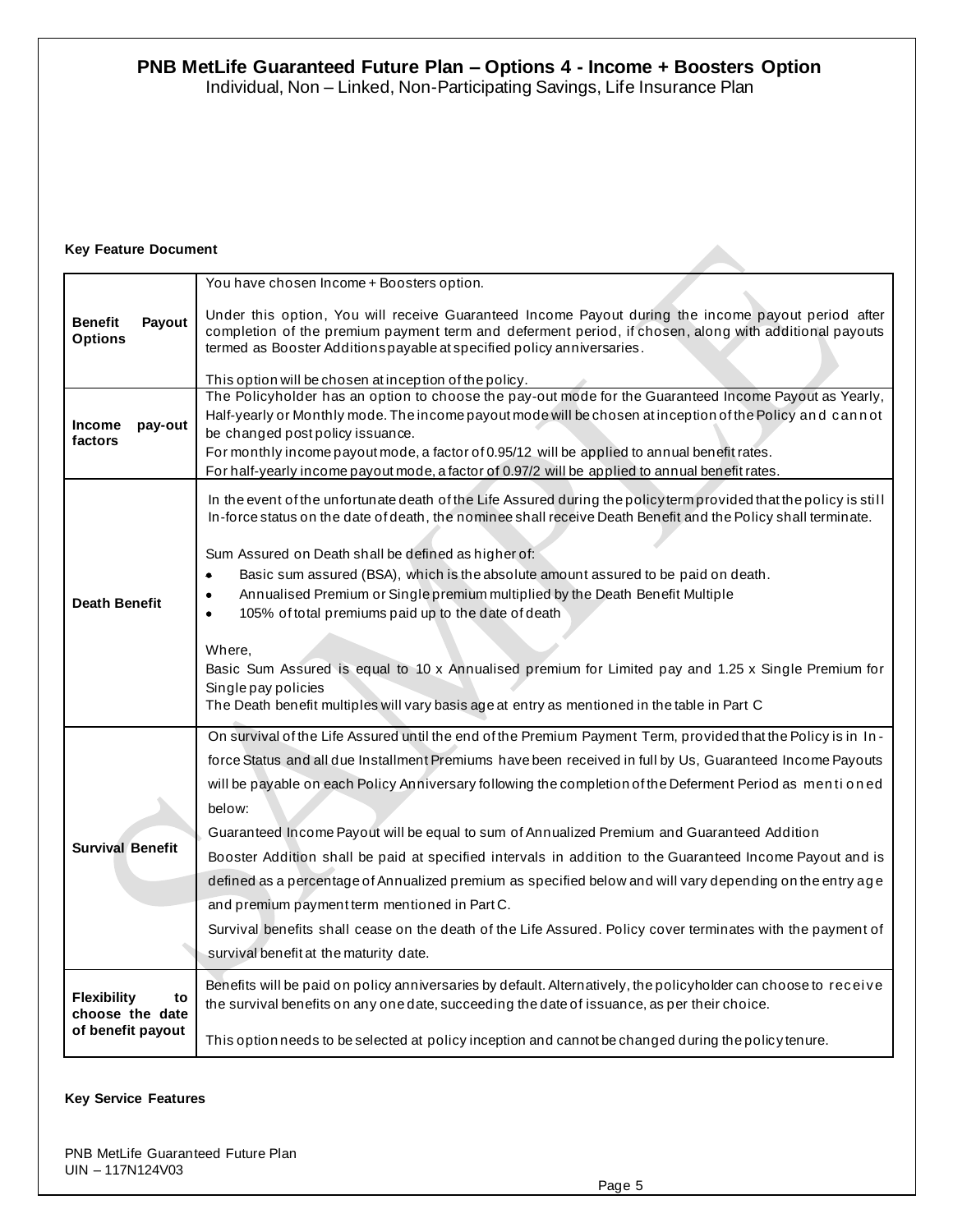Individual, Non – Linked, Non-Participating Savings, Life Insurance Plan

| <b>Nomination</b>                    | Nomination shall be allowed as per the provisions of Section 39 of the Insurance Act, 1938 as amended<br>from time to time. |  |  |  |  |  |  |
|--------------------------------------|-----------------------------------------------------------------------------------------------------------------------------|--|--|--|--|--|--|
|                                      | Assignment shall be allowed under this policy as per the provisions of Section 38 of the Insurance Act,                     |  |  |  |  |  |  |
| <b>Assignment</b>                    |                                                                                                                             |  |  |  |  |  |  |
|                                      | 1938 as amended from time to time.                                                                                          |  |  |  |  |  |  |
|                                      | The maximum amount of policy loan that you can avail will be limited to 90% of the Special Surrender                        |  |  |  |  |  |  |
| <b>Policy Loan</b>                   | Value of your policy at the end of the relevant Policy Year less any unpaid premiums for that year and                      |  |  |  |  |  |  |
|                                      | loan interest accrued.                                                                                                      |  |  |  |  |  |  |
|                                      | You may opt for any of the following Riders at inception or at any policy anniversary during premium                        |  |  |  |  |  |  |
|                                      | payment term. Each rider shall be subject to the terms and conditions of that rider:                                        |  |  |  |  |  |  |
|                                      | a) PNB MetLife Accidental Death Benefit Rider Plus (UIN: 117B020V03) - This rider provides                                  |  |  |  |  |  |  |
|                                      | additional protection over and above the Death Benefit under this Policy in the event of the death                          |  |  |  |  |  |  |
| <b>Riders</b>                        | of the life assured in an Accident.                                                                                         |  |  |  |  |  |  |
|                                      | PNB MetLife Serious Illness Rider (UIN: 117B021V03) - This rider provides additional<br>b)                                  |  |  |  |  |  |  |
|                                      | protection over and above the Death Benefit under this Policy in the event of the life assured                              |  |  |  |  |  |  |
|                                      | being diagnosed with any of the 10 critical illnesses listed in the rider.                                                  |  |  |  |  |  |  |
|                                      | Premium payment can be made by cash, cheque, credit card, ECS, online payment, demand draft, and                            |  |  |  |  |  |  |
| <b>Premium Payment</b>               | direct debit or any other mode as prescribed by the IRDA of India                                                           |  |  |  |  |  |  |
| <b>Customer Service No.</b>          | 1800 425 6969 (Toll-free) or 022-4179 0300(8am-8pm)                                                                         |  |  |  |  |  |  |
|                                      | Visit us www.pnbmetlife.com                                                                                                 |  |  |  |  |  |  |
|                                      | Email us: indiaservice@pnbmetlife.co.in                                                                                     |  |  |  |  |  |  |
|                                      | Write to us:                                                                                                                |  |  |  |  |  |  |
|                                      | PNB MetLife India Insurance Co. Ltd.                                                                                        |  |  |  |  |  |  |
| <b>Grievance</b><br><b>Redressal</b> | Unit No. 101, First Floor, Techniplex I,                                                                                    |  |  |  |  |  |  |
| <b>Mechanism</b>                     | Techniplex Complex, Off Veer Savarkar Flyover,                                                                              |  |  |  |  |  |  |
|                                      | S.V. Road, Goregaon (West),                                                                                                 |  |  |  |  |  |  |
|                                      | Mumbai - 400 062, Maharashtra.                                                                                              |  |  |  |  |  |  |
|                                      | 022 - 4179 0300 (8am -8pm)/ Fax: 022 - 4023 1225                                                                            |  |  |  |  |  |  |
|                                      |                                                                                                                             |  |  |  |  |  |  |

## **For detailed benefits, please refer to policy terms and conditions**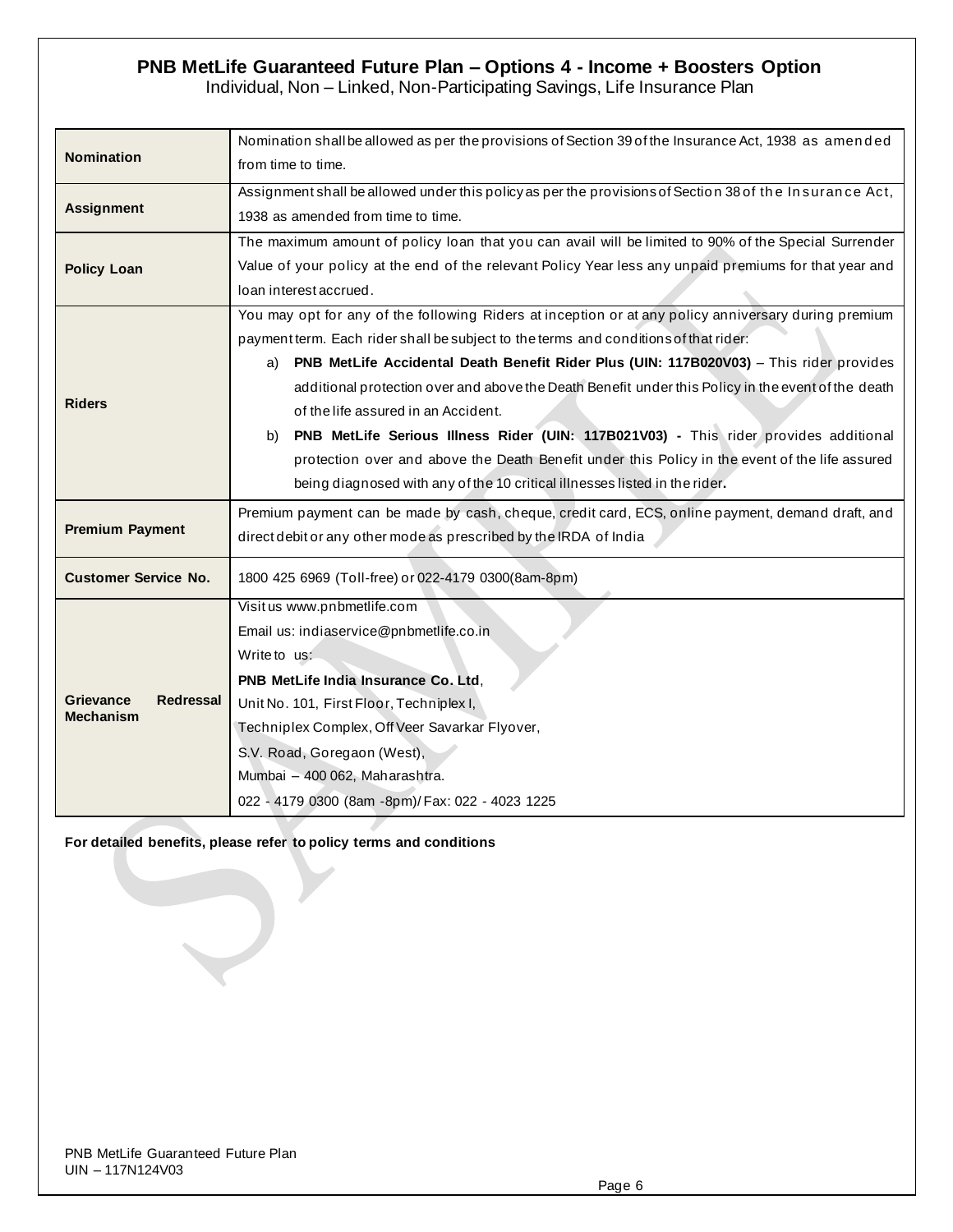## **2. Part B**

### **2.1. Definitions applicable to your policy**

The words or terms below that appear in this **Policy** in initial capitals and **bold** type will have the specific meaning given to them below. These defined words or terms will, where appropriate to the context, be read so that the singular includes the plural, and the masculine includes the feminine.

- **1. "Age"** means age as on the last birthday; i.e. the age of the Life Assured in completed years as on the Policy Commencement Date and is as shown in the Schedule**.**
- **2. "Annualised Premium"** means the shall be the premium amount payable in a year chosen by the policyholder, excluding th e taxes, rider premiums, underwriting extra premiums and loadings for modal premiums, if any.
- **3. "Appointee"** means the person named in the Schedule to receive payment under this Policy, if the Nominee is a minor at th e time payment becomes due under this Policy
- **4. "Basic Sum Assured (BSA)"** means the absolute amount specified in the Schedule which is the minimum amount assured to be paid on the death of the Life Assured. The Basic Sum Assured is equal to 10 x Annualised Premium for Limited pay an d 1.25 x Single Premium for Single pay policies.
- **5. "Benefit Illustration"** means an Annexure along with the Schedule that illustrates the premiums, guarantees, returns, benefits and values of the proposed policy. This Benefit Illustration complies with IRDA of India Regulations and contains clear disclosure of both guaranteed and non-guaranteed benefits, if any, of the Policy
- **6. "Benefits"** means the Death Benefit, Maturity Benefit, Surrender Benefit or any other benefit, as the case may be, applicable in the terms and conditions of this Policy
- **7. "Company/Us/We/Our"** means PNB MetLife India Insurance Co. Ltd
- **8. "Date of Commencement of risk"** means the date on which the risk under the Policy and Riders, if opted, comes into effect and is as specified in the **Schedule.** The commencement of risk cover on the Life Assured shall depend on the age of the Li fe Assured on commencement of the Policy.
- **9. "Date of Inception of the Policy"** means the date on which this Policy is issued after We have accepted the risk under the Application. The Date of Inception of the Policy is shown in the Schedule
- **10. "Date of commencement of the Policy"** is the same as the Date of Inception of the Policy
- **11. "Deferment Period"** means the period which is defined as the difference between the policy term and 2x Income Payout Period.
- **12. "Grace Period"** means the time granted by Us from the due date for the payment of Installment Premium, without any penalty or late fee, during which time the Policy is considered to be in In-force Status with the risk cover without any interruption, as per the terms & conditions of the Policy. The Grace Period for payment of the Installment Premium is 15 days, where the Policyholder pays the premium on a monthly basis and 30 days in all other cases.
- **13. "Guaranteed Maturity Benefit**" means the amount payable as Maturity Benefit, calculated as a percentage of the Total Premiums Payable in accordance with Section 3.2.2 of Part C. The Guaranteed Maturity Benefit may vary depending on the Age, Premium Payment Term and the Policy Term.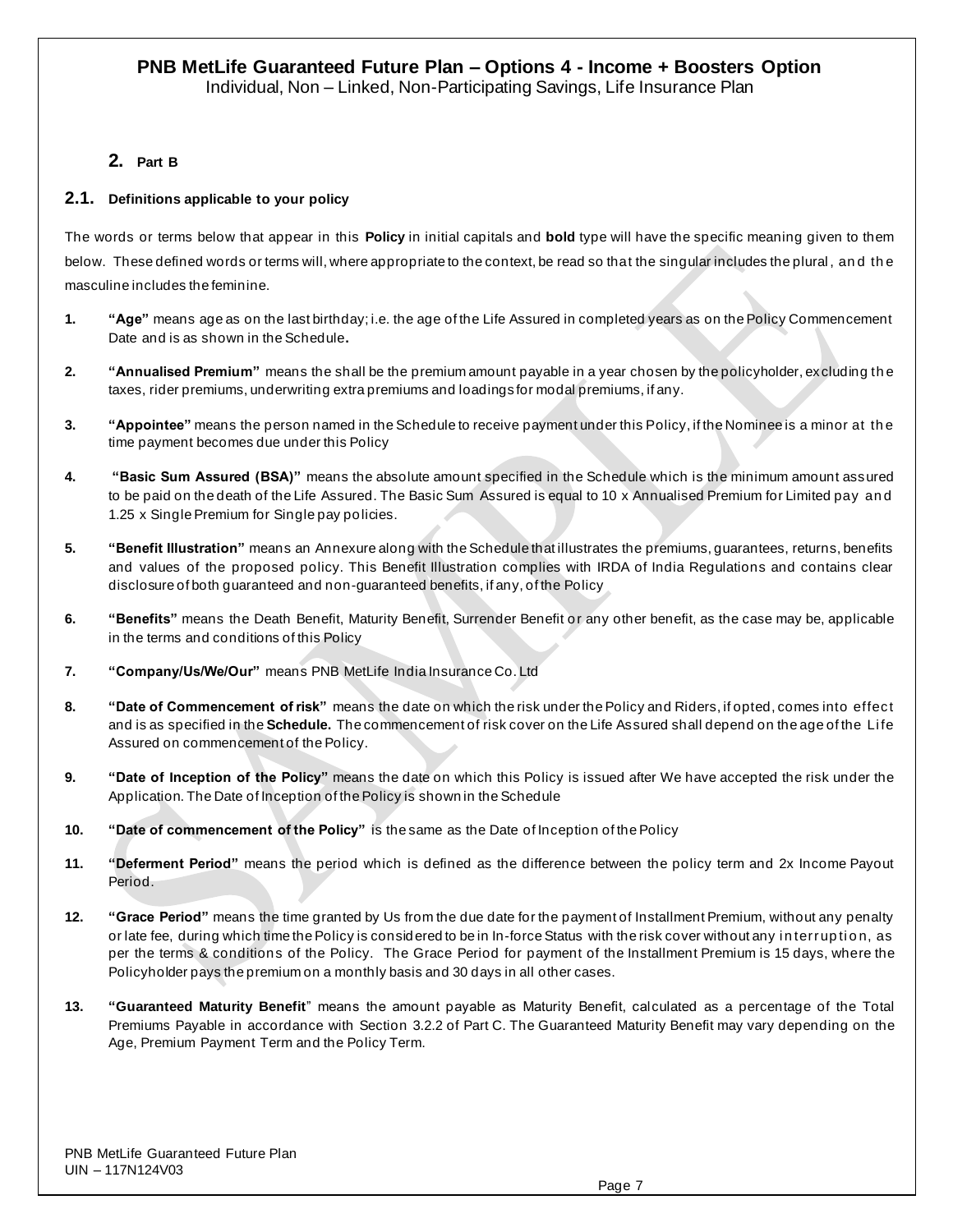Individual, Non – Linked, Non-Participating Savings, Life Insurance Plan

- **14.** "Income Payout Period" means the period over which the Guaranteed Income installments are paid. Income Payout Period is equal to the Premium Payment Term (PPT). Income Payout Period will commence after co mpletion of the PPT and the Deferment Period chosen by the policyholder.
- **15. "In-force Status"** means a condition during the term of the Policy, wherein the Policyholder has paid all the due premiums under the Policy contract
- **16. "Installment Premium"** means the amount stipulated in the Schedule and paid at regular intervals (yearly/half yearly/quarterly or monthly mode as shall be applicable) by the Policyholder as consideration for acceptance of risk and benefits specified as such in the Policy Document
- **17. "IRDAI"** means the Insurance Regulatory and Development Authority of India
- **18. "Lapse"** means a condition wherein the Policy has not acquired Surrender Value and the due premiums have not been paid for at least the first two consecutive Policy Years in full, as required un der the Policy, thereby rendering this Policy unenforceable. No benefits will be paid when the Policy is in Lapse status.
- **19. "Life Assured"** means the person, named as such in the Schedule, on who se life, the insurance cover is effected in the terms of this Policy
- **20. "Maturity Benefit"** means the benefit payable on maturity i.e. at the end of the Policy Term, as stated in the Schedule at the inception of the Policy
- **21. "Maturity Date / Policy Maturity Date"** means the date specified in the Policy Schedule on which the Maturity Benefit is p ai d to the Policyholder
- **22. "Nominee"** means the person or persons nominated under Section 39 of the Insurance Act, 1938, as amended from time to time, by the Policyholder, to receive the admissible benefits, in the event of death of the Life Assured
- **23. "Non-Participating"** means the Policy does not participate in the profits of the participating fund of the Company
- **24. "Reduced Paid-up/Paid-up status"** means a condition during the term of the Policy, wherein the premiums have been p ai d in full for at least the first 2 consecutive Policy Years, and the remaining due premiums have not been paid, rendering the Policy to continue at a reduced level of benefits, as specified under the Policy
- 25. **"Policy"** means this PNB MetLife Guaranteed Future Plan Policy, which is the evidence of the contract between PNB MetLife India Insurance Co. Ltd and You.
- **26. "Policy Anniversary"** means the start date of every subsequent Policy Year
- **27. "Policy Document"** means this document, which is the evidence of the contract between PNB MetLife India Insurance Co. Ltd and the Policyholder
- **28. "Policy Term"** means the entire term of the policy as specified in the Schedule
- **29. "Policy Year"** means a period of 12 consecutive months starting from the Date of Inception of the Policy as stated in the Schedule and ending on the day immediately preceding the following anniversary date and each subsequent period of 12 consecutive months thereafter
- **30. "Policyholder/ Proposer/You"** means the person specified as such in the Policy Schedule or such other person, wh o may become the holder of this Policy in respect of the terms and conditions of this contract or by virtue of operation of law. In the event the Proposer is different from the Life Assured, th en the Proposer shall be the Policyholder
- **31. "Premium Payment Term**" means the period or the term of the Policy contract during which the Policyholder is required to pay the premiums with respect to the Policy, to Us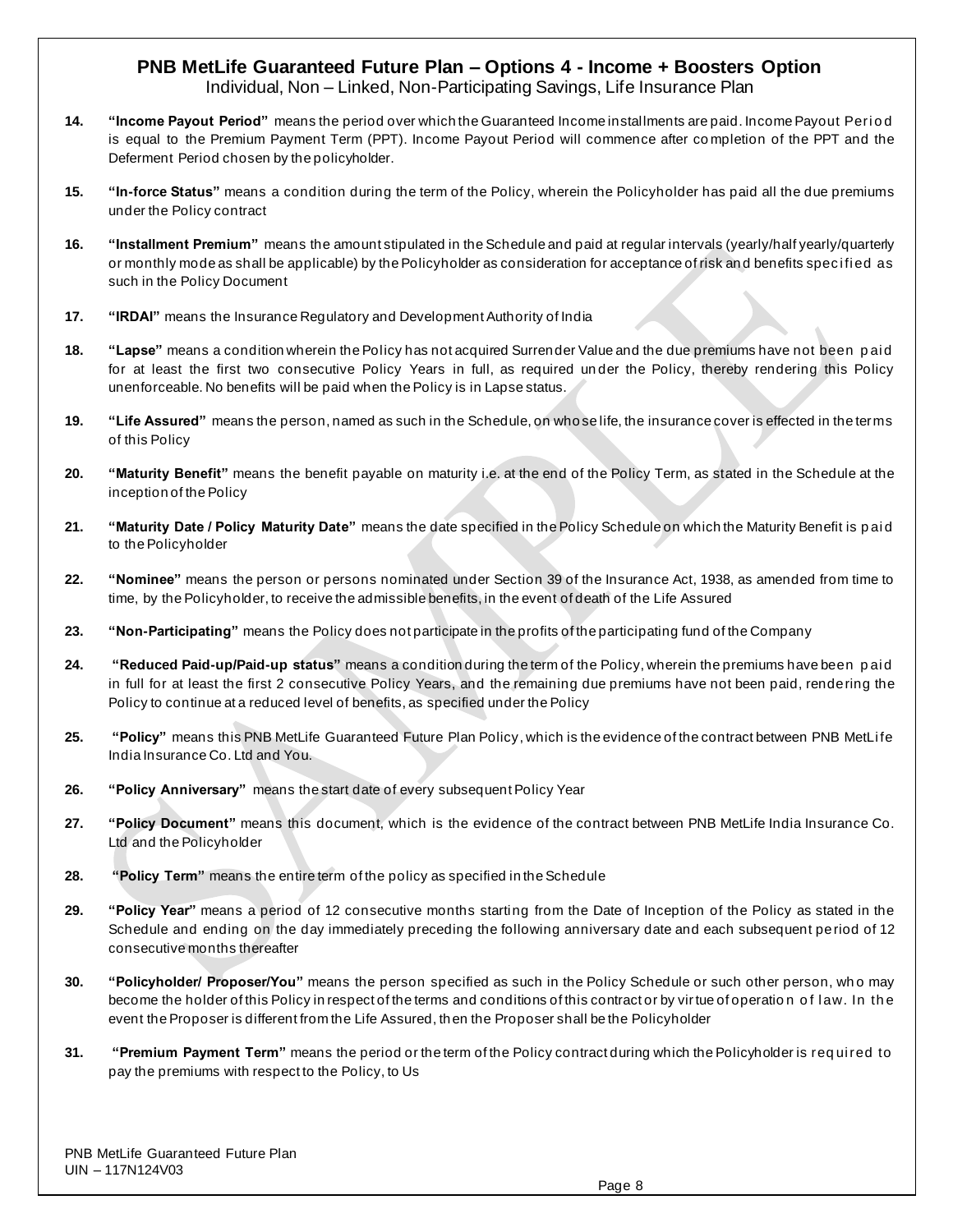Individual, Non – Linked, Non-Participating Savings, Life Insurance Plan

- **32. "Prevailing rate of interest"** means the applicable rate of interest as declared by the Company from time to time that shall be charged to the Policyholder on specified transactions related to the policy, as specified under the Plan, subject to app ro val of the IRDA of India
- **33. "Proposal Form"** means a form to be filled in by the prospect in written or electronic or any other format as appro ved by th e Authority, for furnishing all Material Information as required by the insurer in respect of a risk, in order to enable the insurer to take informed decision in the context of underwriting the risk, and in the event of acceptance of the risk, to determine the rates, advantages, terms and conditions of the cover to be granted. Explanation: **Material Information** for the purpose of these regulations shall mean all important, essential and relevant information sought by insurer in the proposal form and other connected documents to enable him to take informed decision in the context of underwriting the risk.
- **34. "Regulation"** means the laws and regulations as in effect from time to time and applicable to this Policy, including without limitation, the regulations and directions issued by the IRDA of India from time to time
- **35. "Revival "** means restoration of the Policy, which was discontinued due to the non-payment of Installment Premium, wi th al l the benefits mentioned in the Policy Document, with or without Rider benefits if any, upon the receipt of all the Installment Premiums due and other charges/late fee if any, as per the terms and conditions of the Policy, upon being satisfied as to th e continued insurability of the Life Assured/Policyholder on the basis of the information, documents and reports furnished by the Policyholder, in accordance with the Board approved underwriting guidelines.
- **36. "Revival Period"** means a period of 5 consecutive years from the date of first unpaid Premium, during which period the Policyholder is entitled to revive the Policy which was discontinued due to th e non-payment of such Premium.
- **37. "Rider"** means the rider terms and conditions that are attached to and form a part of the Policy. The Schedule will specify if any Riders are available and in force under the Policy
- **38. "Schedule"** means the attached Schedule that provides your Policy Benefits, the terms of the contract and details provided by you, along with all its annexes, issued by us for this Policy. The Schedule also includes any amendments to the attached Schedule which may be issued from time to time
- **39.** "**Sum Assured on Death**" is the amount of benefit payable by Us on death of the Life Assured in accordance with the terms and conditions of this Policy.
- **40. "Surrender"** means the complete withdrawal/ termination of the contract in its entirety by the Policyholder
- **41. "Surrender Value"** means an amount, as specified under the Plan, that is payable upon complete withdrawal/termination of the entire Policy by the Policyholder
- **42. "Total Premiums Paid"** means the total Premiums received by Us excluding any extra premium, the premiums paid towards the Riders, if any, and applicable tax and cess.
- **43. "Total Premiums Payable"** means the total of all Premiums payable during Premium Payment Term, excluding any extra premium, frequency loadings on premium, if any, the premiums paid towards the Riders, if any, and applicable tax and cess.
- **44. "You/Your"** means the Policyholder named in the Schedule.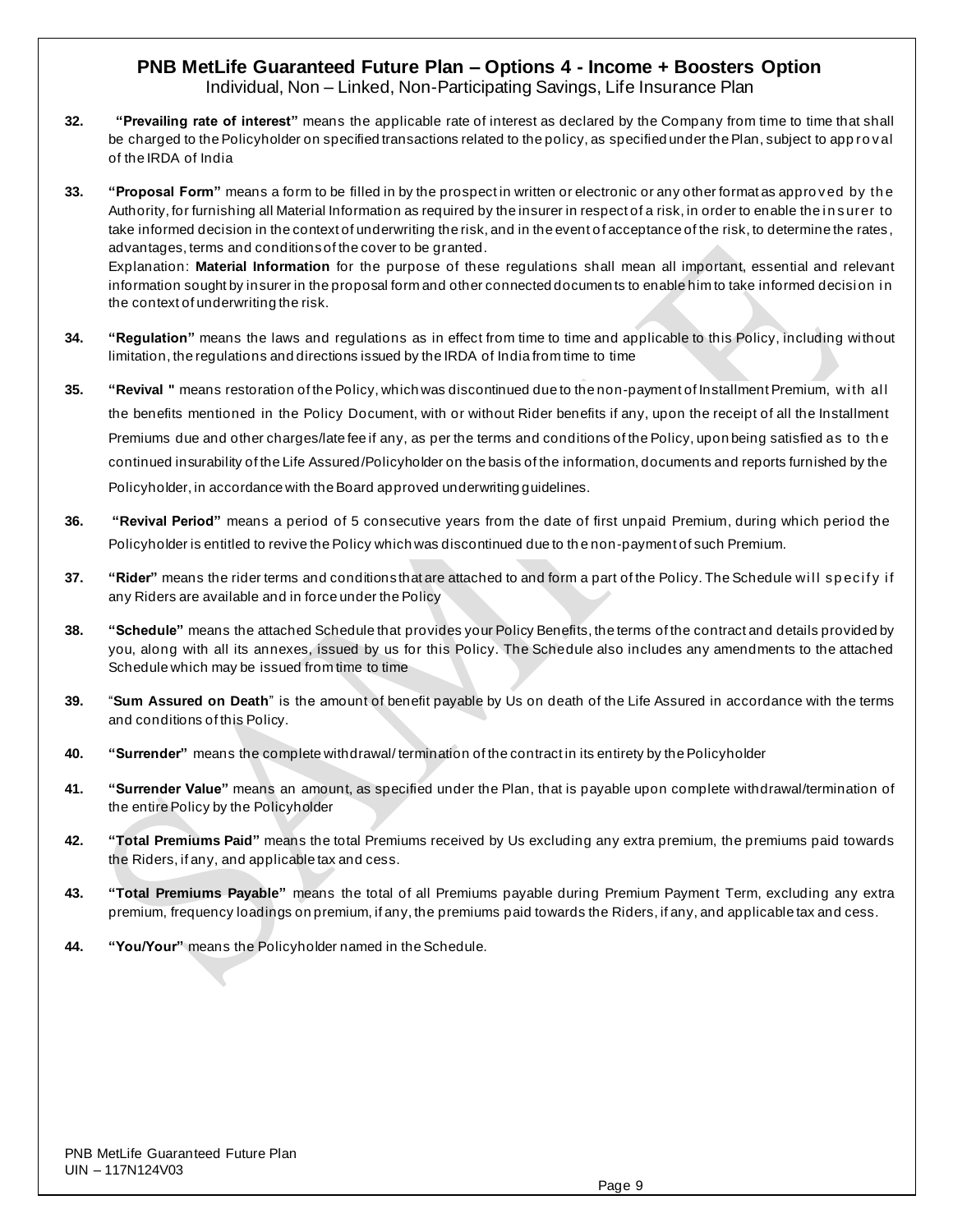## **3. Part C**

### **Policy Features, Benefits & Premium Payment Conditions**

## **3.1. Policy Features**

PNB MetLife Guaranteed Future Plan is an Individual, Non-linked, Non-participating, Savings, Life Insurance plan th at o ffers assured benefits on death, survival and maturity as listed below. The benefits will be payable subject to the terms and conditions of this Policy, including the Premium Payment Conditions mentioned in this document.

## **3.2. Policy Benefits**

### **3.2.1. Survival Benefit**

On survival of the Life Assured until the end of the Premium Payment Term, provided that the Policy is in In-force Status an d all due Installment Premiums have been received in full by Us, the following benefit will be payable on each Policy Anniversary following the completion of the Premium Payment Term and deferment period chosen at inception of the policy provided the Life Assured is alive on the due date of each such installment:

3.2.1.1. The Guaranteed Income Payouts will be payable at policy anniversaries during the Income Payout period after comp letion of the premium payment term and deferment period, if chosen. Guaranteed Income payout will be equal to the sum of Annualized Premium paid and accrued Guaranteed Additions. If Single pay is chosen, the Guaranteed Income Payouts will be equal to the Guaranteed Addition specified in the table below.

Guaranteed Additions will start accruing at beginning of every year during the Premium Payment Term.

| <b>Guaranteed Additions</b><br><b>Annualized Premium</b> | οf<br>percentage<br>as                            |
|----------------------------------------------------------|---------------------------------------------------|
| <b>PPT</b><br>(years)                                    | Applicable for all Ages & all<br>deferment period |
| $\overline{7}$                                           | 3%                                                |
| 8                                                        | 3%                                                |
| 9                                                        | 13%                                               |
| 10                                                       | 36%                                               |
| 11                                                       | 43%                                               |
| 12                                                       | 48%                                               |
| 13                                                       | 53%                                               |
| 14                                                       | 58%                                               |
| 15                                                       | 68%                                               |

| Guaranteed Addition as percentage of<br><b>Single Premium</b> |                           |  |  |  |  |  |
|---------------------------------------------------------------|---------------------------|--|--|--|--|--|
| Term<br>(years)                                               | <b>Deferment Period 5</b> |  |  |  |  |  |
| 15                                                            | 7.5%                      |  |  |  |  |  |
| 20                                                            | 7.5%                      |  |  |  |  |  |
| 30                                                            | 7.0%                      |  |  |  |  |  |
| *Term 30 is not available for Age 51 & above                  |                           |  |  |  |  |  |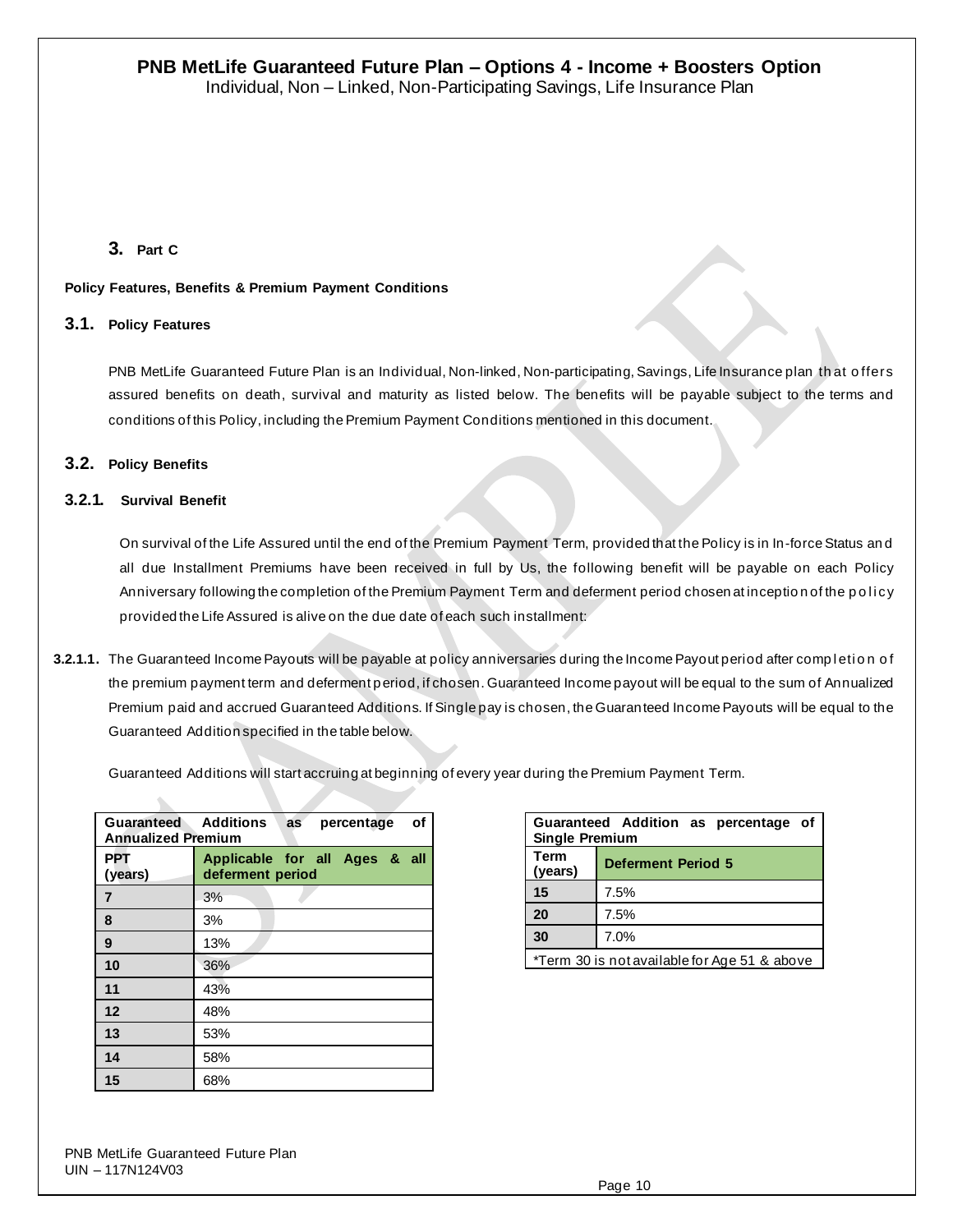Individual, Non – Linked, Non-Participating Savings, Life Insurance Plan

**3.2.1.2. Booster Additions**, are expressed as percentage of Annualized premium, will be payable in addition to the Guaranteed Income Payout at specified policy anniversaries.

Benefits payable will be in accordance with the table below:

#### **For Limited Pay:**

| Booster Additions as a percentage of Annualised Premium |                                   |                                                |                                   |                           |           |           |         |            |  |
|---------------------------------------------------------|-----------------------------------|------------------------------------------------|-----------------------------------|---------------------------|-----------|-----------|---------|------------|--|
|                                                         |                                   | <b>Year of Booster Payout</b><br>(End of Year) |                                   | <b>Deferment Period 0</b> |           |           |         |            |  |
| PPT/Age<br>(years)                                      | 1 <sub>st</sub><br><b>Booster</b> | 2 <sub>nd</sub><br><b>Booster</b>              | 3rd<br><b>Booster</b>             | $0 - 35$                  | $36 - 40$ | $41 - 45$ | 46-50   | 51 & above |  |
| $\overline{7}$                                          | 11                                | 14                                             |                                   | 135.79%                   | 122.23%   | 106.58%   | 77.35%  | 46.03%     |  |
| 8                                                       | 12                                | 16                                             | $\mathbf{r}$                      | 185.66%                   | 167.95%   | 145.02%   | 104.36% | 65.78%     |  |
| 9                                                       | 13                                | 18                                             | $\blacksquare$                    | 189.18%                   | 174.78%   | 157.30%   | 123.36% | 98.68%     |  |
| 10                                                      | 14                                | 17                                             | 20                                | 100.97%                   | 93.83%    | 82.62%    | 60.21%  | 41.87%     |  |
| 11                                                      | 15                                | 19                                             | 22                                | 133.29%                   | 121.28%   | 104.53%   | 71.58%  | 55.40%     |  |
| 12                                                      | 16                                | 20                                             | 24                                | 164.43%                   | 150.40%   | 129.16%   | 93.77%  | 69.48%     |  |
| 13                                                      | 17                                | 21                                             | 26                                | 204.41%                   | 190.25%   | 162.94%   | 117.39% | 88.05%     |  |
| 14                                                      | 18                                | 23                                             | 28                                | 254.81%                   | 234.55%   | 199.10%   | 144.41% | 109.97%    |  |
| 15                                                      | 19                                | 25                                             | 30 <sup>°</sup>                   | 287.55%                   | 261.20%   | 224.71%   | 155.77% | 114.20%    |  |
|                                                         |                                   | <b>Year of Booster Payout</b><br>(End of Year) |                                   | <b>Deferment Period 1</b> |           |           |         |            |  |
| PPT/Age<br>(years)                                      | 1 <sub>st</sub><br><b>Booster</b> | 2 <sub>nd</sub><br><b>Booster</b>              | 3 <sup>rd</sup><br><b>Booster</b> | $0 - 35$                  | $36 - 40$ | $41 - 45$ | 46-50   | 51 & above |  |
| $\overline{7}$                                          | 12                                | 15                                             | $\overline{a}$                    | 165.86%                   | 152.31%   | 132.51%   | 101.24% | 75.16%     |  |
| 8                                                       | 13                                | 17                                             |                                   | 225.84%                   | 210.16%   | 181.94%   | 137.99% | 102.41%    |  |
| 9                                                       | 14                                | 19                                             |                                   | 229.77%                   | 217.48%   | 197.00%   | 161.14% | 131.41%    |  |
| 10                                                      | 15                                | 18                                             | 21                                | 139.26%                   | 132.34%   | 117.23%   | 87.48%  | 72.18%     |  |
| 11                                                      | 16                                | 20                                             | 23                                | 172.12%                   | 159.38%   | 139.27%   | 103.53% | 84.24%     |  |
| 12                                                      | 17                                | $\overline{2}1$                                | 25                                | 209.73%                   | 194.55%   | 170.26%   | 130.78% | 102.45%    |  |
| 13                                                      | 18                                | 22                                             | 27                                | 256.79%                   | 240.59%   | 209.20%   | 158.57% | 125.15%    |  |
| 14                                                      | 19                                | 24                                             | 29                                | 315.43%                   | 291.11%   | 251.58%   | 190.77% | 152.25%    |  |
| 15                                                      | 20                                | 26                                             | 31                                | 354.43%                   | 325.01%   | 283.42%   | 207.35% | 160.67%    |  |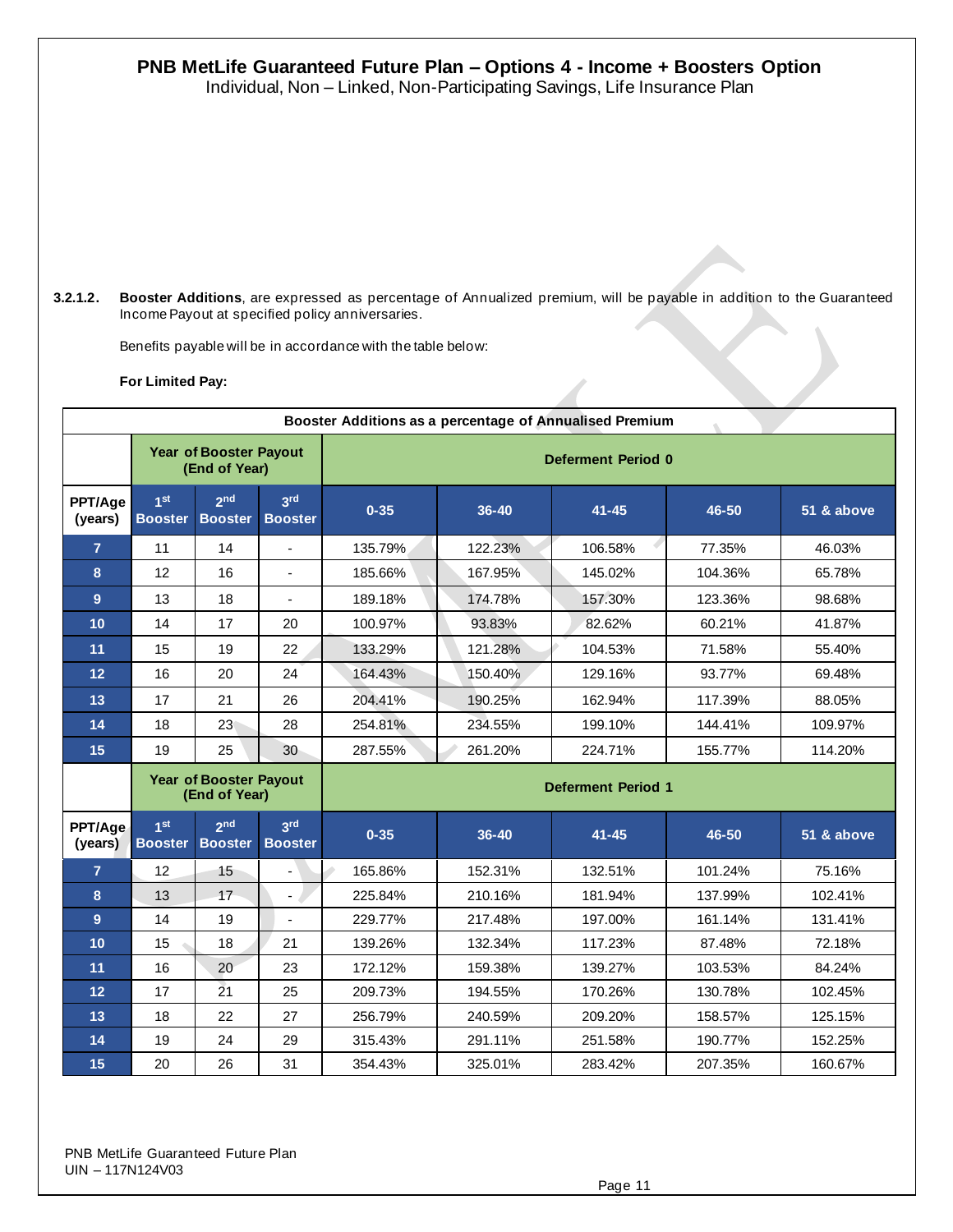Individual, Non – Linked, Non-Participating Savings, Life Insurance Plan

|                    | <b>Year of Booster Payout</b><br>(End of Year) |                                   |                                   | <b>Deferment Period 2</b> |           |           |         |            |  |  |
|--------------------|------------------------------------------------|-----------------------------------|-----------------------------------|---------------------------|-----------|-----------|---------|------------|--|--|
| PPT/Age<br>(years) | 1 <sup>st</sup><br><b>Booster</b>              | 2 <sup>nd</sup><br><b>Booster</b> | 3 <sup>rd</sup><br><b>Booster</b> | $0 - 35$                  | $36 - 40$ | $41 - 45$ | 46-50   | 51 & above |  |  |
| $\overline{7}$     | 13                                             | 16                                | $\overline{\phantom{a}}$          | 205.75%                   | 195.30%   | 168.10%   | 130.44% | 104.27%    |  |  |
| 8                  | 14                                             | 18                                | $\overline{\phantom{a}}$          | 264.25%                   | 251.73%   | 220.44%   | 171.39% | 135.90%    |  |  |
| 9                  | 15                                             | 20                                | $\overline{\phantom{a}}$          | 278.56%                   | 268.30%   | 242.64%   | 202.60% | 171.81%    |  |  |
| 10                 | 16                                             | 19                                | 22                                | 178.74%                   | 167.23%   | 149.11%   | 116.85% | 98.64%     |  |  |
| 11                 | 17                                             | 21                                | 24                                | 212.99%                   | 198.50%   | 175.71%   | 138.30% | 113.52%    |  |  |
| 12                 | 18                                             | 22                                | 26                                | 258.01%                   | 242.82%   | 213.44%   | 168.88% | 135.45%    |  |  |
| 13                 | 19                                             | 23                                | 28                                | 313.29%                   | 294.03%   | 258.57%   | 199.80% | 164.33%    |  |  |
| 14                 | 20                                             | 25                                | 30                                | 380.21%                   | 350.79%   | 307.19%   | 238.22% | 189.52%    |  |  |
| 15                 | 21                                             | 27                                | 32                                | 425.48%                   | 391.97%   | 346.30%   | 261.02% | 209.25%    |  |  |

#### **For Single Pay:**

|           | Boosters as a percentage of Single Premium |                                         |                         |                           |           |           |        |            |  |
|-----------|--------------------------------------------|-----------------------------------------|-------------------------|---------------------------|-----------|-----------|--------|------------|--|
|           |                                            | Year of Booster Payout<br>(End of Year) |                         | <b>Deferment Period 5</b> |           |           |        |            |  |
| Term/Age  | 4 <sub>st</sub>                            | 2 <sub>nd</sub>                         | 3 <sup>rd</sup> Booster | $0 - 35$                  | $36 - 40$ | $41 - 45$ | 46-50  | 51 & above |  |
| (years)   | <b>Booster</b>                             | <b>Booster</b>                          |                         |                           |           |           |        |            |  |
| 15        | 9                                          | 12                                      | 15                      | 35.02%                    | 34.75%    | 34.35%    | 33.84% | 33.17%     |  |
| <b>20</b> | 10                                         | 15                                      | 20                      | 30.52%                    | 30.01%    | 29.36%    | 28.45% | 27.16%     |  |
| 30        | 13                                         | 21                                      | 30                      | 27.74%                    | 26.73%    | 25.27%    | 23.05% | <b>NA</b>  |  |

\* Term 30 is not available for Age 51 & above

#### **3.2.1.3. Income pay-out factors:**

The Policyholder will have an option to choose to receive the income payouts under Option 2, 3 and 4 as annual or monthly installments at inception of the policy. The income payout mode once chosen cannot be changed during the policy tenure. Th e amount of Income Payout shall be as given below:

Annual Income refers to the Guaranteed Income Payouts paid in respect of annual frequency.

| <b>Income Payout Frequency</b> | <b>Income Payout Factor</b> |
|--------------------------------|-----------------------------|
| Annual                         | 100% of Annual Income       |
| Half-Yearly                    | 97% of Annual Income x 1/2  |
| Monthly                        | 95% of Annual Income x 1/12 |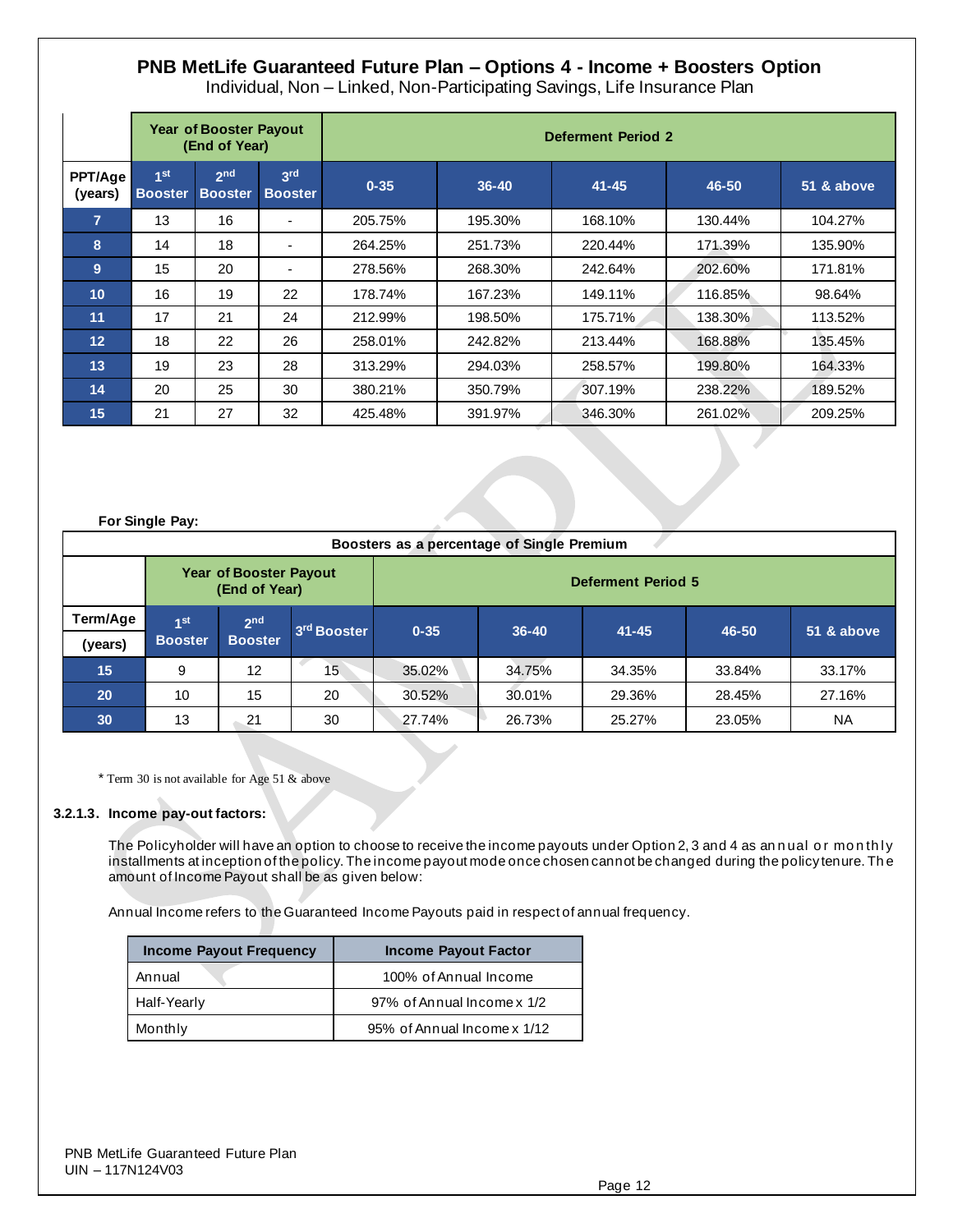Individual, Non – Linked, Non-Participating Savings, Life Insurance Plan

### **3.2.1.4. Income Payout Period:**

The Income payout period will be equal to the Premium Payment Term. The income payout will be start after completion of the chosen deferment period as mentioned in the table below:

| <b>PPT</b>     | <b>Deferment</b><br>period | Policy term | Income Payout period (Income<br>starts from end of specified year<br>till end of policy term) |  |  |
|----------------|----------------------------|-------------|-----------------------------------------------------------------------------------------------|--|--|
|                |                            | 15          | 6 <sup>th</sup>                                                                               |  |  |
| <b>SP</b>      | 5                          | 20          | 6 <sup>th</sup>                                                                               |  |  |
|                |                            | 25          | 6 <sup>th</sup>                                                                               |  |  |
|                | $\pmb{0}$                  | 14          | 8 <sup>th</sup>                                                                               |  |  |
| $\overline{7}$ | $\mathbf{1}$               | 15          | 9 <sup>th</sup>                                                                               |  |  |
|                | 2                          | 16          | 10 <sup>th</sup>                                                                              |  |  |
|                | $\mathbf 0$                | 16          | 9 <sup>th</sup>                                                                               |  |  |
| 8              | $\mathbf{1}$               | 17          | 10 <sup>th</sup>                                                                              |  |  |
|                | $\overline{c}$             | 18          | 11 <sup>th</sup>                                                                              |  |  |
|                | $\mathbf 0$                | 18          | 10 <sup>th</sup>                                                                              |  |  |
| 9              | $\mathbf 1$                | 19          | 11 <sup>th</sup>                                                                              |  |  |
|                | $\overline{c}$             | 20          | 12 <sup>th</sup>                                                                              |  |  |
| 10             | $\mathbf 0$                | 20          | 11 <sup>th</sup>                                                                              |  |  |
|                | $\mathbf 1$                | 21          | 12 <sup>th</sup>                                                                              |  |  |
|                | $\overline{c}$             | 22          | 13 <sup>th</sup>                                                                              |  |  |
|                | $\pmb{0}$                  | 22          | $12^{th}$                                                                                     |  |  |
| 11             | $\mathbf{1}$               | 23          | 13 <sup>th</sup>                                                                              |  |  |
|                | $\overline{\mathbf{c}}$    | 24          | 14 <sup>th</sup>                                                                              |  |  |
|                | $\mathsf 0$                | 24          | 13 <sup>th</sup>                                                                              |  |  |
| 12             | $\mathbf{1}$               | 25          | 14 <sup>th</sup>                                                                              |  |  |
|                | $\overline{c}$             | 26          | 15 <sup>th</sup>                                                                              |  |  |
|                | 0                          | 26          | 14 <sup>th</sup>                                                                              |  |  |
| 13             | $\mathbf{1}$               | 27          | 15 <sup>th</sup>                                                                              |  |  |
|                | 2                          | 28          | 16 <sup>th</sup>                                                                              |  |  |
|                | $\pmb{0}$                  | 28          | 15 <sup>th</sup>                                                                              |  |  |
| 14             | $\mathbf{1}$               | 29          | 16 <sup>th</sup>                                                                              |  |  |
|                | $\overline{2}$             | 30          | 17 <sup>th</sup>                                                                              |  |  |
|                | $\mathbf 0$                | 30          | 16 <sup>th</sup>                                                                              |  |  |
| 15             | $\mathbf 1$                | 31          | 17 <sup>th</sup>                                                                              |  |  |
|                | $\overline{c}$             | 32          | 18 <sup>th</sup>                                                                              |  |  |

#### **3.2.1.5. Flexibility to choose the date of benefit payout:**

The benefits, as per the option in-force under the policy, will by default be payable on the policy anniversary. Alternatively, th e policyholder can choose to receive the benefits on any one date, succeeding the date of issuance, as per their choice.

The Guaranteed Income payout shall accumulate at a compound interest rate per annum equal to 10 Year G -Sec yield prevailing at the respective default date of payout less 200 basis points.

This option needs to be selected at policy inception and cannot be changed during the policy tenure.

#### **3.2.2. Maturity Benefit**

No maturity benefit is payable if Option 4 – Income + Boosters is in-force under the policy.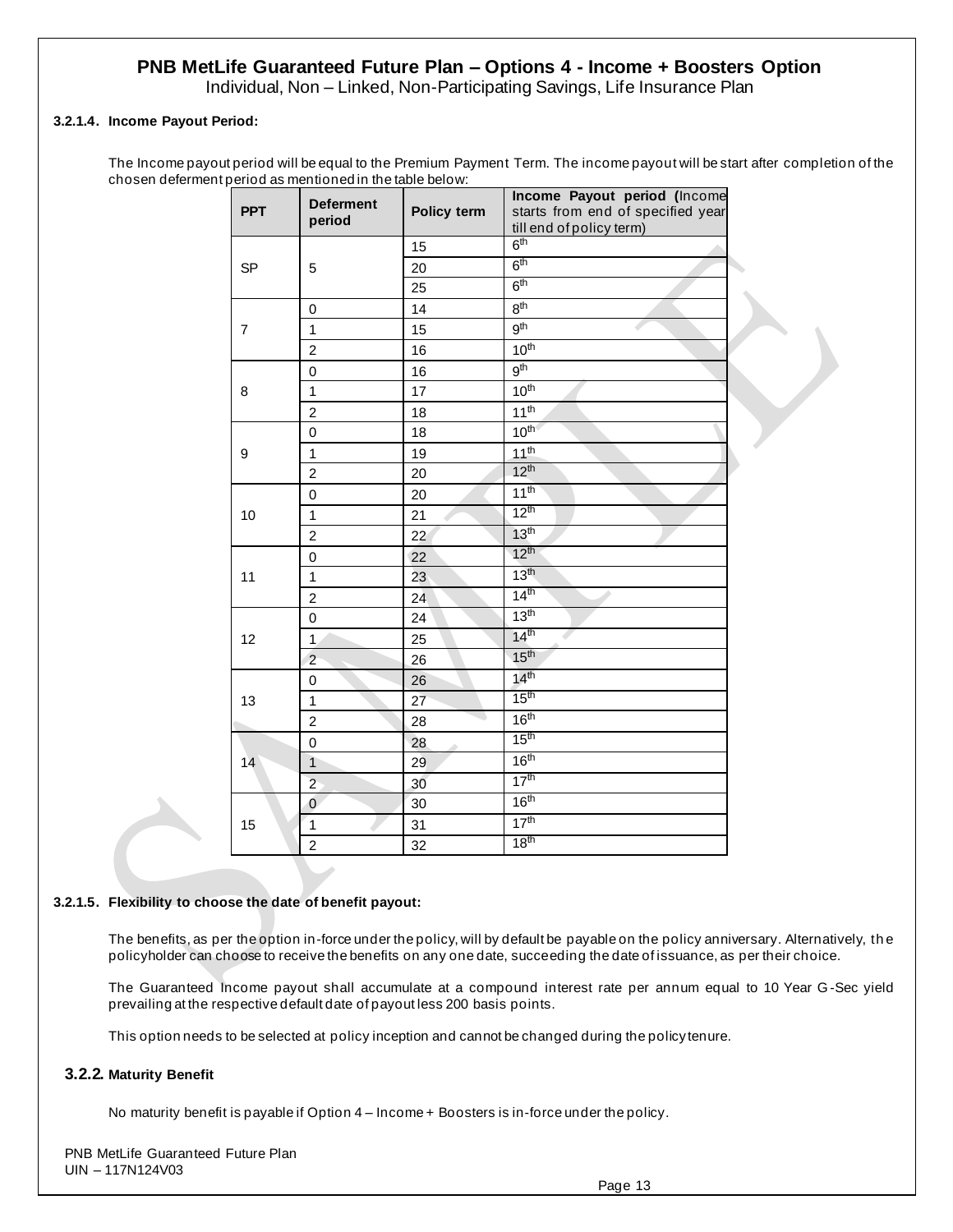Individual, Non – Linked, Non-Participating Savings, Life Insurance Plan

#### **3.2.3. Death Benefit**

In the event of the unfortunate death of the Life Assured during the policy term provided that the policy is still In-force status on the date of death, the nominee shall receive Death Benefit and the Policy shall terminate.

Sum Assured on Death shall be defined as higher of:

- Basic sum assured (BSA), which is the absolute amount assured to be paid on death.
- Annualised Premium or Single premium multiplied by the Death Benefit Multiple
- 105% of total premiums paid upto the date of death

Death Benefit payable on death shall not be less than {Total Premiums Paid plus accrued Guaranteed Additions plus Booster Additions (if applicable) less Guaranteed Income Payouts made during the Income Payout Period (if any) till date of death}

The Death benefit multiples will vary basis age at entry as mentioned in the table below:

| <b>Limited Pay</b>      |                                                   |     | <b>Single Pay</b>                |                         |                                  |     |                             |
|-------------------------|---------------------------------------------------|-----|----------------------------------|-------------------------|----------------------------------|-----|-----------------------------|
| Age                     | <b>Death</b><br><b>Benefit</b><br><b>Multiple</b> | Age | Death Benefit<br><b>Multiple</b> | Age                     | Death Benefit<br><b>Multiple</b> | Age | Death Be<br><b>Multiple</b> |
| $\bf{0}$                | 13.00                                             | 31  | 11.45                            | $\mathbf 0$             | 1.62                             | 31  | 1.43                        |
| 1                       | 12.95                                             | 32  | 11.40                            | $\mathbf{1}$            | 1.62                             | 32  | 1.42                        |
| $\mathbf 2$             | 12.90                                             | 33  | 11.35                            | $\overline{2}$          | 1.61                             | 33  | 1.42                        |
| $\mathbf 3$             | 12.85                                             | 34  | 11.30                            | $\mathbf 3$             | 1.60                             | 34  | 1.41                        |
| $\overline{\mathbf{4}}$ | 12.80                                             | 35  | 11.25                            | $\overline{\mathbf{4}}$ | 1.60                             | 35  | 1.41                        |
| $\overline{\mathbf{5}}$ | 12.75                                             | 36  | 11.20                            | 5                       | 1.59                             | 36  | 1.40                        |
| $6\phantom{a}$          | 12.70                                             | 37  | 11.15                            | $6\phantom{a}$          | 1.59                             | 37  | 1.39                        |
| $\overline{\mathbf{r}}$ | 12.65                                             | 38  | 11.10                            | $\overline{7}$          | 1.58                             | 38  | 1.39                        |
| 8                       | 12.60                                             | 39  | 11.05                            | $\bf 8$                 | 1.57                             | 39  | 1.38                        |
| $\boldsymbol{9}$        | 12.55                                             | 40  | 11.00                            | $\boldsymbol{9}$        | 1.57                             | 40  | 1.37                        |
| 10                      | 12.50                                             | 41  | 10.95                            | 10                      | 1.56                             | 41  | 1.37                        |
| 11                      | 12.45                                             | 42  | 10.90                            | 11                      | 1.55                             | 42  | 1.36                        |
| 12                      | 12.40                                             | 43  | 10.85                            | 12                      | 1.55                             | 43  | 1.36                        |
| 13                      | 12.35                                             | 44  | 10.80                            | 13                      | 1.54                             | 44  | 1.35                        |
| 14                      | 12.30                                             | 45  | 10.75                            | 14                      | 1.54                             | 45  | 1.34                        |
| 15                      | 12.25                                             | 46  | 10.70                            | 15                      | 1.53                             | 46  | 1.34                        |
| 16                      | 12.20                                             | 47  | 10.65                            | 16                      | 1.52                             | 47  | 1.33                        |
| 17                      | 12.15                                             | 48  | 10.60                            | 17                      | 1.52                             | 48  | 1.32                        |
| 18                      | 12.10                                             | 49  | 10.55                            | 18                      | 1.51                             | 49  | 1.32                        |
| 19                      | 12.05                                             | 50  | 10.50                            | 19                      | 1.50                             | 50  | 1.31                        |
| 20                      | 12.00                                             | 51  | 10.45                            | 20                      | 1.50                             | 51  | 1.31                        |
| 21                      | 11.95                                             | 52  | 10.40                            | 21                      | 1.49                             | 52  | 1.30                        |
| 22                      | 11.90                                             | 53  | 10.35                            | 22                      | 1.49                             | 53  | 1.29                        |
| 23                      | 11.85                                             | 54  | 10.30                            | 23                      | 1.48                             | 54  | 1.29                        |
| 24                      | 11.80                                             | 55  | 10.25                            | 24                      | 1.47                             | 55  | 1.28                        |
| 25                      | 11.75                                             | 56  | 10.20                            | 25                      | 1.47                             | 56  | 1.27                        |
| 26                      | 11.70                                             | 57  | 10.15                            | 26                      | 1.46                             | 57  | 1.27                        |
| 27                      | 11.65                                             | 58  | 10.10                            | 27                      | 1.46                             | 58  | 1.26                        |
| 28                      | 11.60                                             | 59  | 10.05                            | 28                      | 1.45                             | 59  | 1.26                        |
| 29                      | 11.55                                             | 60  | 10.00                            | 29                      | 1.44                             | 60  | 1.25                        |
| 30                      | 11.50                                             |     |                                  | 30                      | 1.44                             |     |                             |

|                                                   | <b>Single Pay</b> |                         |                                  |     |                                  |  |  |
|---------------------------------------------------|-------------------|-------------------------|----------------------------------|-----|----------------------------------|--|--|
| <b>Death</b><br><b>Benefit</b><br><b>Multiple</b> |                   | Age                     | Death Benefit<br><b>Multiple</b> | Age | Death Benefit<br><b>Multiple</b> |  |  |
| 11.45                                             |                   | $\mathbf{0}$            | 1.62                             | 31  | 1.43                             |  |  |
| 11.40                                             |                   | $\mathbf{1}$            | 1.62                             | 32  | 1.42                             |  |  |
| 11.35                                             |                   | $\overline{\mathbf{c}}$ | 1.61                             | 33  | 1.42                             |  |  |
| 11.30                                             |                   | 3                       | 1.60                             | 34  | 1.41                             |  |  |
| 11.25                                             |                   | 4                       | 1.60                             | 35  | 1.41                             |  |  |
| 11.20                                             |                   | 5                       | 1.59                             | 36  | 1.40                             |  |  |
| 11.15                                             |                   | $6\phantom{1}$          | 1.59                             | 37  | 1.39                             |  |  |
| 11.10                                             |                   | $\overline{7}$          | 1.58                             | 38  | 1.39                             |  |  |
| 11.05                                             |                   | 8                       | 1.57                             | 39  | 1.38                             |  |  |
| 11.00                                             |                   | 9                       | 1.57                             | 40  | 1.37                             |  |  |
| 10.95                                             |                   | 10                      | 1.56                             | 41  | 1.37                             |  |  |
| 10.90                                             |                   | 11                      | 1.55                             | 42  | 1.36                             |  |  |
| 10.85                                             |                   | 12                      | 1.55                             | 43  | 1.36                             |  |  |
| 10.80                                             |                   | 13                      | 1.54                             | 44  | 1.35                             |  |  |
| 10.75                                             |                   | 14                      | 1.54                             | 45  | 1.34                             |  |  |
| 10.70                                             |                   | 15                      | 1.53                             | 46  | 1.34                             |  |  |
| 10.65                                             |                   | 16                      | 1.52                             | 47  | 1.33                             |  |  |
| 10.60                                             |                   | 17                      | 1.52                             | 48  | 1.32                             |  |  |
| 10.55                                             |                   | 18                      | 1.51                             | 49  | 1.32                             |  |  |
| 10.50                                             |                   | 19                      | 1.50                             | 50  | 1.31                             |  |  |
| 10.45                                             |                   | 20                      | 1.50                             | 51  | 1.31                             |  |  |
| 10.40                                             |                   | 21                      | 1.49                             | 52  | 1.30                             |  |  |
| 10.35                                             |                   | 22                      | 1.49                             | 53  | 1.29                             |  |  |
| 10.30                                             |                   | 23                      | 1.48                             | 54  | 1.29                             |  |  |
| 10.25                                             |                   | 24                      | 1.47                             | 55  | 1.28                             |  |  |
| 10.20                                             |                   | 25                      | 1.47                             | 56  | 1.27                             |  |  |
| 10.15                                             |                   | 26                      | 1.46                             | 57  | 1.27                             |  |  |
| 10.10                                             |                   | 27                      | 1.46                             | 58  | 1.26                             |  |  |
| 10.05                                             |                   | 28                      | 1.45                             | 59  | 1.26                             |  |  |
| 10.00                                             |                   | 29                      | 1.44                             | 60  | 1.25                             |  |  |
|                                                   |                   | 30                      | 1.44                             |     |                                  |  |  |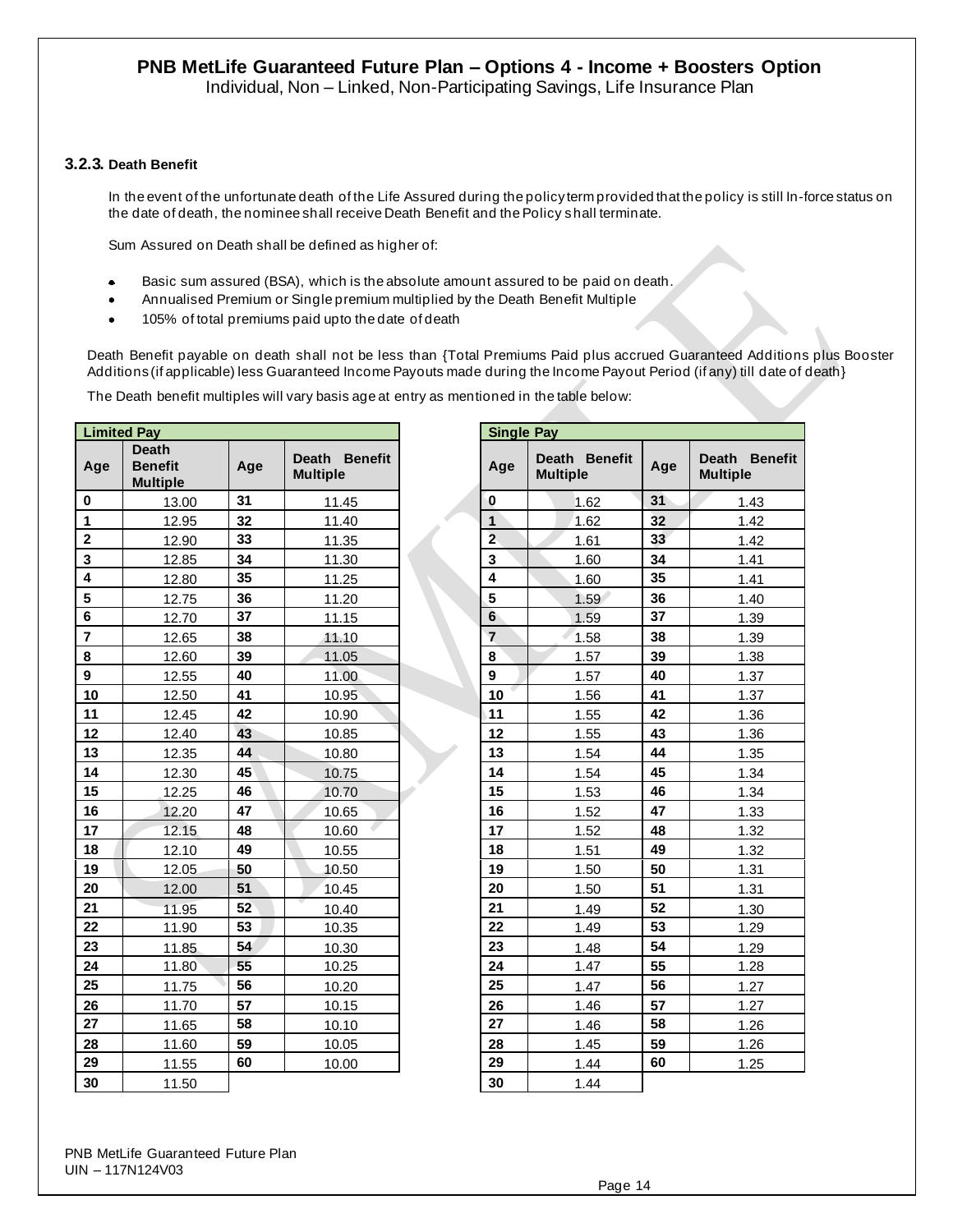Individual, Non – Linked, Non-Participating Savings, Life Insurance Plan

If at the time of death of Life Assured is a minor, death benefit shall be paid to the Policyholder.

## **3.3. Other features and benefits**

### **3.3.1. Rider Benefits**

You may opt for any of the following Riders on commencement of the Policy or on any Policy Anniversary during the premium payment Term. Each Rider shall be subject to the terms and conditions of that Rider:

- a. **PNB MetLife Accidental Death Benefit Rider Plus (UIN: 117B020V03)** This Rider provides additional protection over and above the death benefit under this Policy in the event of the death of the Life Assured in an Accident**.**
- b. **PNB MetLife Serious Illness Rider (UIN: 117B021V03)** This Rider provides additional protection over and above the Death Benefit under this Policy in the event of the Life Assured being diagnosed with any of the critical illnesses listed in the Rider.
- I. In case of the unfortunate death of the Life Assured during the Policy Term and provided the Policy is in In-force Status on the date of death, the Sum Assured on Death plus accrued Guaranteed Additions, if any, as on date of death will be paid.
- II. Rider Sum Assured shall be subject to Sum Assured of Base Policy.
- III. Total premium for all the riders put together shall be subject to maximum of 30% of the premium of the Base Policy.
- IV. The Rider Premium Payment Term cannot be more than the Premium Payment Term of the Base Policy if taken at the outset, or will be less than or equal to the outstanding Premium Payment Term of the Base Policy, if taken subsequently.
- V. When the Base Policy is paid-up, lapsed, surrendered or forfeited, the rider attached to the Base Policy will also terminate immediately. For more details on the rider benefits, features, terms and conditions, please refer to the ri d er terms and conditions carefully or contact your insurance advisor.
- VI. Rider shall not be offered for policies sourced through POSP channel.

### **3.4. Premium Payment Conditions**

### **3.4.1. Payment of Premium**

- (a) Premiums are payable for the entire Premium Payment Term
- (b) You must pay the Installment Premiums on or before the due date specified in the Schedule
- (c) The available premium payment modes under the policy are annual, half yearly and monthly
- (d) All taxes, cesses, surcharge and other levies, whether existing now or introduced in the future, will be levied, as and when applicable, on the Installment Premiums to be paid by you
- (e) Collection of advance premium shall be allowed in this Policy provided due premiums are collected in the same financial year. However, where the premium due in one financial year is being collected in advance in earlier fi n an cial year, we will accept the same for a maximum period of 3 months in advance of the due date of that In stallment Premium.

### **3.4.2. Alteration of the Premium payment mode**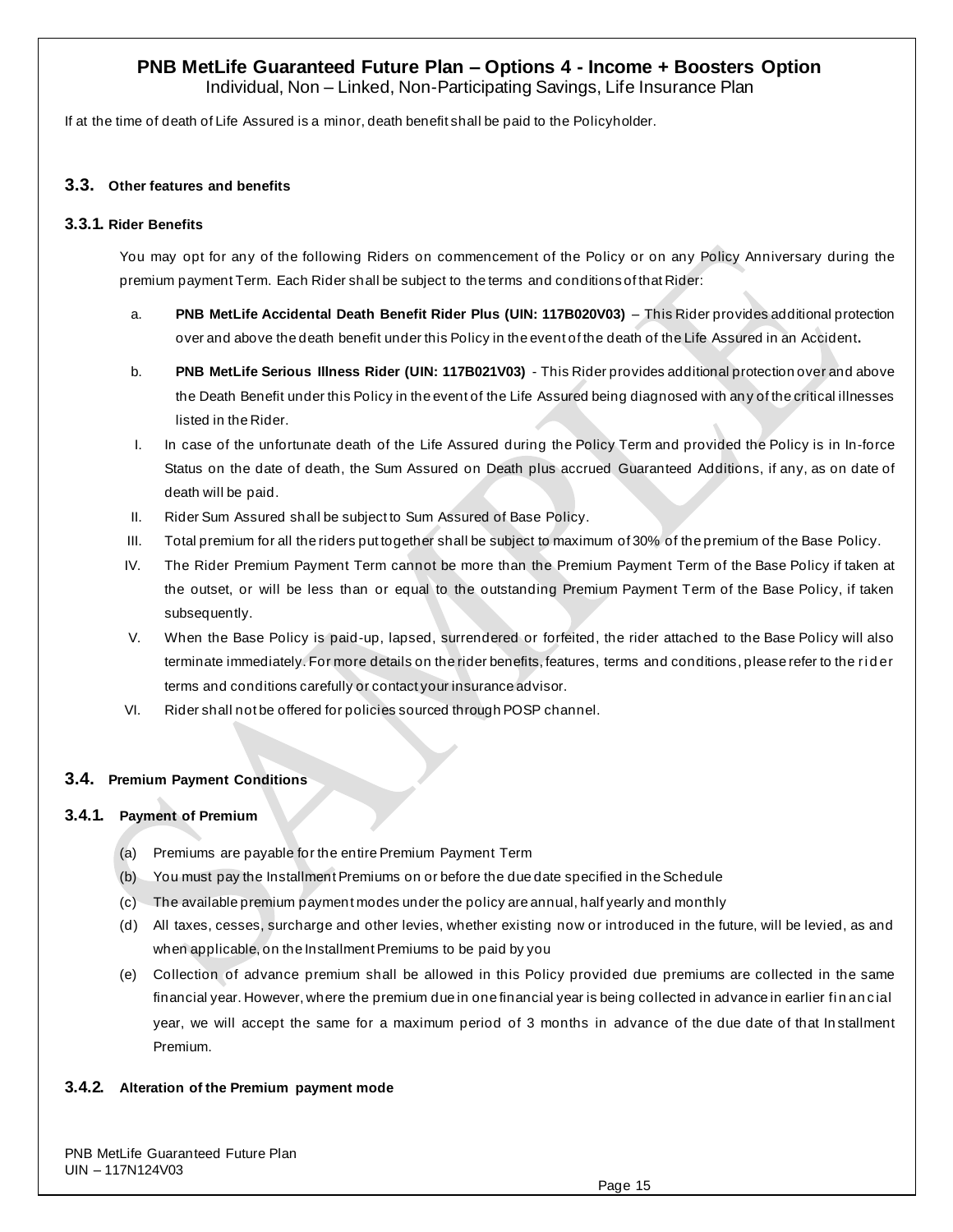Individual, Non – Linked, Non-Participating Savings, Life Insurance Plan

You may change the premium payment mode provided that You give Us a written request. The change in frequency will be applied only from the Policy Anniversary following the date of Your request.

#### **3.4.3. Grace Period**

Installment Premium that is not received in full by us by its due date may be paid in full during the Grace Period. Upon the Life Assured's death during the Grace Period, the Death Benefit shall be payable in full in accordance with clause 3.2.2

#### **3.4.4. Rider Premium**

Riders will be available, on payment of additional premium over and above the base premium provided conditions on ri ders (entry age, Policy Term, Premium Payment Term, Sum Assured) are satisfied. Rider premium should be paid on the due date or within the grace period. The mode of rider premium payment shall be same as the mode of premium payment under the Base Plan. The rider premium payment term will be either equal to or lower than the premium payment term of th e Base Plan.

#### **3.4.5. Premium mode loading / Modal Factors**

You may opt to pay premiums by Yearly, Half Yearly, or Monthly mode subject to the minimum annualized premium under each mode. Factors on premium will be applicable as per the table below:

For other than Single Premium payment mode,

- a. The Guaranteed Addition and Booster Addition rates are expressed in terms of Annualized Premium.
- b. The Wealth Additions are expressed in terms of Total Premiums Payable (with respect to Annual mode of premium payment).

Therefore, for other than Single premium and non-annual mode of premium payment,

- a. Modal factors shall be used to derive the Annualized premium
- b. Conversion factors shall be used to derive Total Premiums Payable (based on Annualized Premiums)

| <b>Premium Paying Mode</b> | <b>Modal Factors</b> | <b>Conversion Factors</b> |  |  |
|----------------------------|----------------------|---------------------------|--|--|
| Annual                     |                      |                           |  |  |
| <b>Half Yearly</b>         | 0.5131               | 1.0262                    |  |  |
| Monthly                    | 0.0886               | 1.0632                    |  |  |

#### **3.4.6. High Premium Reward**

You will be eligible for a higher benefit payout in case of payment of a h igher premium amount as mentioned below. High Premium Reward shall be added to the Guaranteed Addition.

#### **For Limited pay:**

| <b>Premium Bands</b>                                  | $0 - 29.999$ | 30.000-49.999 | 50.000-74.999 | 75,000 & above |
|-------------------------------------------------------|--------------|---------------|---------------|----------------|
| High Premium Reward (as a<br>% of Annualized Premium) | 0%           | 4%            | 8.5%          | 12%            |

**For Single Pay:** Additional benefit of 1% shall be added to Guaranteed Addition as High Premium Reward for Single Premium payment of more than Rs.10 Lakhs.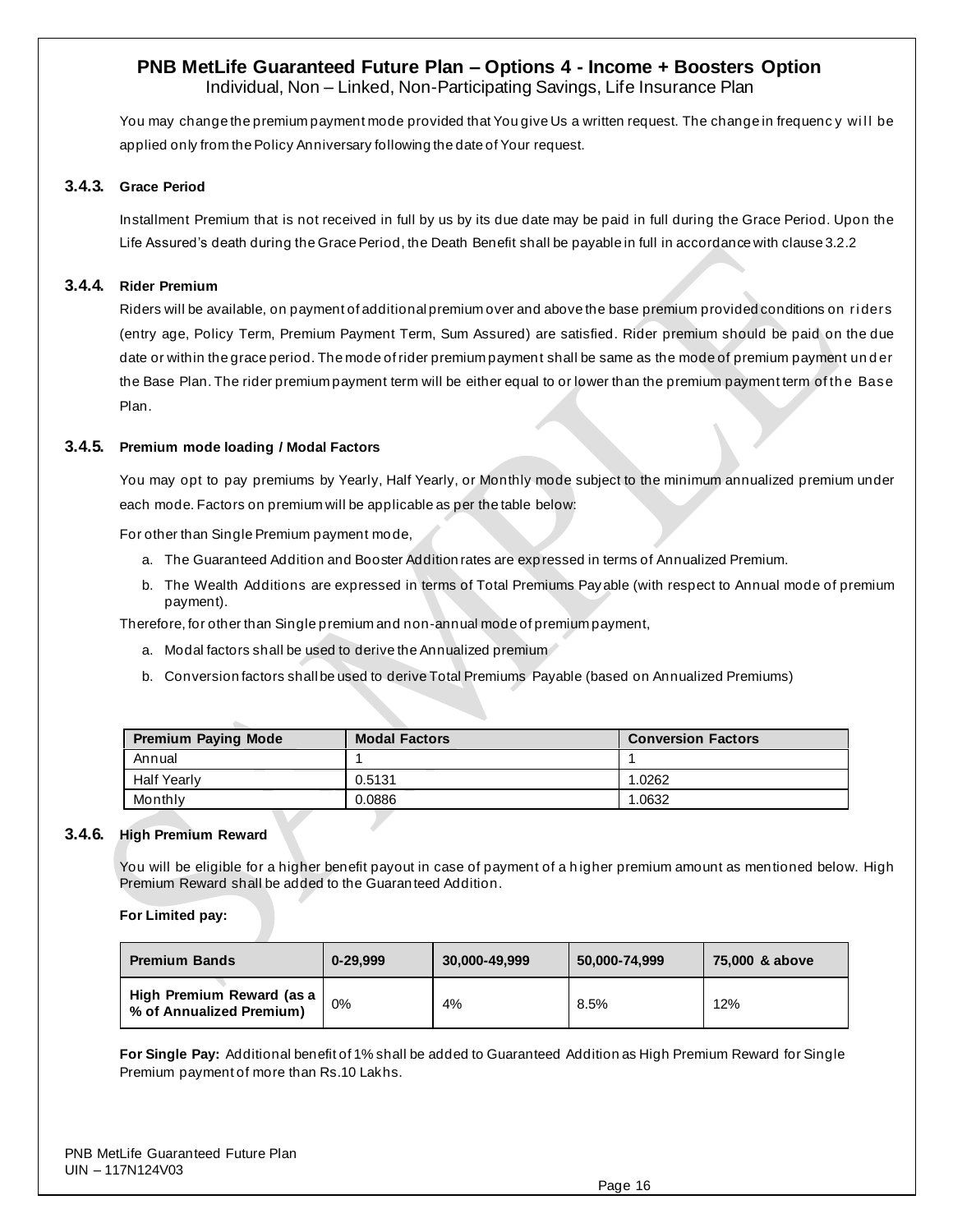Individual, Non – Linked, Non-Participating Savings, Life Insurance Plan

High Premium Reward shall be added to Guaranteed Addition. For example, in case of 10/20 and 1 Lakh premium, additional 12% shall be added to each GAs i.e. 36%+12%=48% shall accrue as Guaranteed Additions over the PPT.

PNB MetLife Guaranteed Future Plan UIN – 117N124V03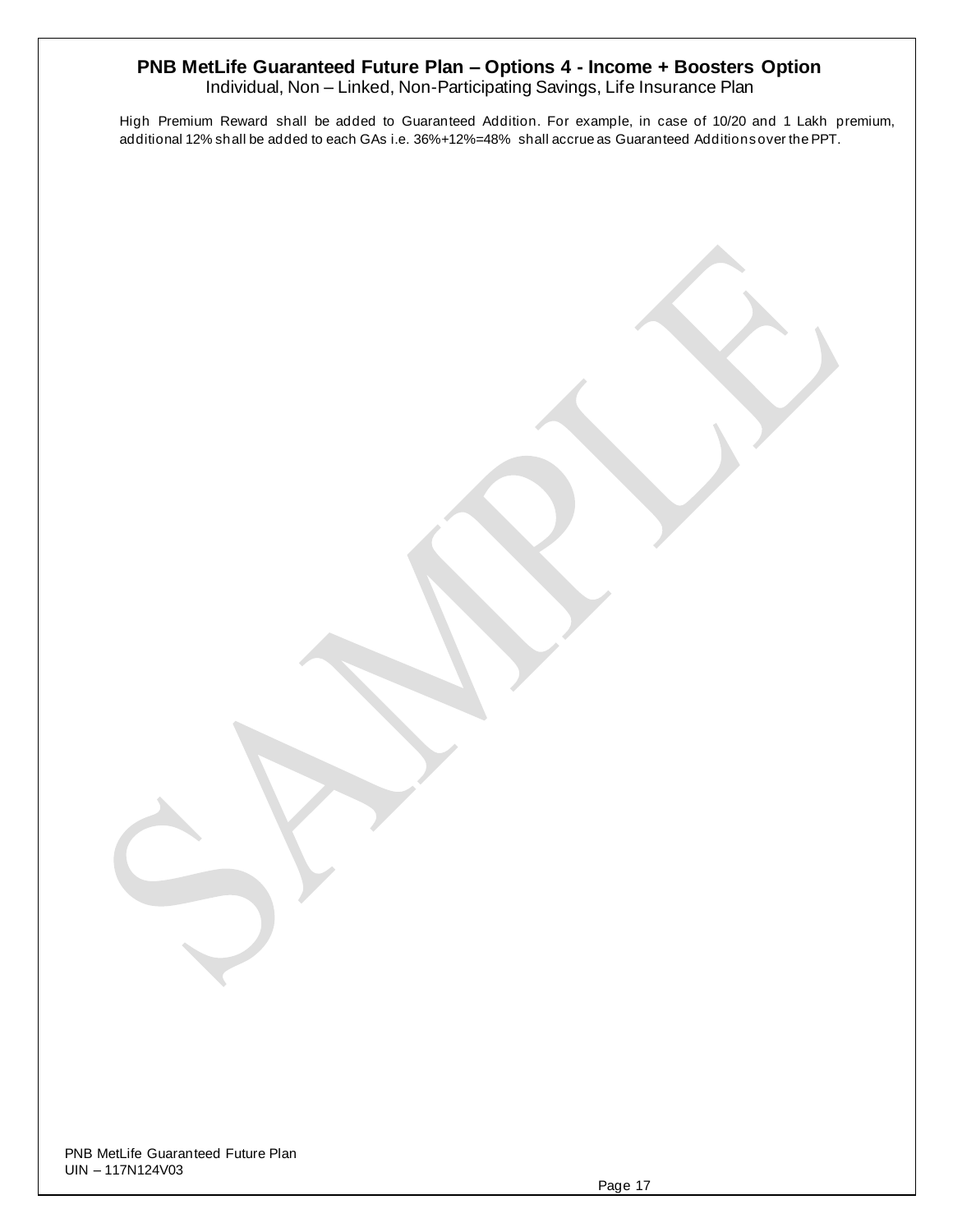## **4. Part D**

#### **Policy Servicing Conditions**

You are requested to refer to the Policy Servicing Conditions described below before making a request for Policy servici ng to Us.

### **4.1. Free Look Period**

Please go through the terms and conditions of your Policy very carefully. If you have any objections to the terms and conditions of your Policy, you may cancel the Policy by giving a signed written notice to us within 15 days (30 days in case th e Policy is sold to You through Distance Marketing) from the date of receiving your Policy, stating the reasons for your objecti on and you will be entitled to a refund of the premium paid, subject to a deduction of proportionate risk premium for the period of cover, stamp duty and/or the expenses incurred on medical examination (if any).

### **4.2. Policy loan**

After a Surrender Value has been acquired under the Policy and if the Policy is in In-force status, then We may permit You to take a loan under the Policy provided that:

- (a) The proposed loan amount does not exceed 90% of the Special Surrender Value at the end of the current Policy Year less any unpaid Premiums for that Policy Year and loan interest (if any) accrued to the end of that Policy Year;
- (b) The Policy is assigned to Us absolutely and without any con ditions to the extent of the outstanding loan amo un t. It is understood and agreed that, subject to the provisions of Section 38 and 39 of the Insurance Act 1938, as amended from time to time, this assignment will cancel all nominations and other assignmen ts in force at the time, to the extent of the outstanding loan and interest.
- **4.2.1** If a loan is granted to You, then it is agreed and understood that:
	- (a) You shall re-pay the loan in the manner and in the amounts specified by Us at the time of disbursement of the loan;
	- (b) The rate of interest to be charged on outstanding loan is taken as the 10 Year G-Sec rate as on 1st of April plus 250 basis points, rounded up to the nearest 50 basis points. However, under special circumstances where the prevailing 10 Year G-Sec rate is changing in excess of 200 basis points from the 10 Year G-Sec rate used for determining th e existing interest rate; the company shall review the rate of interest based on the prevailing 10 Year G-Sec rate. Currently, the Company charges a rate of interest of 10% p.a. on outstanding policy loan. The Company shall review the formula for determining rate of interest to be charged on outstanding loan reserves the right to change this interest rate, subject to prior approval from IRDAI.
	- (c) Interest on the loan is due at the end of each Policy Year. If the interest amount is not received in full within 30 days of it becoming due, the interest amount will be added to the loan principal amount. The revised loan principal amount (as on the due date of the interest amount) will bear interest at the same rate as the original loan principal;
	- (d) You may take any additional loan under the Policy in accordance with this provision provided that the proposed loan amount and the existing loan principal cumulatively do not exceed 90% of the Special Surrender Value at th e end of the current Policy Year less any unpaid Premiums for that Policy Year and loan interest (if any) accrued to the end of that Policy Year;
	- (e) If the Life Assured dies before all outstanding loan amounts have been received by Us, then We will deduct an

PNB MetLife Guaranteed Future Plan UIN – 117N124V03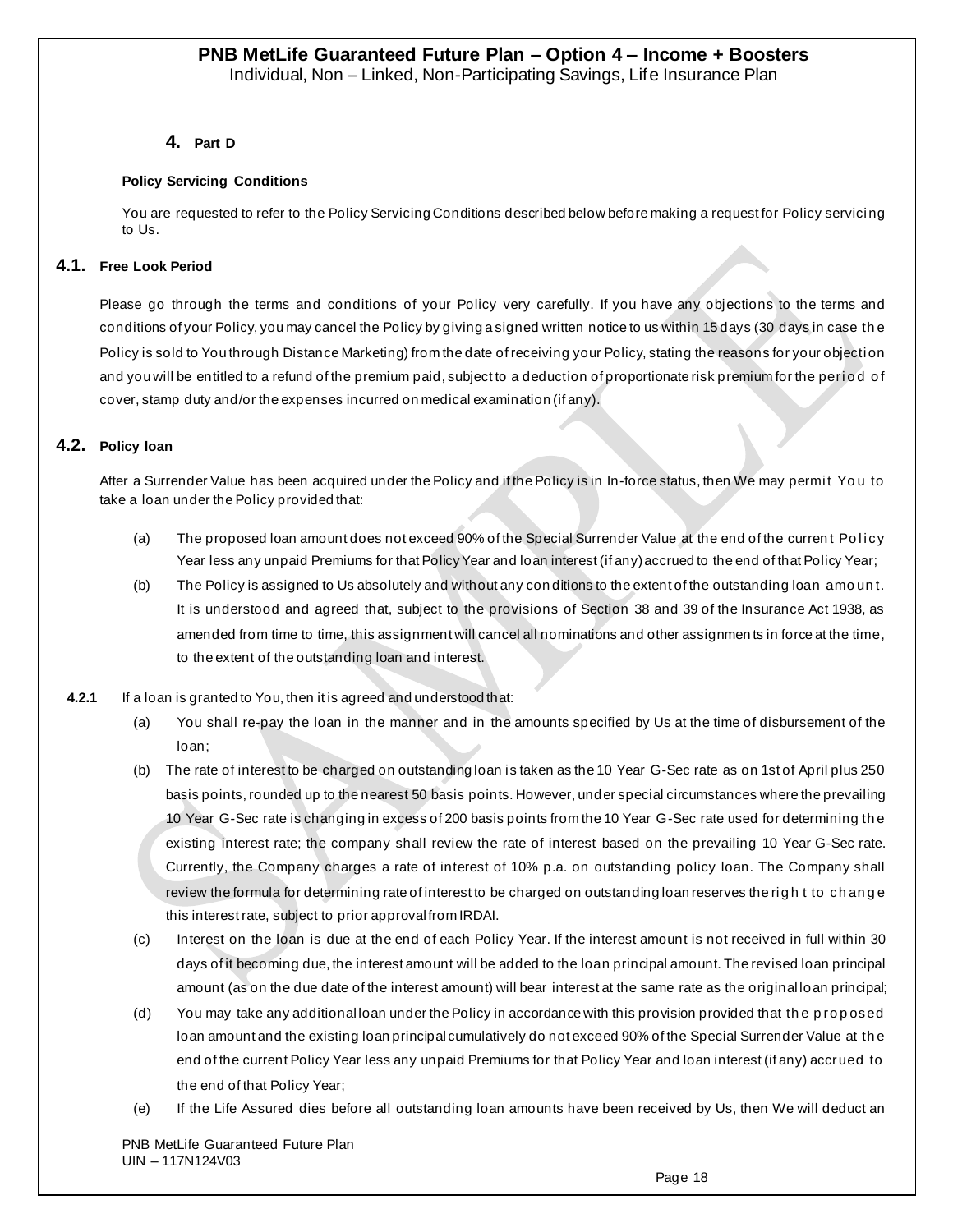Individual, Non – Linked, Non-Participating Savings, Life Insurance Plan

amount equal to the outstanding loan amount plus the interest due thereon from the Death Benefit payable un d er the Policy.

(f) If the outstanding loan amounts have not been received by Us by the Maturity Date, We will deduct an amount equal to the outstanding loan amount plus the interest due thereon from the Maturity Benefit payable under the Policy.

### **4.3. Premium Discontinuance**

If you discontinue paying premium, your policy will be Lapsed or Paid-Up

### **4.3.1 Lapse**

(a) If all due Installment Premiums for at least the first two consecutive Policy Years are not paid in full, the Policy lapses at the end of the Grace Period and the risk cover, and Rider benefits, if any, will cease immediately.

The lapsed Policy can be reinstated within the Revival Period. No benefits will be payable under the Policy if the Policy is not reinstated in accordance with the provisions stated in Part D.

## **4.3.2 Reduced Paid-Up Value**

If a policy has acquired a non-zero surrender value and future due instalment premiums are not paid, the policyholder shall have the option to either surrender the policy or continue it as a paid up policy with reduced benefits.

If the policyholder does not surrender the policy and policy continues with reduced benefits following shall be payable:

| <b>Benefits</b>            | Payout                                                                                                                                                                                                                                                                                                                                             |  |  |  |  |  |  |  |
|----------------------------|----------------------------------------------------------------------------------------------------------------------------------------------------------------------------------------------------------------------------------------------------------------------------------------------------------------------------------------------------|--|--|--|--|--|--|--|
|                            | On death of Life assured, Paid-Up Sum Assured on death is payable as lump sum, where Paid-Up<br>Sum Assured on death is defined as higher of;<br>Annualized Premium X Death Benefit Multiple X (t/n)<br>Paid-Up Basic sum assured, which is the absolute amount assured to be paid on death<br>105% of total premiums paid up to the date of death |  |  |  |  |  |  |  |
| Death Benefit              | Where;<br>Paid-up Basic Sum Assured is defined as Basic Sum Assured X (t / n); and                                                                                                                                                                                                                                                                 |  |  |  |  |  |  |  |
|                            | "t" refers the Number of Installment Premiums paid and "n" refers the Number of Installment<br>Premiums payable during the PPT.                                                                                                                                                                                                                    |  |  |  |  |  |  |  |
|                            | Paid-up Sum Assured on Death shall not be less than Total premiums paid plus Accrued Guaranteed<br>Additions and accrued Booster Additions. The policy cover terminates with the payment of Paid-up<br>Sum Assured on Death.                                                                                                                       |  |  |  |  |  |  |  |
| Survival<br>Benefit        | No survival benefit is payable if the policy is in Paid-Up status with reduced benefits.                                                                                                                                                                                                                                                           |  |  |  |  |  |  |  |
|                            | On Survival of Life Insured till Maturity Date, Reduced Paid-up Sum Assured on Maturity is payable as<br>lump sum at Maturity Date. Reduced Paid-up Sum Assured on Maturity is defined as:                                                                                                                                                         |  |  |  |  |  |  |  |
| Maturity<br><b>Benefit</b> | Accumulated Value of each Reduced Paid-up Guaranteed Income Payouts (if applicable) and accrued<br>Booster Additions at compound interest of 5% p.a. from their respective date of income payment till<br>maturity date is payable as lumpsum;                                                                                                     |  |  |  |  |  |  |  |
|                            | Where,                                                                                                                                                                                                                                                                                                                                             |  |  |  |  |  |  |  |
|                            | Reduced Paid-up Guaranteed Income Payout is defined as:                                                                                                                                                                                                                                                                                            |  |  |  |  |  |  |  |
|                            | (Total Premiums paid + Accrued Guaranteed Additions) / Number of Instalment Premiums payable                                                                                                                                                                                                                                                       |  |  |  |  |  |  |  |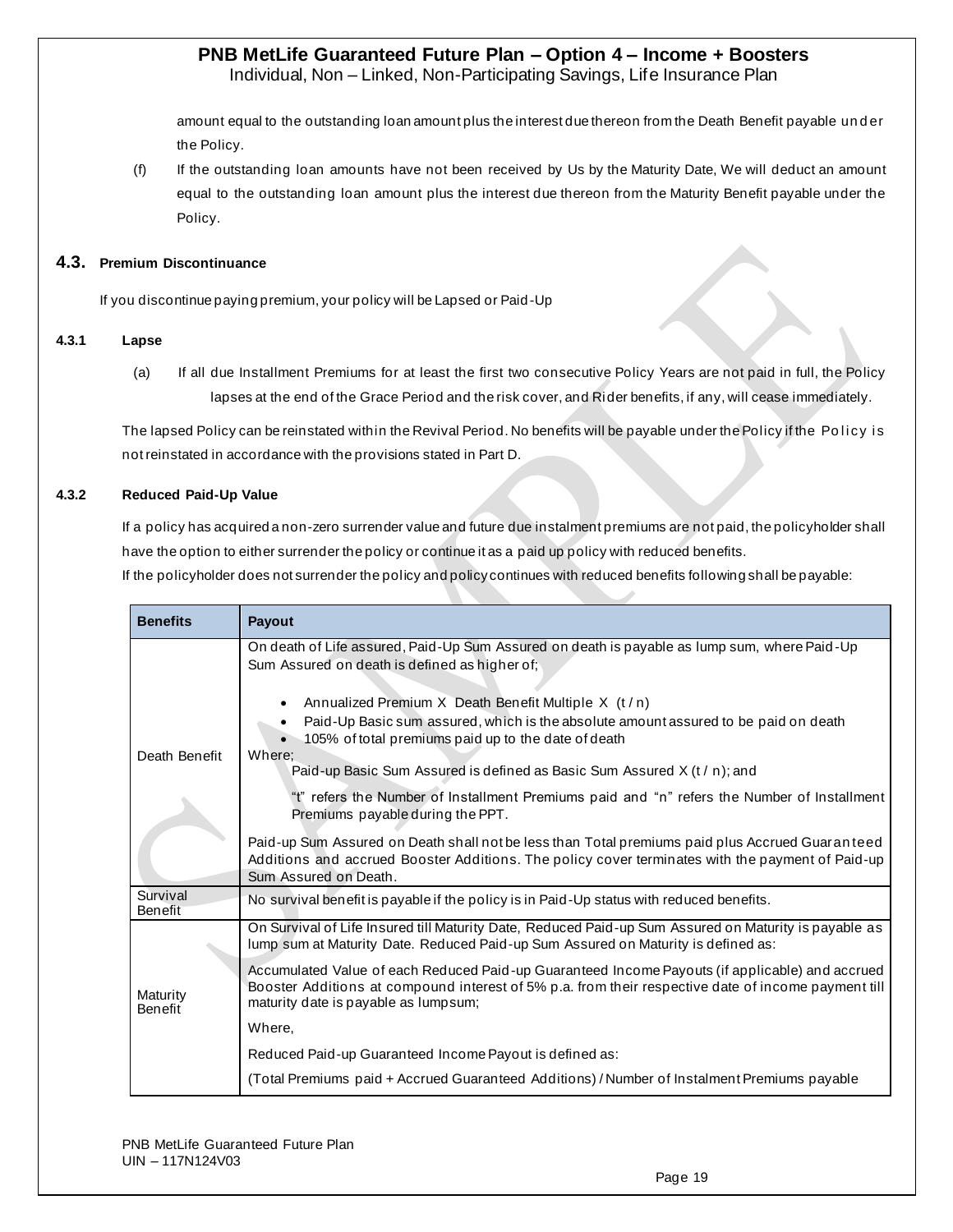Individual, Non – Linked, Non-Participating Savings, Life Insurance Plan

The policy cover terminates with the payment of maturity benefit at maturity date.

#### **4.4. Surrender**

If all due premiums have been paid for at least two consecutive years, the policy shall acquire a Guaranteed Surrender Value.

The policy will be terminated after payment of Surrender value. The Surrender value payable shall be higher of Guaranteed Surrender Value and Special Surrender Value as given below:

#### **Guaranteed Surrender Value:**

GSV = {GSV Factor multiplied by Total instalment premiums paid less survival benefits already paid , if applicable, till the date of Surrender}; subject to a minimum of zero.

The GSV Factors are as mentioned below:

#### **For Limited pay policies:**

| <b>Policy Term→</b>      | 12    | 13    | 14    | 15    | 16    | 17    | 18    | 19    | 20    | 21    | 22    | 23    | 24    | 25    | 26    | 27    | 28    | 29    | 30    | 31    | 32    |
|--------------------------|-------|-------|-------|-------|-------|-------|-------|-------|-------|-------|-------|-------|-------|-------|-------|-------|-------|-------|-------|-------|-------|
| Policy Year of Surrender |       |       |       |       |       |       |       |       |       |       |       |       |       |       |       |       |       |       |       |       |       |
|                          | 0.0%  | 0.0%  | 0.0%  | 0.0%  | 0.0%  | 0.0%  | 0.0%  | 0.0%  | 0.0%  | 0.0%  | 0.0%  | 0.0%  | 0.0%  | 0.0%  | 0.0%  | 0.0%  | 0.0%  | 0.0%  | 0.0%  | 0.0%  | 0.0%  |
| $\overline{2}$           | 30.0% | 30.0% | 30.0% | 30.0% | 30.0% | 30.0% | 30.0% | 30.0% | 30.0% | 30.0% | 30.0% | 30.0% | 30.0% | 30.0% | 30.0% | 30.0% | 30.0% | 30.0% | 30.0% | 30.0% | 30.0% |
| $\overline{\mathbf{3}}$  | 35.0% | 35.0% | 35.0% | 35.0% | 35.0% | 35.0% | 35.0% | 35.0% | 35.0% | 35.0% | 35.0% | 35.0% | 35.0% | 35.0% | 35.0% | 35.0% | 35.0% | 35.0% | 35.0% | 35.0% | 35.0% |
| 4                        | 50.0% | 50.0% | 50.0% | 50.0% | 50.0% | 50.0% | 50.0% | 50.0% | 50.0% | 50.0% | 50.0% | 50.0% | 50.0% | 50.0% | 50.0% | 50.0% | 50.0% | 50.0% | 50.0% | 50.0% | 50.0% |
| 5                        | 50.0% | 50.0% | 50.0% | 50.0% | 50.0% | 50.0% | 50.0% | 50.0% | 50.0% | 50.0% | 50.0% | 50.0% | 50.0% | 50.0% | 50.0% | 50.0% | 50.0% | 50.0% | 50.0% | 50.0% | 50.0% |
| 6                        | 50.0% | 50.0% | 50.0% | 50.0% | 50.0% | 50.0% | 50.0% | 50.0% | 50.0% | 50.0% | 50.0% | 50.0% | 50.0% | 50.0% | 50.0% | 50.0% | 50.0% | 50.0% | 50.0% | 50.0% | 50.0% |
| $\overline{7}$           | 50.0% | 50.0% | 50.0% | 50.0% | 50.0% | 50.0% | 50.0% | 50.0% | 50.0% | 50.0% | 50.0% | 50.0% | 50.0% | 50.0% | 50.0% | 50.0% | 50.0% | 50.0% | 50.0% | 50.0% | 50.0% |
| 8                        | 60.0% | 58.0% | 56.7% | 55.7% | 55.0% | 54.4% | 54.0% | 53.6% | 53.3% | 53.1% | 52.9% | 52.7% | 52.5% | 52.4% | 52.2% | 52.1% | 52.0% | 51.9% | 51.8% | 51.7% | 51.7% |
| 9                        | 70.0% | 66.0% | 63.3% | 61.4% | 60.0% | 58.9% | 58.0% | 57.3% | 56.7% | 56.2% | 55.7% | 55.3% | 55.0% | 54.7% | 54.4% | 54.2% | 54.0% | 53.8% | 53.6% | 53.5% | 53.3% |
| 10                       | 80.0% | 74.0% | 70.0% | 67.1% | 65.0% | 63.3% | 62.0% | 60.9% | 60.0% | 59.2% | 58.6% | 58.0% | 57.5% | 57.1% | 56.7% | 56.3% | 56.0% | 55.7% | 55.5% | 55.2% | 55.0% |
| 11                       | 90.0% | 82.0% | 76.7% | 72.9% | 70.0% | 67.8% | 66.0% | 64.5% | 63.3% | 62.3% | 61.4% | 60.7% | 60.0% | 59.4% | 58.9% | 58.4% | 58.0% | 57.6% | 57.3% | 57.0% | 56.7% |
| 12                       | 90.0% | 90.0% | 83.3% | 78.6% | 75.0% | 72.2% | 70.0% | 68.2% | 66.7% | 65.4% | 64.3% | 63.3% | 62.5% | 61.8% | 61.1% | 60.5% | 60.0% | 59.5% | 59.1% | 58.7% | 58.3% |
| 13                       | 0.0%  | 90.0% | 90.0% | 84.3% | 80.0% | 76.7% | 74.0% | 71.8% | 70.0% | 68.5% | 67.1% | 66.0% | 65.0% | 64.1% | 63.3% | 62.6% | 62.0% | 61.4% | 60.9% | 60.4% | 60.0% |
| 14                       | 0.0%  | 0.0%  | 90.0% | 90.0% | 85.0% | 81.1% | 78.0% | 75.5% | 73.3% | 71.5% | 70.0% | 68.7% | 67.5% | 66.5% | 65.6% | 64.7% | 64.0% | 63.3% | 62.7% | 62.2% | 61.7% |
| 15                       | 0.0%  | 0.0%  | 0.0%  | 90.0% | 90.0% | 85.6% | 82.0% | 79.1% | 76.7% | 74.6% | 72.9% | 71.3% | 70.0% | 68.8% | 67.8% | 66.8% | 66.0% | 65.2% | 64.5% | 63.9% | 63.3% |
| 16                       | 0.0%  | 0.0%  | 0.0%  | 0.0%  | 90.0% | 90.0% | 86.0% | 82.7% | 80.0% | 77.7% | 75.7% | 74.0% | 72.5% | 71.2% | 70.0% | 68.9% | 68.0% | 67.1% | 66.4% | 65.7% | 65.0% |
| 17                       | 0.0%  | 0.0%  | 0.0%  | 0.0%  | 0.0%  | 90.0% | 90.0% | 86.4% | 83.3% | 80.8% | 78.6% | 76.7% | 75.0% | 73.5% | 72.2% | 71.1% | 70.0% | 69.0% | 68.2% | 67.4% | 66.7% |
| 18                       | 0.0%  | 0.0%  | 0.0%  | 0.0%  | 0.0%  | 0.0%  | 90.0% | 90.0% | 86.7% | 83.8% | 81.4% | 79.3% | 77.5% | 75.9% | 74.4% | 73.2% | 72.0% | 71.0% | 70.0% | 69.1% | 68.3% |
| 19                       | 0.0%  | 0.0%  | 0.0%  | 0.0%  | 0.0%  | 0.0%  | 0.0%  | 90.0% | 90.0% | 86.9% | 84.3% | 82.0% | 80.0% | 78.2% | 76.7% | 75.3% | 74.0% | 72.9% | 71.8% | 70.9% | 70.0% |
| 20                       | 0.0%  | 0.0%  | 0.0%  | 0.0%  | 0.0%  | 0.0%  | 0.0%  | 0.0%  | 90.0% | 90.0% | 87.1% | 84.7% | 82.5% | 80.6% | 78.9% | 77.4% | 76.0% | 74.8% | 73.6% | 72.6% | 71.7% |
| 21                       | 0.0%  | 0.0%  | 0.0%  | 0.0%  | 0.0%  | 0.0%  | 0.0%  | 0.0%  | 0.0%  | 90.0% | 90.0% | 87.3% | 85.0% | 82.9% | 81.1% | 79.5% | 78.0% | 76.7% | 75.5% | 74.3% | 73.3% |
| 22                       | 0.0%  | 0.0%  | 0.0%  | 0.0%  | 0.0%  | 0.0%  | 0.0%  | 0.0%  | 0.0%  | 0.0%  | 90.0% | 90.0% | 87.5% | 85.3% | 83.3% | 81.6% | 80.0% | 78.6% | 77.3% | 76.1% | 75.0% |
| 23                       | 0.0%  | 0.0%  | 0.0%  | 0.0%  | 0.0%  | 0.0%  | 0.0%  | 0.0%  | 0.0%  | 0.0%  | 0.0%  | 90.0% | 90.0% | 87.6% | 85.6% | 83.7% | 82.0% | 80.5% | 79.1% | 77.8% | 76.7% |
| 24                       | 0.0%  | 0.0%  | 0.0%  | 0.0%  | 0.0%  | 0.0%  | 0.0%  | 0.0%  | 0.0%  | 0.0%  | 0.0%  | 0.0%  | 90.0% | 90.0% | 87.8% | 85.8% | 84.0% | 82.4% | 80.9% | 79.6% | 78.3% |
| 25                       | 0.0%  | 0.0%  | 0.0%  | 0.0%  | 0.0%  | 0.0%  | 0.0%  | 0.0%  | 0.0%  | 0.0%  | 0.0%  | 0.0%  | 0.0%  | 90.0% | 90.0% | 87.9% | 86.0% | 84.3% | 82.7% | 81.3% | 80.0% |
| 26                       | 0.0%  | 0.0%  | 0.0%  | 0.0%  | 0.0%  | 0.0%  | 0.0%  | 0.0%  | 0.0%  | 0.0%  | 0.0%  | 0.0%  | 0.0%  | 0.0%  | 90.0% | 90.0% | 88.0% | 86.2% | 84.5% | 83.0% | 81.7% |
| 27                       | 0.0%  | 0.0%  | 0.0%  | 0.0%  | 0.0%  | 0.0%  | 0.0%  | 0.0%  | 0.0%  | 0.0%  | 0.0%  | 0.0%  | 0.0%  | 0.0%  | 0.0%  | 90.0% | 90.0% | 88.1% | 86.4% | 84.8% | 83.3% |
| 28                       | 0.0%  | 0.0%  | 0.0%  | 0.0%  | 0.0%  | 0.0%  | 0.0%  | 0.0%  | 0.0%  | 0.0%  | 0.0%  | 0.0%  | 0.0%  | 0.0%  | 0.0%  | 0.0%  | 90.0% | 90.0% | 88.2% | 86.5% | 85.0% |
| 29                       | 0.0%  | 0.0%  | 0.0%  | 0.0%  | 0.0%  | 0.0%  | 0.0%  | 0.0%  | 0.0%  | 0.0%  | 0.0%  | 0.0%  | 0.0%  | 0.0%  | 0.0%  | 0.0%  | 0.0%  | 90.0% | 90.0% | 88.3% | 86.7% |
| 30                       | 0.0%  | 0.0%  | 0.0%  | 0.0%  | 0.0%  | 0.0%  | 0.0%  | 0.0%  | 0.0%  | 0.0%  | 0.0%  | 0.0%  | 0.0%  | 0.0%  | 0.0%  | 0.0%  | 0.0%  | 0.0%  | 90.0% | 90.0% | 88.3% |
| 31                       | 0.0%  | 0.0%  | 0.0%  | 0.0%  | 0.0%  | 0.0%  | 0.0%  | 0.0%  | 0.0%  | 0.0%  | 0.0%  | 0.0%  | 0.0%  | 0.0%  | 0.0%  | 0.0%  | 0.0%  | 0.0%  | 0.0%  | 90.0% | 90.0% |
| 32                       | 0.0%  | 0.0%  | 0.0%  | 0.0%  | 0.0%  | 0.0%  | 0.0%  | 0.0%  | 0.0%  | 0.0%  | 0.0%  | 0.0%  | 0.0%  | 0.0%  | 0.0%  | 0.0%  | 0.0%  | 0.0%  | 0.0%  | 0.0%  | 90.0% |

#### **For Single pay policies:**

| <b>Policy Year of Surrender</b> |       |       |       |       |       |       |       |       |       | 10    |       |       |       |       |       |       |       |               |       | 20    | $\overline{\phantom{a}}$ |
|---------------------------------|-------|-------|-------|-------|-------|-------|-------|-------|-------|-------|-------|-------|-------|-------|-------|-------|-------|---------------|-------|-------|--------------------------|
| <b>GSV Rates</b>                | 75.0% | 75.0% | 75.0% | 90.0% | 90.0% | 90.0% | 90.0% | 90.0% | 90.0% | 90.0% | 90.0% | 90.0% | 90.0% | 90.0% | 90.0% | 90.0% | 90.0% | an no<br>JU.U | 90.0% | 90.0% | 90.0%                    |

#### **Special Surrender Value (SSV):**

The SSV shall be equal to the GSV in policy years 2, 3, 4 and 5. From the 6th policy year onwards, SSV will be co mp uted as described below. Special Surrender Value is the surrender value specified by Us on receipt of a reques t for surrender and shall be calculated on the following approach using Special Surrender Value Factors:

SSV = {Reduced Paid-up Sum Assured on Maturity x SSV Factors less Guaranteed Income Payouts already paid till date of surrender, if any}; subject to a minimum of zero.

Where,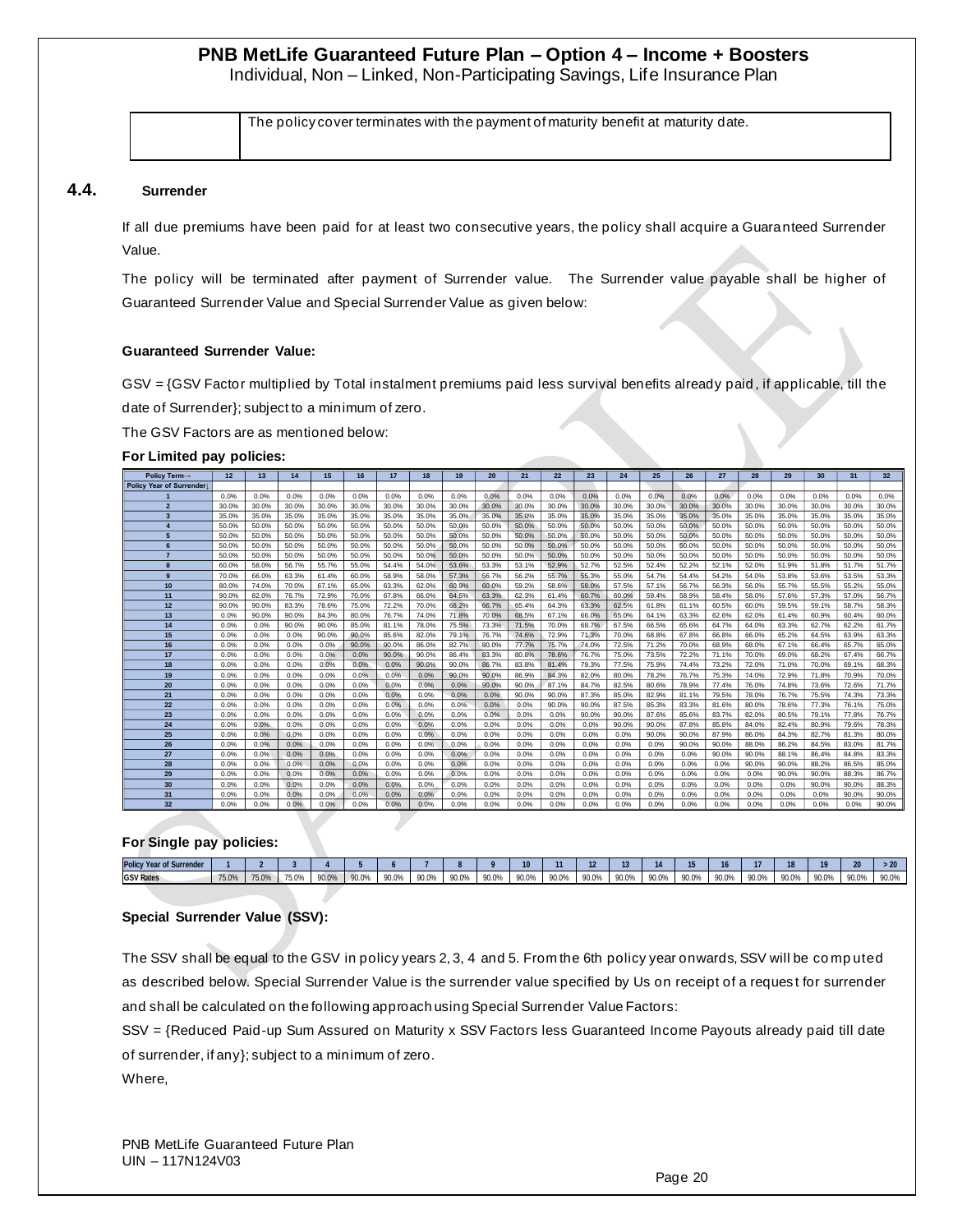Individual, Non – Linked, Non-Participating Savings, Life Insurance Plan

Reduced Paid-up Sum Assured on Maturity = {Total Premiums Paid plus Accrued Guaranteed Additions plus Accrued Wealth Additions (if applicable) plus Accrued Booster Additions (if applicable)} till date of surrender

SSV is not guaranteed and the Company can change these SSV factors at any time during the term of the policy, subject to prior approval from IRDAI.

## **4.5. Policy Revival**

A Policy that has Lapsed or that has been converted to a Paid -up Policy in accordance with Section 4.4 may be revived during the Revival Period by giving Us written notice to revive the Policy, pro vided that:

A policy in lapsed or reduced paid-up condition can be revived during the revival period by paying the arrears of installment premiums along with interest at prevailing rate of interest, if any.

The Company may change this interest rate from time to time. Currently, the Company charges 8% p.a. interest on revivals.

The rate of interest is calculated as the 10 Year G-Sec rate as on 1st of April plus 50 basis points, rounded up to the nearest 50 basis points. The Company will review the rate on an annual basis in April based on the prevailing 10 Year G - Sec rate. However, under special circumstances where the prevailing 10 Year G-Sec rate is changing in excess of 200 basis points from the G-Sec rate used for calculating the current interest rate, the company shall review the interest rate based on the prevailing 10 Year G-Sec rate.

This formula will be reviewed annually and only altered subject to prior approval of IRDA of India.

The revival of the policy will be subject to Board approved underwriting Policy. A surrendered Policy cannot be revived.

The Company may revive the lapsed policy by imposing such extra premium as it deems fit as per the Board approved underwriting policy.

In the event of revival of the policy as per terms and co nditions stated above, Guaranteed Additions and Booster Addition s (if applicable) corresponding to all the installment premiums paid on revival shall accrue in the policy as if the policy had continued without any break.

Process as stated herein shall be followed with respect to benefit payouts:

Revival during PPT: All benefit payouts shall be made when due as if the policy had continued without any break. Revival after PPT: Sum of all Guaranteed Income Payouts (if any) payable during the period for wh ich the policy was in reduced paid-up status shall be accumulated at 5% interest rate and will be paid as lumpsum upon revival of the policy. The other benefits which fall due subsequently in the policy tenure shall be paid as and when due.

## **4.6. Termination of the Policy**

The Policy will be terminated on the earliest of the following:

- a. Cancellation during Free-look period.
- b. The date of payment of Surrender Value.
- c. At the expiry of the Revival Period, if the Policy has not been revived and provided the said Policy has not been converted into a Reduced Paid-Up Policy in accordance with clause 4.3.2
- d. On payment of the Death Benefit or Maturity Benefit, whichever app licable.
- e. On return of eligible premium/surrender value under suicide clause.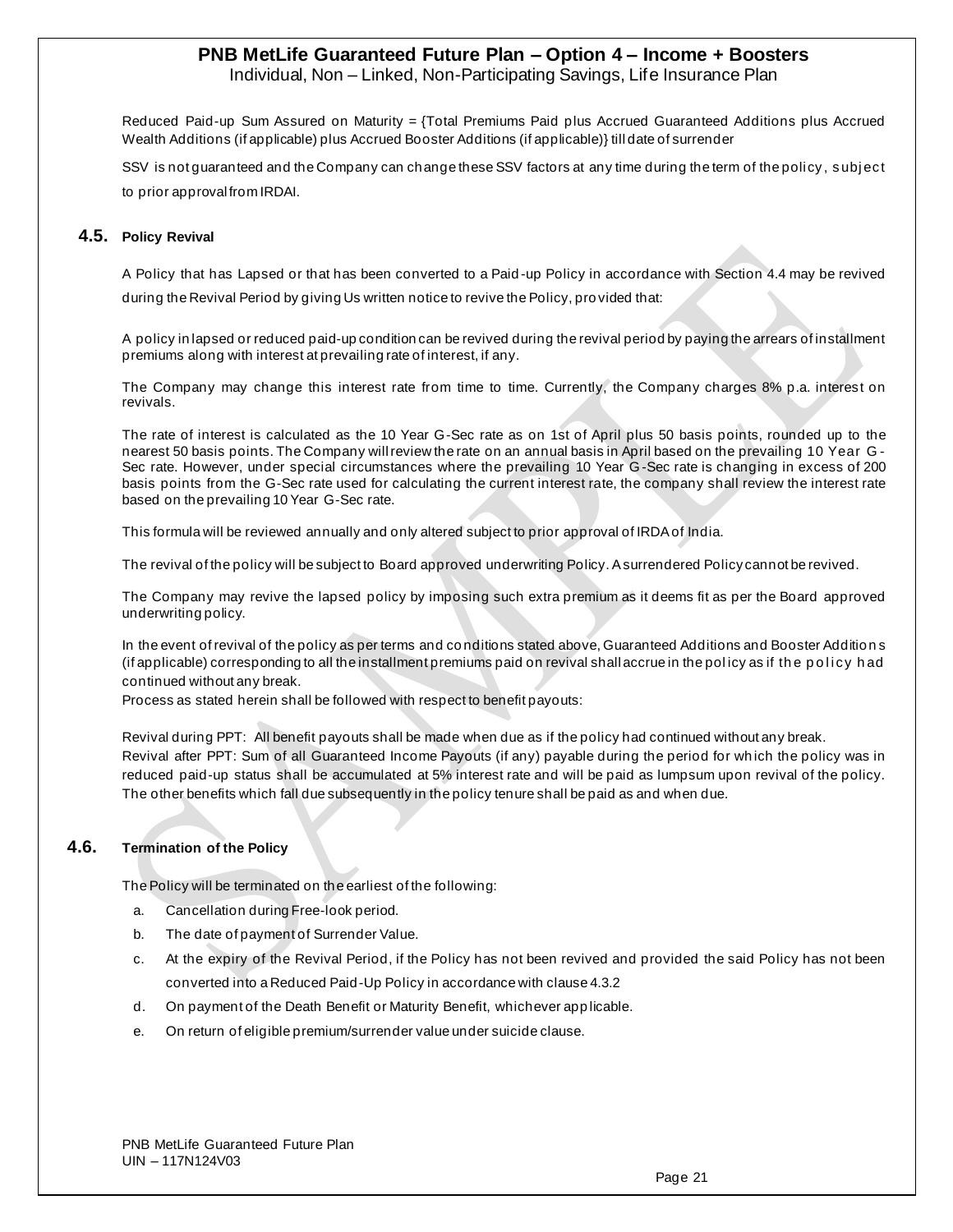**5. Part E**

**Not applicable**

PNB MetLife Guaranteed Future Plan UIN – 117N124V03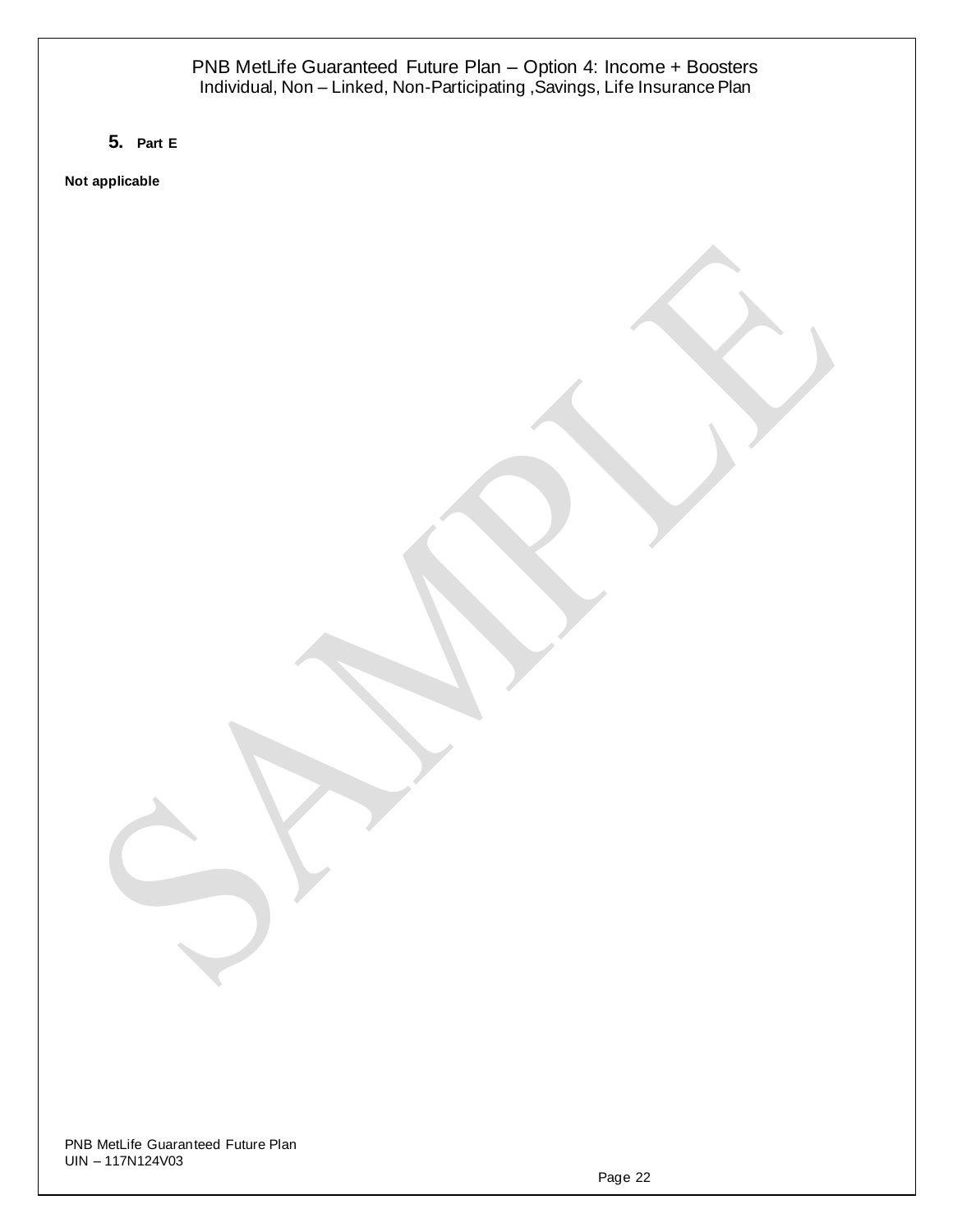# **6. Part F**

## **General Terms & Conditions**

The following general terms and conditions are applicable to your Policy. If you wish to change the nomination or assign the Policy or update your/Nominee's address or other contact details in our records, you should do so only through the forms prescribed by us for these purposes. These forms are available at our offices or may be obtained from your financial advisor or can be down loaded from our websit[e www.pnbmetlife.com](http://www.pnbmetlife.com/)

## **6.1. Nomination**

Nomination should be in accordance with provisions of Section 39 of the Insurance Act 1938 as amended from time to ti me. A Leaflet containing the simplified version of the provisions of Section 39 is enclosed as Annexure A to this Policy for your reference. Nomination of this Policy is not applicable if the Policy has been executed under Section 6 of the Married Women's Property Act 1874

## **6.2. Assignment**

Assignment should be in accordance with provisions of Section 38 of the Insurance Act 1938 as amended from time to ti me. A Leaflet containing the simplified version of the provisions of Section 38 is enclosed as Annexure A to this Policy for your reference. Assignment of this Policy is not applicable if the Policy has been executed under Section 6 of the Married Women's Property Act 1874.

### **6.3. Claims Procedure**

We will not be obliged to make any payment of the Death Benefit unless and until we have received all of the information and documentation we request, including but not limited to:

- a. The original Policy document;
- b. The claim form prescribed by us, duly completed;
- c. The official death certificate issued by a competent governmental authority
- d. First Information Report, police inquest report and a post-mortem report where the Life Assured's death i s d ue to an unnatural cause;
- e. Proof of title to the Policy where applicable;
- f. Nominee/Appointee/legal heir identification and address proof as per regulatory req uirements.
- g. The discharge voucher prescribed by Us, duly completed

## **6.4. Maturity Benefit Payout Procedure**

We will not be obliged to make any payment of the Maturity Benefit unless and until we have received all of the information and documentation we request, including but not limited to:

- a. The original Policy document;
- b. The duly completed claim form prescribed by us.
- c. The duly completed discharge voucher prescribed by us.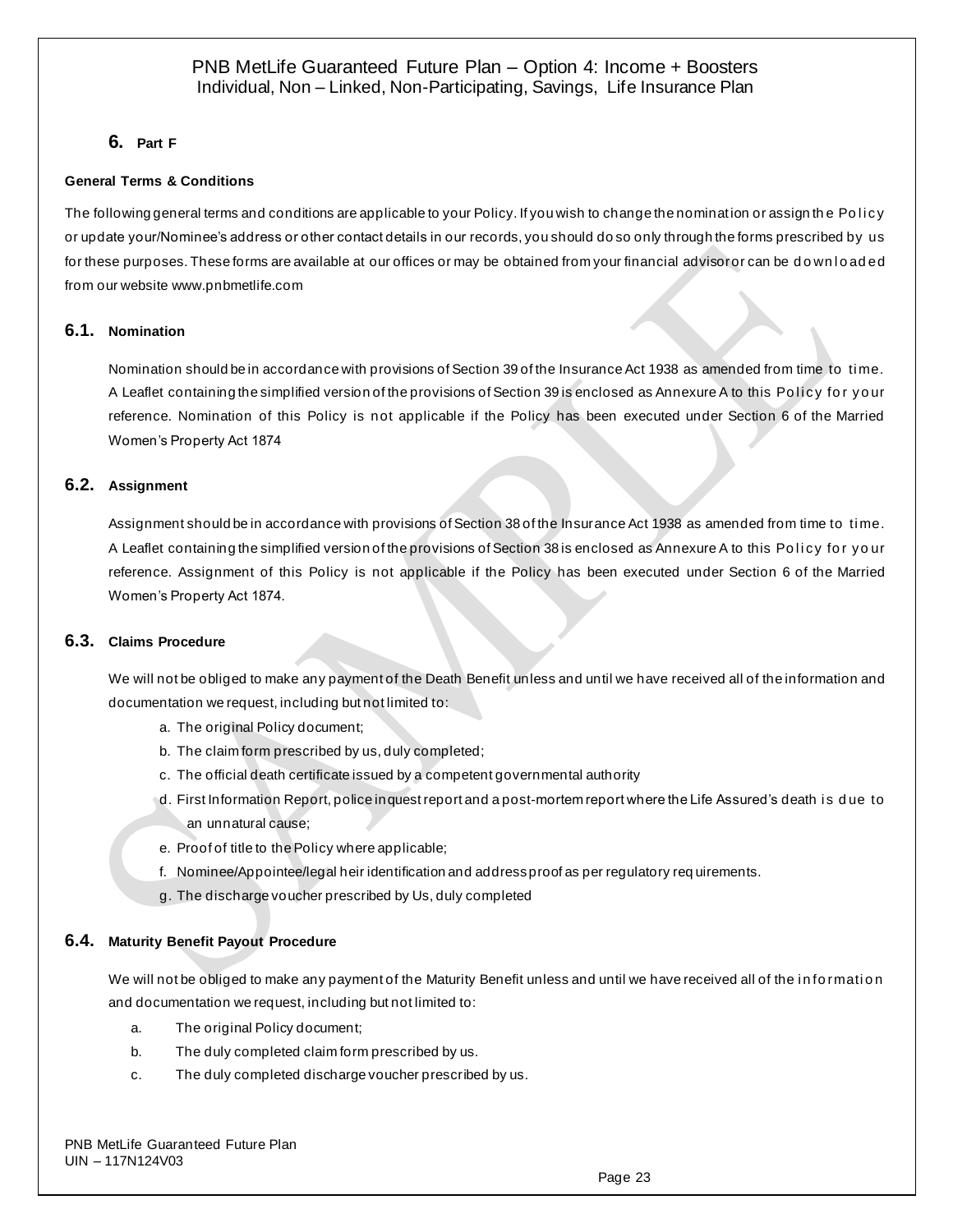## **6.5. Taxation**

The tax benefits on the Policy shall be as per the prevailing tax laws in India and amendments thereto from time to time. In respect of any payment made or to be made under or in relation to this Policy, we will deduct or charge or recover taxes including service tax and other levies as applicable at such rates as notified by the government or such other body authorized by the government from time to time. Tax laws are subject to change.

## **6.6. Currency & Place of Payment**

All amounts payable either to or by us will be paid in the currency shown in the Schedule.

## **6.7. Fraud and Misstatement**

Fraud and Misstatement would be dealt with in accordance with provisions of Section 45 of the Insurance Act 1938 as amended from time to time. A Leaflet containing the simplified version of the provisions of Section 45 is enclosed in Annexure A for Your reference.

# **6.8.**

## **6.8.1. Suicide Exclusion**

If the Life Assured's death is due to suicide within Twelve months from the Date of Commencement of Risk or from th e Date of Revival of the Policy as applicable, the Nominee of the Policyholder shall be entitled to receive at least 80% of the Total Premium Paid and received by Us till the date of death of the Life Assured or Surrender Value available as on the date of death of the Life Assured, whichever is higher, provided the Policy is in Inforce status. We shall not be liable to pay any interest on this amount.

6.8.2. **Waiting Period for policies sourced through POSP:** For policies sourced through Point of Sales Persons (POSP), a Waiting Period of 90 days will be applicable from date of acceptance of risk (date of commencement as shown in policy schedule). In the event of death within Waiting Period, 100% of Total Premiums Paid shall be payable to the nominee. The Waiting period will not be applicable in case of Accidental death.

## **6.9. Proof of Age**

Subject to Section 45 of the Insurance Act 1938, as amended from time to time if the actual age of the Life Assured differs from the Age stated in the Application then:

- a. If the actual age of Life Assured proves to be higher than what is stated in the Application, the Basic Sum Assured will be adjusted to that which would have been purchased by the amount of premium paid, had the age been correctly stated. The Policy will continue to be in force;
- b. If the actual age proves to be lower than what is stated in the Application, the premium paid in excess will be refunded to you without interest or may be adjusted towards future premium. The Policy will continue to be in force.
- c. If the Life Assured's actual age is such that it would have made him/her ineligible for the insurance cover stated in the Policy, we reserve the right to take such action as may be deemed appropriate including cancellation of the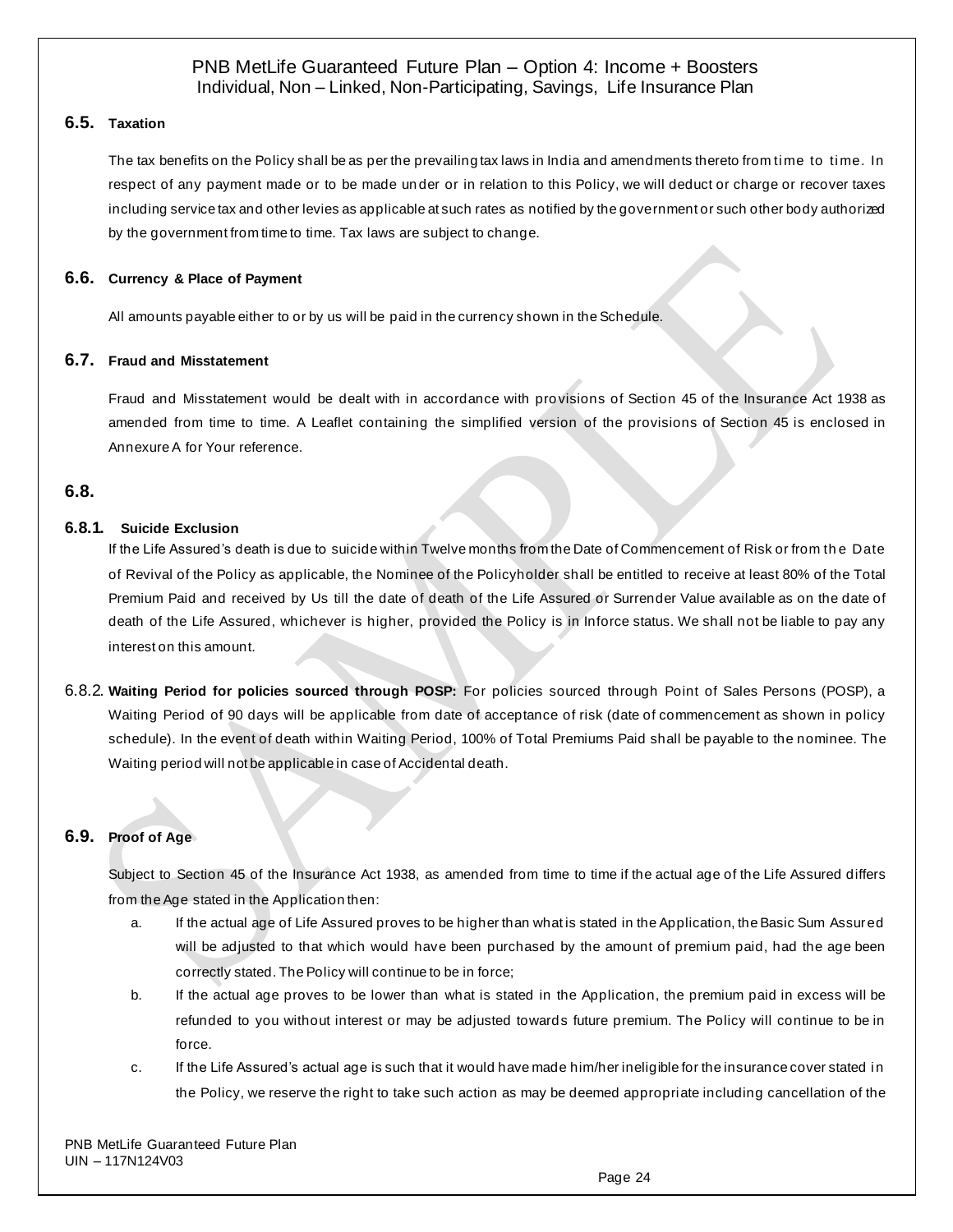Policy upon payment of the Surrender Value.

### **6.10. Vesting on attaining age of majority**

If the Policy has been issued on the life of a minor, the Policy will automatically vest in him/her on his/her attaining majority (eighteen years) and thereafter the Life Assured would be the Policyholder and the Company shall enter into all correspondence directly with him. Any assignment or nomination of the Policy contrary to this provision would be null and void against the Us.

## **6.11. Loss of the Policy Document**

If the Policy is lost or destroyed, you may make a written request for a d uplicate Policy which we will issue duly end o rsed to show that it is in place of the original document. Upon the issue of a duplicate Policy, the original will cease to have any leg al force or effect.

## **6.12. Policyholder's Rights**

To exercise Your rights or options, under this Policy, You should follow the procedures stated in this Policy. If You want to change Your Nominee, change an address or exercise any other options under the Policy, you shall do so only using the forms prescribed for each purpose which are available with Your financial advisor, from Our local office or can be downloaded from our websit[e www.pnbmetlife.com.](http://www.pnbmetlife.com/)

### **6.13. Travel, Residence & Occupation**

This Policy does not impose any restrictions as to travel and residence. This Policy does not impose any restrictions as to occupation.

## **6.14. Governing Law & Jurisdiction**

The terms and conditions of the Policy shall be governed by and be interpreted in accordance with Indian law and all disputes and differences arising under or in relation to the Policy shall be subject to the sole and exclusive jurisdiction o f th e jurisdictional courts in India.

## **6.15. Our Address for Communication**

All notices and communications in respect of this Policy shall be addressed to us at the foll owing address: **PNB MetLife India Insurance Co. Ltd, Unit No. 101, First Floor, Techniplex I, Techniplex Complex, Off Veer Savarkar Flyover, S.V. Road, Goregaon (West), Mumbai – 400 062, Maharashtra**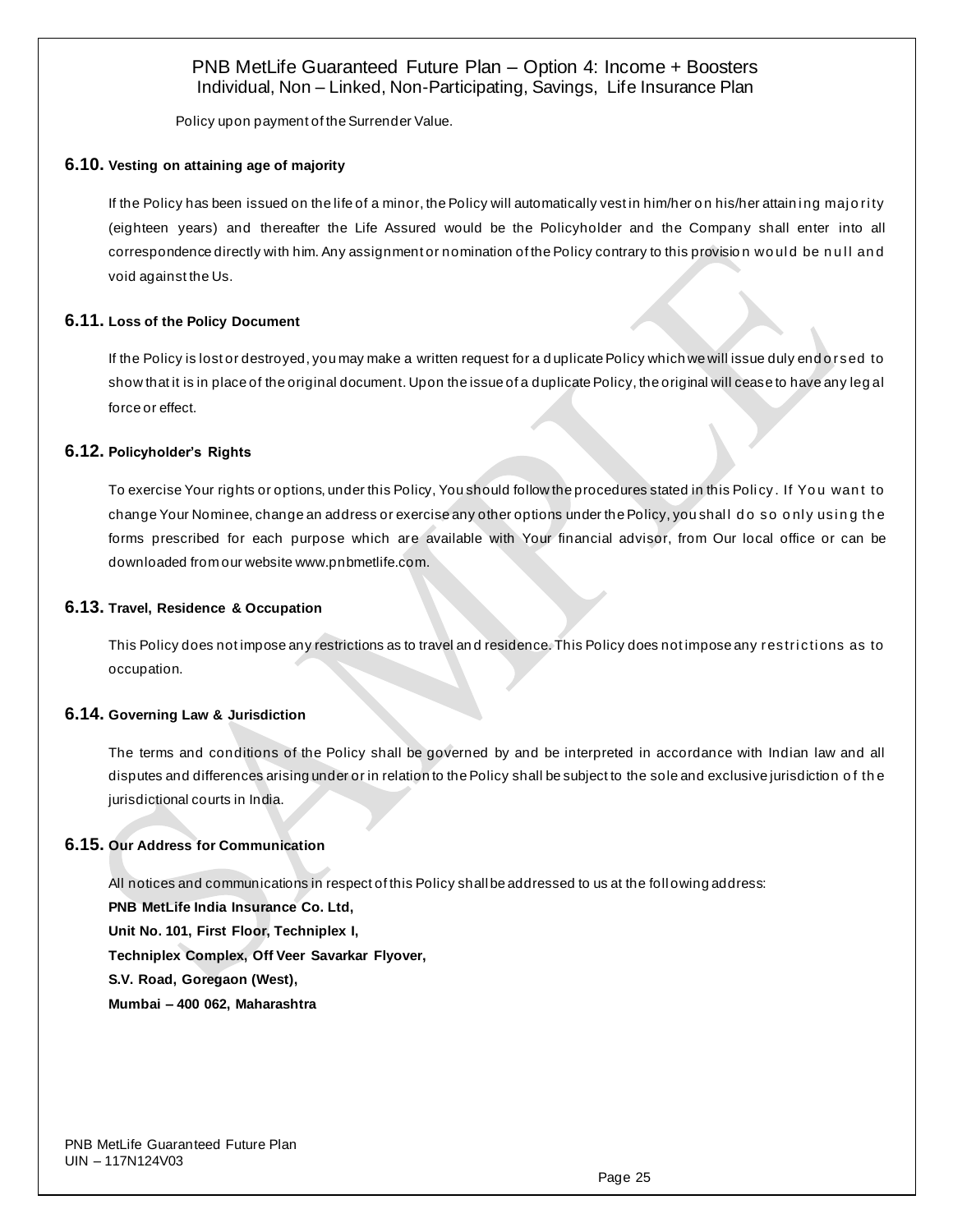# **7. Part G**

# **GRIEVANCE REDRESSAL MECHANISM & OMBUDSMAN DETAILS**

# **7.1. Grievance Redressal Mechanism**

In case You have any query or complaint or grievance, You may approach Our office at the following address:

# **Level 1**

For any complaint/grievance, approach any of Our following touch points:

- Call 1800-425-69-69 (Toll free) or 080-26502244
- **Email at [india\\_grievancecell@pnbmetlife.co.in](mailto:india_grievancecell@pnbmetlife.co.in)**
- Write to

**Customer Service Department,**

**1st Floor, Techniplex -1, Techniplex Complex, Off Veer Savarkar Flyover, Goregaon (West), Mumbai – 400062. Phone: +91-22-41790000, Fax: +91-22-41790203**

- Online through Our websit[e www.pnbmetlife.com](http://www.pnbmetlife.com/)
- **Our nearest PNB MetLife branch across the country**

## **Level 2:**

In case not satisfied with the resolution provided by the above touch points, or have not received any response within 10 days, You may

- Write to Our Grievance Redressal Officer a[t gro@pnbmetlife.co.in](mailto:gro@pnbmetlife.co.in) or
- Send a letter to

**PNB MetLife India Insurance Co. Ltd,**

**Platinum Towers, 4th Floor, Sohna Road,** 

**Sector - 47, Gurgaon – 122002**

Please address Your queries or complaints to our customer services department, and Your grievances to our grievance redressal officer on the address referred above, who are authorized to review Your queries or complaints or grievances an d address the same. Please note that only an officer duly authorized by Us has the authority to resolve Your queries or complaints or grievances. We shall in no way be responsible, or liable, or bound by, any replies or communications or undertakings, given by or received from, any financial advisor or any employee who was involved in selling You this Policy.

## **Level 3:**

If You are not satisfied with the response or do not receive a response from Us within fifteen (15) days, You may ap p ro ach the IRDAI Grievance Cell Centre (IGCC) on the following contact details:

- Online: You can register Your complaint online a[t http://www.igms.irda.gov.in](http://www.igms.irda.gov.in/)
- By Post : You can write or fax Your complaints to

- **Consumer Affairs Department Insurance Regulatory and Development Authority of India Sy No. 115/1, Financial District, Nanakramguda, Gachibowli, Hyderabad – 500032, Telangana**
- By E-mail : E-mail ID[: complaints@irdai.gov.in](mailto:complaints@irdai.gov.in)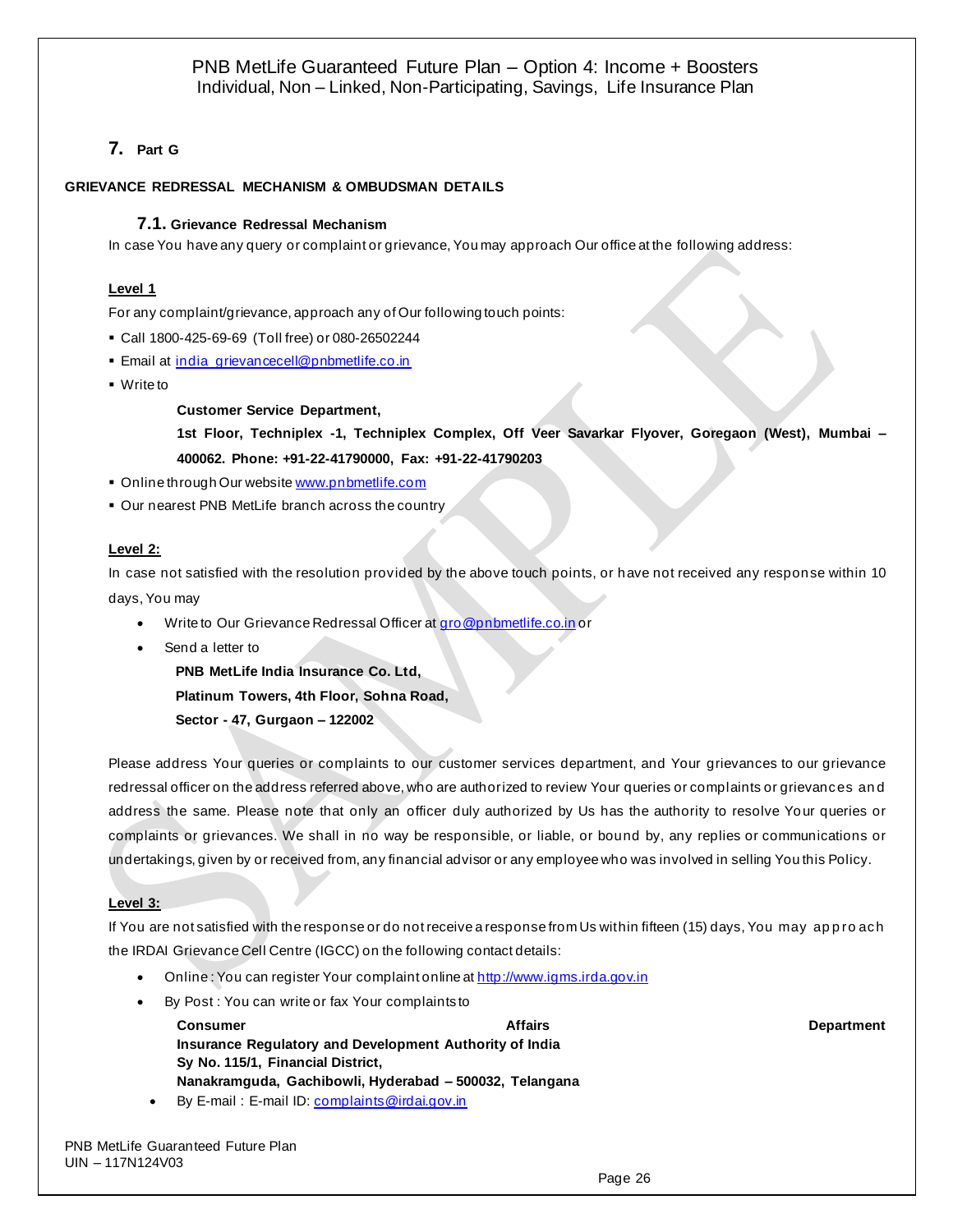• By Phone : 1800 4254 732

In case You are not satisfied with the decision/resolution, You may approach the Insurance Ombudsman at the address in the list of Ombudsman below, if Your grievance pertains to:

- Insurance claim that has been rejected or dispute of a claim on legal construction of the Policy;
- Delay in settlement of claim;
- any partial or total repudiation of claims by Us;
- Dispute with regard to premium; or
- Misrepresentation of terms and conditions of the Policy;
- Policy servicing related grievances against Us or Our agent/intermediary;
- Issuance of Policy in non-conformity with the proposal form;
- Non-issuance of the Policy after receipt of premium;or
- Any other matter resulting from the violation of provision s of the Insurance Act, 1938 as amended from time to time or the Regulations, circulars, guidelines or instructions issued by the IRDA of India from time to time or the terms and conditions of the Policy, in so far as they relate to issues mentioned above.
- 1) The complaint should be made in writing duly signed by You, Nominee, Assignee or by Your legal heirs with ful l n ame, address and contact information of the complainant, the details of our branch or office against whom the complaint is made, the facts giving rise to the complaint, supported by documents, the nature and extent of the loss caused to the complainant and the relief sought from the Insurance Ombudsman. Per Rule 14(3) of the Insurance Ombudsman Rul es, 2017 (Rules), a complaint to the Insurance Ombudsman can be made if the complainant makes a written representatio n to the Insurer and either the Insurer rejected the complaint or the complainant did not receive any reply within one month after the Insurer received the complaint, or the complainant is not satisfied with the reply given to him by the Insurer. Further, such a complaint to the Insurance Ombudsman can be made and filed, within one year
	- after the order of the Insurer rejecting the representation is received; or
	- after receipt of decision of the Insurer which is not to the satisfaction of the complainant;
	- after expiry of a period of one month from the date of sending the written representation to the Insurer if the Insurer fails to furnish reply to the complainant.
- 2) The Insurance Ombudsman shall be empowered to condone the delay in such cases as he may consider necessary, after calling for objections of the Insurer against the proposed condonation and after recording reasons for condoning the delay and in case the delay is condoned, the date of condonation of delay shall be deemed to be the date of filing of th e complaint, for further proceedings under these Rules.
- 3) No complaint before the Insurance Ombudsman shall be maintainable on the same subject matter on which proceedings are pending before or disposed of by any court or consumer forum or arbitrator.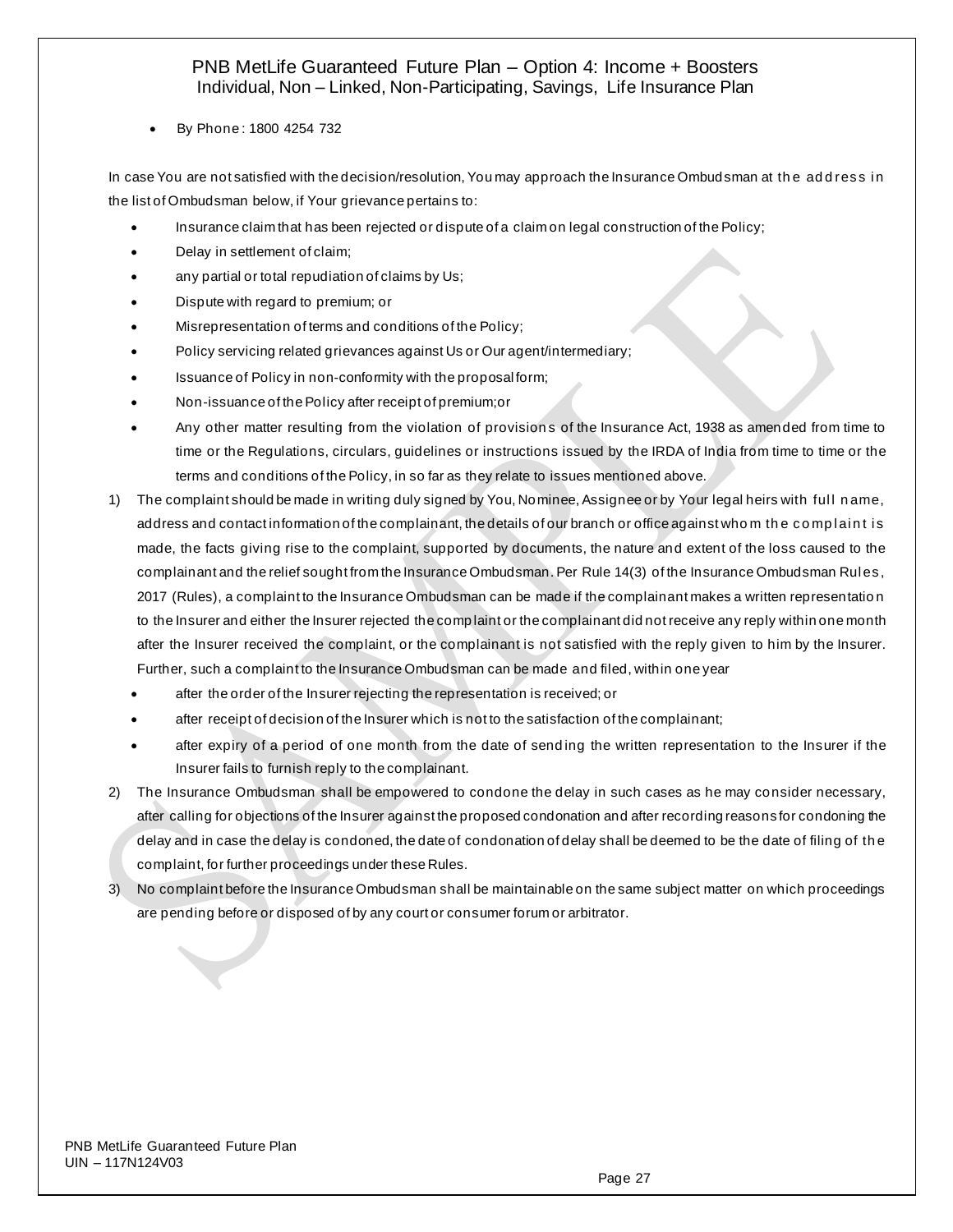# **7.2. List of Insurance Ombudsman**

| <b>Office Details</b>                                                                                                                                                                                                                                                       | <b>Jurisdiction of Office</b><br><b>Union Territory, District)</b>                                                                                                   | Date Of<br><b>Taking</b><br>Charge |
|-----------------------------------------------------------------------------------------------------------------------------------------------------------------------------------------------------------------------------------------------------------------------------|----------------------------------------------------------------------------------------------------------------------------------------------------------------------|------------------------------------|
| <b>AHMEDABAD - Shri Kuldip Singh</b><br>Office of the Insurance Ombudsman,<br>Jeevan Prakash Building, 6th floor,<br>Tilak Marg, Relief Road,<br>Ahmedabad - 380 001.<br>Tel.: 079 - 25501201/02/05/06<br>Email: bimalokpal.ahmedabad@cioins.co.in                          | Gujarat,<br>Dadra & Nagar Haveli,<br>Daman and Diu.                                                                                                                  | 03/10/2019                         |
| <b>BENGALURU -</b><br>Office of the Insurance Ombudsman,<br>Jeevan Soudha Building, PID No. 57-27-N-19<br>Ground Floor, 19/19, 24th Main Road,<br>JP Nagar, Ist Phase,<br>Bengaluru - 560 078.<br>Tel.: 080 - 26652048/26652049<br>Email. bimalokpal.bengaluru@cioins.co.in | Karnataka.                                                                                                                                                           |                                    |
| <b>BHOPAL-</b><br>Office of the Insurance Ombudsman,<br>Janak Vihar Complex, 2nd Floor,<br>6, Malviya Nagar, Opp. Airtel Office,<br>Near New Market,<br>Bhopal-462003.<br>Tel.: 0755 - 2769201 / 2769202<br>Fax: 0755 - 2769203<br>Email: bimalokpal.bhopal@cioins.co.in    | Madhya Pradesh<br>Chattisgarh.                                                                                                                                       |                                    |
| <b>BHUBANESHWAR - Shri Suresh Chandra Panda</b><br>Office of the Insurance Ombudsman,<br>62, Forest park,<br>Bhubneshwar-751009.<br>Tel.: 0674 - 2596461 / 2596455<br>Fax: 0674 - 2596429<br>Email: bimalokpal.bhubaneswar@cioins.co.in                                     | Orissa.                                                                                                                                                              | 11/09/2019                         |
| <b>CHANDIGARH -</b><br>Office of the Insurance Ombudsman,<br>S.C.O. No. 101, 102 & 103, 2nd Floor,<br>Batra Building, Sector 17 - D,<br>Chandigarh $-160017$ .<br>Tel.: 0172 - 2706196 / 2706468<br>Fax: 0172 - 2708274<br>Email: bimalokpal.chandigarh@cioins.co.in        | Punjab,<br>Haryana (excluding Gurugram, Faridabad, Sonepat<br>and Bahadurgarh)<br>Himachal Pradesh, Union Territories of Jammu &<br>Kashmir.<br>Ladakh & Chandigarh. |                                    |
| <b>CHENNAI -</b><br>Office of the Insurance Ombudsman,<br>Fatima Akhtar Court, 4th Floor, 453,<br>Anna Salai, Teynampet,<br>CHENNAI - 600 018.<br>Tel.: 044 - 24333668/24335284                                                                                             | Tamil Nadu,<br><b>Tamil Nadu</b><br>PuducherryTown and<br>Karaikal (which are part of Puducherry).                                                                   |                                    |

PNB MetLife Guaranteed Future Plan UIN – 117N124V03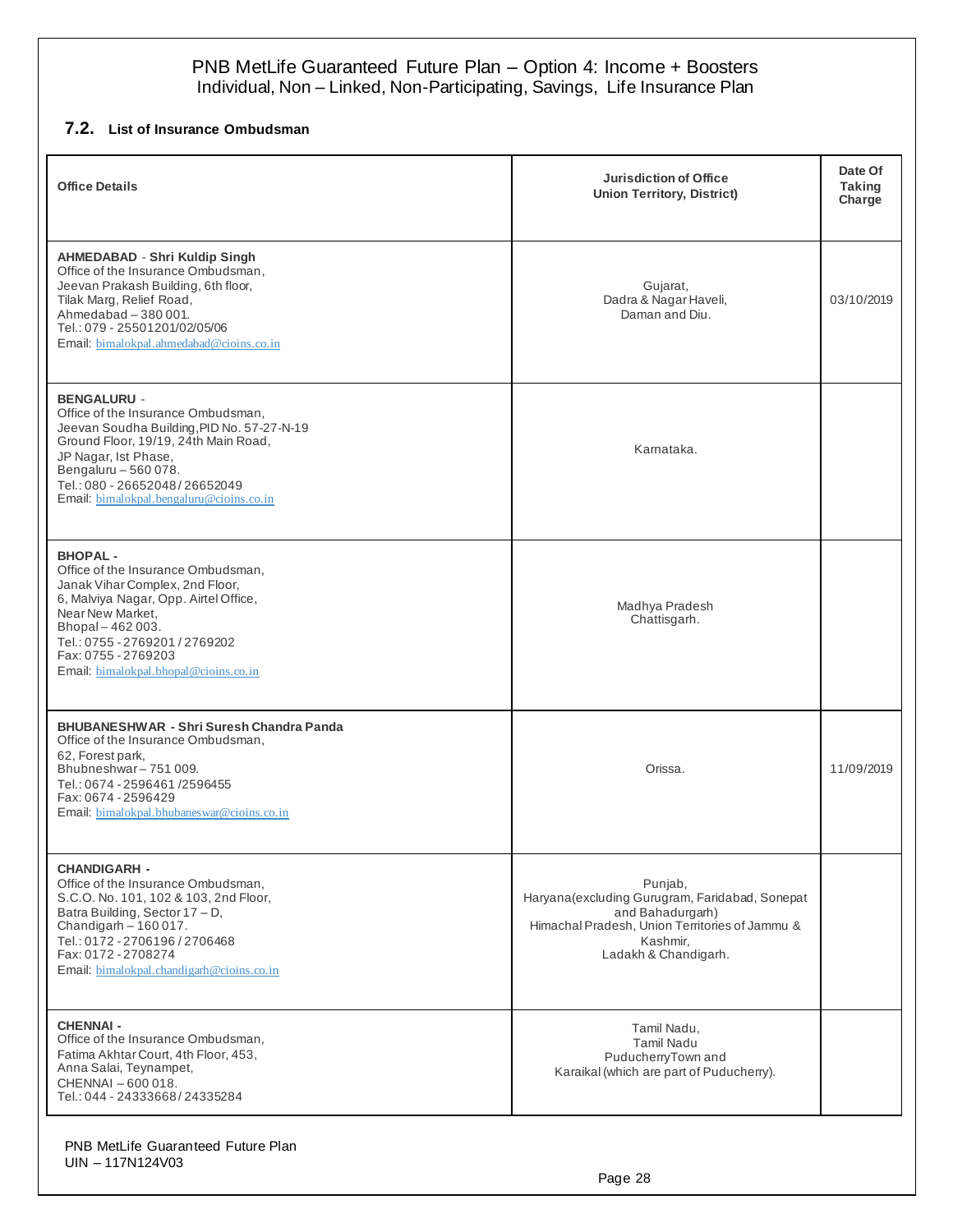| <b>Office Details</b>                                                                                                                                                                                                                                                                | <b>Jurisdiction of Office</b><br><b>Union Territory, District)</b>                          | Date Of<br><b>Taking</b><br>Charge |
|--------------------------------------------------------------------------------------------------------------------------------------------------------------------------------------------------------------------------------------------------------------------------------------|---------------------------------------------------------------------------------------------|------------------------------------|
| Fax: 044 - 24333664<br>Email. bimalokpal.chennai@cioins.co.in                                                                                                                                                                                                                        |                                                                                             |                                    |
| <b>DELHI - Shri Sudhir Krishna</b><br>Office of the Insurance Ombudsman,<br>2/2 A, Universal Insurance Building,<br>Asaf Ali Road,<br>New Delhi - 110 002.<br>Tel.: 011 - 23232481/23213504<br>Email: bimalokpal.delhi@cioins.co.in                                                  | Delhi &<br>Following Districts of Haryana - Gurugram,<br>Faridabad, Sonepat & Bahadurgarh.  | 12/09/2019                         |
| <b>GUWAHATI-</b><br>Office of the Insurance Ombudsman,<br>Jeevan Nivesh, 5th Floor,<br>Nr. Panbazar over bridge, S.S. Road,<br>Guwahati-781001(ASSAM).<br>Tel.: 0361 - 2632204 / 2602205<br>Email: bimalokpal.guwahati@cioins.co.in                                                  | Assam.<br>Meghalaya,<br>Manipur,<br>Mizoram,<br>Arunachal Pradesh,<br>Nagaland and Tripura. |                                    |
| <b>HYDERABAD -</b><br>Office of the Insurance Ombudsman,<br>6-2-46, 1st floor, "Moin Court",<br>Lane Opp. Saleem Function Palace,<br>A. C. Guards, Lakdi-Ka-Pool,<br>Hyderabad - 500 004.<br>Tel.: 040 - 23312122<br>Fax: 040 - 23376599<br>Email: bimalokpal.hyderabad@cioins.co.in | Andhra Pradesh,<br>Telangana,<br>Yanamand<br>part of Union Territory of Puducherry.         |                                    |
| <b>JAIPUR-</b><br>Office of the Insurance Ombudsman,<br>Jeevan Nidhi - II Bldg., Gr. Floor,<br>Bhawani Singh Marg,<br>Jaipur - 302 005.<br>Tel.: 0141 - 2740363<br>Email. bimalokpal.jaipur@cioins.co.in                                                                             | Rajasthan.                                                                                  |                                    |
| <b>ERNAKULAM - Ms. Poonam Bodra</b><br>Office of the Insurance Ombudsman,<br>2nd Floor, Pulinat Bldg.,<br>Opp. Cochin Shipyard, M. G. Road,<br>Emakulam - 682 015.<br>Tel.: 0484 - 2358759 / 2359338<br>Fax: 0484 - 2359336<br>Email: bimalokpal.ernakulam@cioins.co.in              | Kerala,<br>Lakshadweep,<br>Mahe-a part of Union Territory of Puducherry.                    | 07/11/2018                         |
| KOLKATA - Shri P. K. Rath<br>Office of the Insurance Ombudsman,<br>Hindustan Bldg. Annexe, 4th Floor,<br>4, C.R. Avenue,<br>KOLKATA - 700 072.                                                                                                                                       | West Bengal,<br>Sikkim.<br>Andaman & Nicobar Islands.                                       | 30/09/2019                         |

UIN – 117N124V03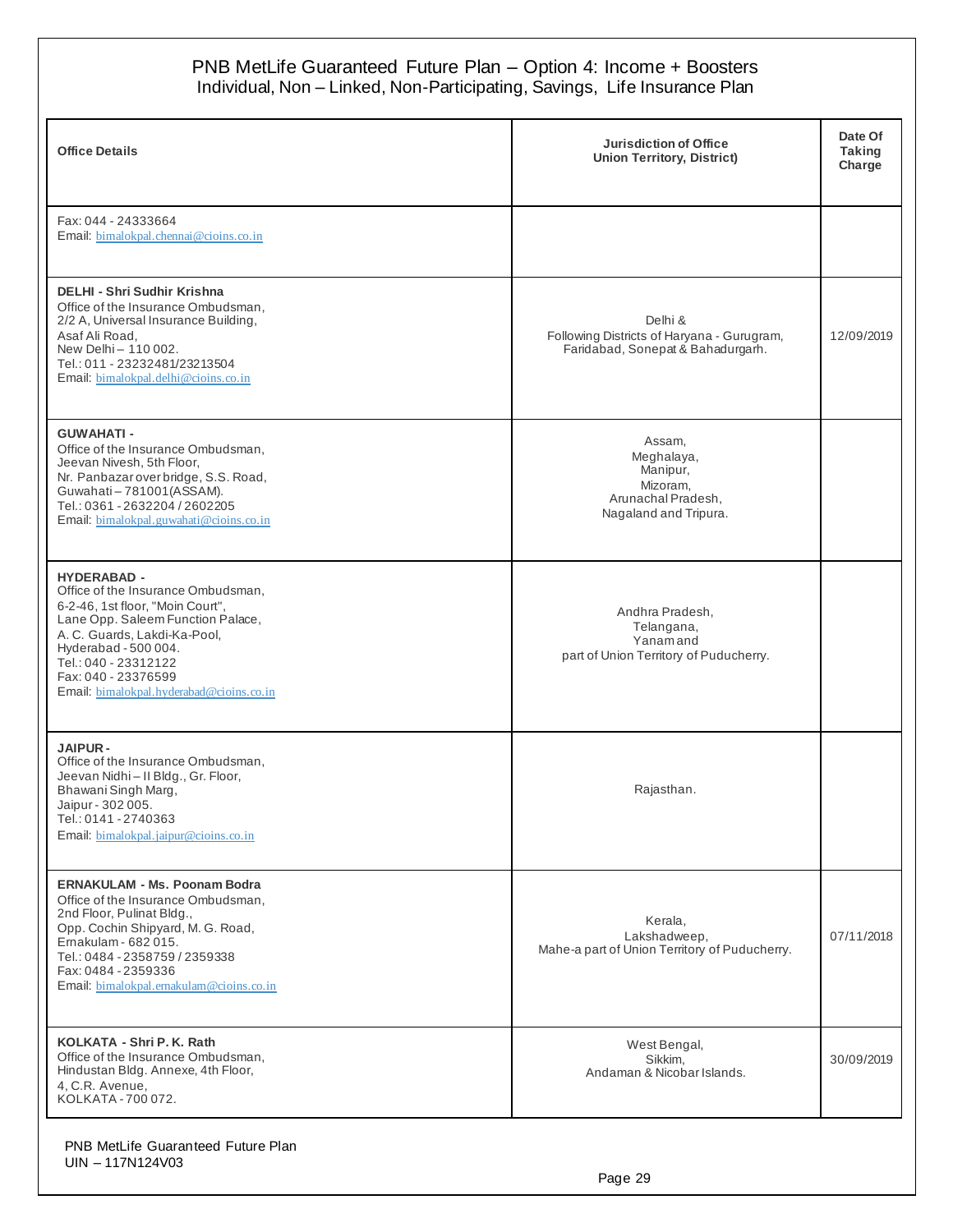|                                                                                                                                                                                                                                                                                             | PNB MetLife Guaranteed Future Plan - Option 4: Income + Boosters<br>Individual, Non - Linked, Non-Participating, Savings, Life Insurance Plan                                                                                                                                                                                                                                                                                                                                                            |                                    |
|---------------------------------------------------------------------------------------------------------------------------------------------------------------------------------------------------------------------------------------------------------------------------------------------|----------------------------------------------------------------------------------------------------------------------------------------------------------------------------------------------------------------------------------------------------------------------------------------------------------------------------------------------------------------------------------------------------------------------------------------------------------------------------------------------------------|------------------------------------|
| <b>Office Details</b>                                                                                                                                                                                                                                                                       | <b>Jurisdiction of Office</b><br><b>Union Territory, District)</b>                                                                                                                                                                                                                                                                                                                                                                                                                                       | Date Of<br><b>Taking</b><br>Charge |
| Tel.: 033 - 22124339/22124340<br>Fax: 033 - 22124341<br>Email. bimalokpal.kolkata@cioins.co.in                                                                                                                                                                                              |                                                                                                                                                                                                                                                                                                                                                                                                                                                                                                          |                                    |
| <b>LUCKNOW -Shri Justice Anil Kumar Srivastava</b><br>Office of the Insurance Ombudsman,<br>6th Floor, Jeevan Bhawan, Phase-II,<br>Nawal Kishore Road, Hazratganj,<br>Lucknow - 226 001.<br>Tel.: 0522 - 2231330 / 2231331<br>Fax: 0522 - 2231310<br>Email: bimalokpal.lucknow@cioins.co.in | Districts of Uttar Pradesh:<br>Lalitpur, Jhansi, Mahoba, Hamirpur, Banda,<br>Chitrakoot, Allahabad, Mirzapur, Sonbhabdra,<br>Fatehpur, Pratapgarh, Jaunpur, Varanasi, Gazipur,<br>Jalaun, Kanpur, Lucknow, Unnao, Sitapur,<br>Lakhimpur, Bahraich, Barabanki, Raebareli,<br>Sravasti, Gonda, Faizabad, Amethi, Kaushambi,<br>Balrampur, Basti, Ambedkarnagar, Sultanpur,<br>Maharajgang, Santkabirnagar, Azamgarh,<br>Kushinagar, Gorkhpur, Deoria, Mau, Ghazipur,<br>Chandauli, Ballia, Sidharathnagar. | 11/09/2019                         |
| <b>MUMBAI -</b><br>Office of the Insurance Ombudsman,<br>3rd Floor, Jeevan Seva Annexe,<br>S. V. Road, Santacruz (W),<br>Mumbai - 400 054.<br>Tel.: 69038821/23/24/25/26/27/28/28/29/30/31<br>Fax: 022 - 26106052<br>Email: bimalokpal.mumbai@cioins.co.in                                  | Goa,<br>Mumbai Metropolitan Region<br>excluding Navi Mumbai & Thane.                                                                                                                                                                                                                                                                                                                                                                                                                                     |                                    |
| NOIDA - Shri Chandra Shekhar Prasad<br>Office of the Insurance Ombudsman.<br>Bhagwan Sahai Palace<br>4th Floor, Main Road,<br>Naya Bans, Sector 15,<br>Distt: Gautam Buddh Nagar,<br>U.P-201301.<br>Tel.: 0120-2514252 / 2514253<br>Email: bimalokpal.noida@cioins.co.in                    | State of Uttaranchal and the following Districts of<br>Uttar Pradesh:<br>Agra, Aligarh, Bagpat, Bareilly, Bijnor, Budaun,<br>Bulandshehar, Etah, Kanooj, Mainpuri, Mathura,<br>Meerut, Moradabad, Muzaffarnagar, Oraiyya,<br>Pilibhit, Etawah, Farrukhabad, Firozbad,<br>Gautambodhanagar, Ghaziabad, Hardoi,<br>Shahjahanpur, Hapur, Shamli, Rampur, Kashganj,<br>Sambhal, Amroha, Hathras, Kanshiramnagar,<br>Saharanpur.                                                                              | 17/09/2019                         |
| PATNA - Shri N. K. Singh<br>Office of the Insurance Ombudsman,<br>1st Floor, Kalpana Arcade Building,,<br>Bazar Samiti Road,<br>Bahadurpur,<br>Patna 800 006.<br>Tel.: 0612-2680952<br>Email: bimalokpal.patna@cioins.co.in                                                                 | Bihar,<br>Jharkhand.                                                                                                                                                                                                                                                                                                                                                                                                                                                                                     | 09/10/2019                         |
| PUNE - Shri Vinay Sah<br>Office of the Insurance Ombudsman,<br>Jeevan Darshan Bldg., 3rd Floor,<br>C.T.S. No.s. 195 to 198,<br>N.C. Kelkar Road, Narayan Peth,<br>Pune - 411 030.<br>Tel.: 020-41312555                                                                                     | Maharashtra,<br>Area of Navi Mumbai and Thane<br>excluding Mumbai Metropolitan Region.                                                                                                                                                                                                                                                                                                                                                                                                                   | 03/12/2019                         |

PNB MetLife Guaranteed Future Plan UIN – 117N124V03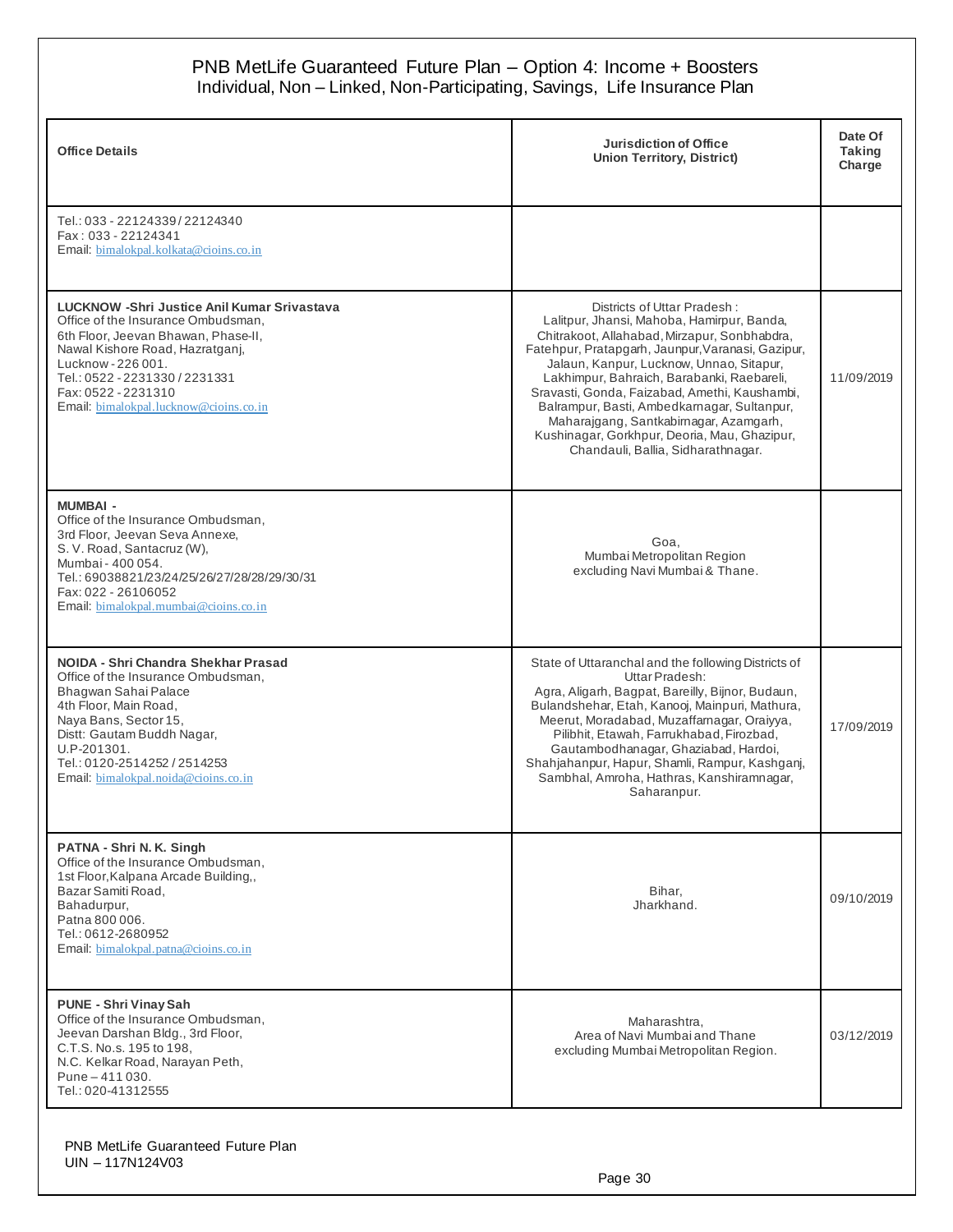| <b>Office Details</b>               | <b>Jurisdiction of Office</b><br><b>Union Territory, District)</b> | Date Of<br><b>Taking</b><br>Charge |
|-------------------------------------|--------------------------------------------------------------------|------------------------------------|
| Email: bimalokpal.pune@cioins.co.in |                                                                    |                                    |
|                                     |                                                                    |                                    |
|                                     |                                                                    |                                    |
|                                     |                                                                    |                                    |

Page 31 Page 31

UIN – 117N124V03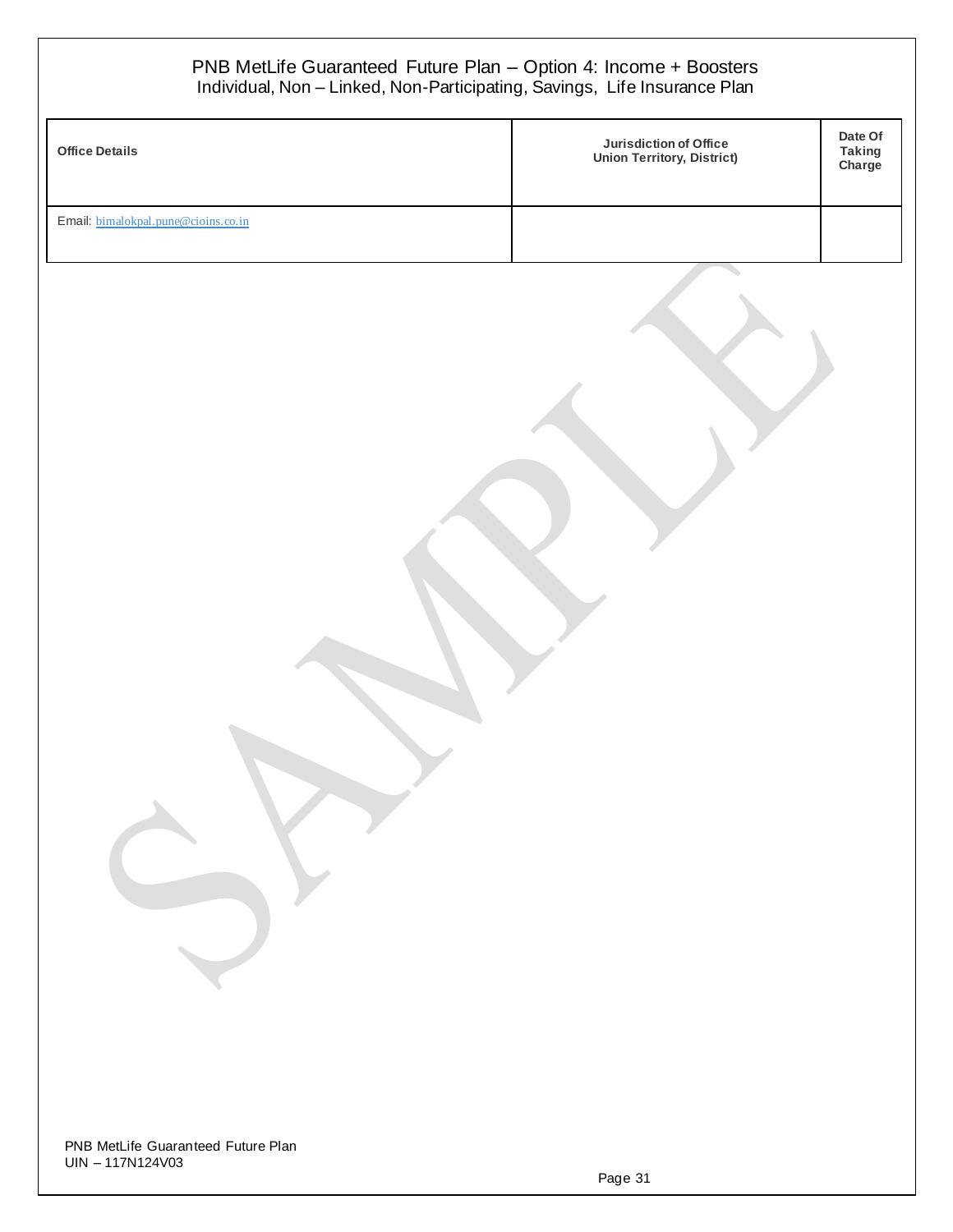#### **Annexure A**

#### **Section 39, Nomination by policyholder**

- 1. Nomination of a life insurance Policy is as below in accordance with Section 39 of the Insurance Act, 1938 as amended by Insurance Laws (Amendment) Ordinance dtd 26.12.2014. The extant provisions in this regard are as follows:
- 2. The policyholder of a life insurance on his own life may nominate a person or persons to whom money secured by the policy shall be paid in the event of his death.
- 3. Where the nominee is a minor, the policyholder may appoint any person to receive the money secured by the policy in the event of policyholder's death during the minority of the nominee. The manner of appointment is to be laid down by the company.
- 4. Nomination can be made at any time before the maturity of the policy.
- 5. Nomination may be incorporated in the text of the policy itself or may be endorsed on the policy communicated to the company and can be registered by the company in the records relating to the policy.
- 6. Nomination can be cancelled or changed at any time before policy matures, by an endorsement or a further endorsemen t o r a will as the case may be.
- 7. A notice in writing of Change or Cancellation of nomination must be delivered to the company for the company to be liabl e to such nominee. Otherwise, company will not be liable if a bonafide payment is made to the perso n named in the text of the policy or in the registered records of the company.
- 8. Fee to be paid to the company for registering change or cancellation of a no mination can be specified by the Authority through Regulations.
- 9. On receipt of notice with fee, the company should grant a written acknowledgement to the policyholder of having registered a nomination or cancellation or change thereof.
- 10. A transfer or assignment made in accordance with Section 38 shall automatically cancel the nomination except in case of assignment to the company or other transferee or assignee for purpose of loan or against security or its reassi g nmen t after repayment. In such case, the nomination will not get cancelled to the extent of company's or transferee's or assignee's interest in the policy. The nomination will get revived on repayment of the loan.
- 11. The right of any creditor to be paid out of the proceeds of any policy of life in surance shall not be affected by the nomination.
- 12. In case of nomination by policyholder whose life is insured, if the nominees die before the policyhol der, th e p ro ceed s are payable to policyholder or his heirs or legal representatives or holder of success ion certificate.
- 13. In case nominee(s) survive the person whose life is insured, the amount secured by the policy shall be paid to such survivor(s).
- 14. Where the policyholder whose life is insured nominates his
	- parents or
	- spouse or
	- children or
	- spouse and children
	- or any of them

the nominees are beneficially entitled to the amount payable by the company to the policyholder unless it is proved that policyholder could not have conferred such beneficial title on the nominee having regard to the nature of h is title.

If nominee(s) die after the policyholder but before his share of the amount secured und er the policy is paid, the sh are o f th e expired nominee(s) shall be payable to the heirs or legal representative of the nominee or holder of succession certifi cate o f such nominee(s).

PNB MetLife Guaranteed Future Plan UIN – 117N124V03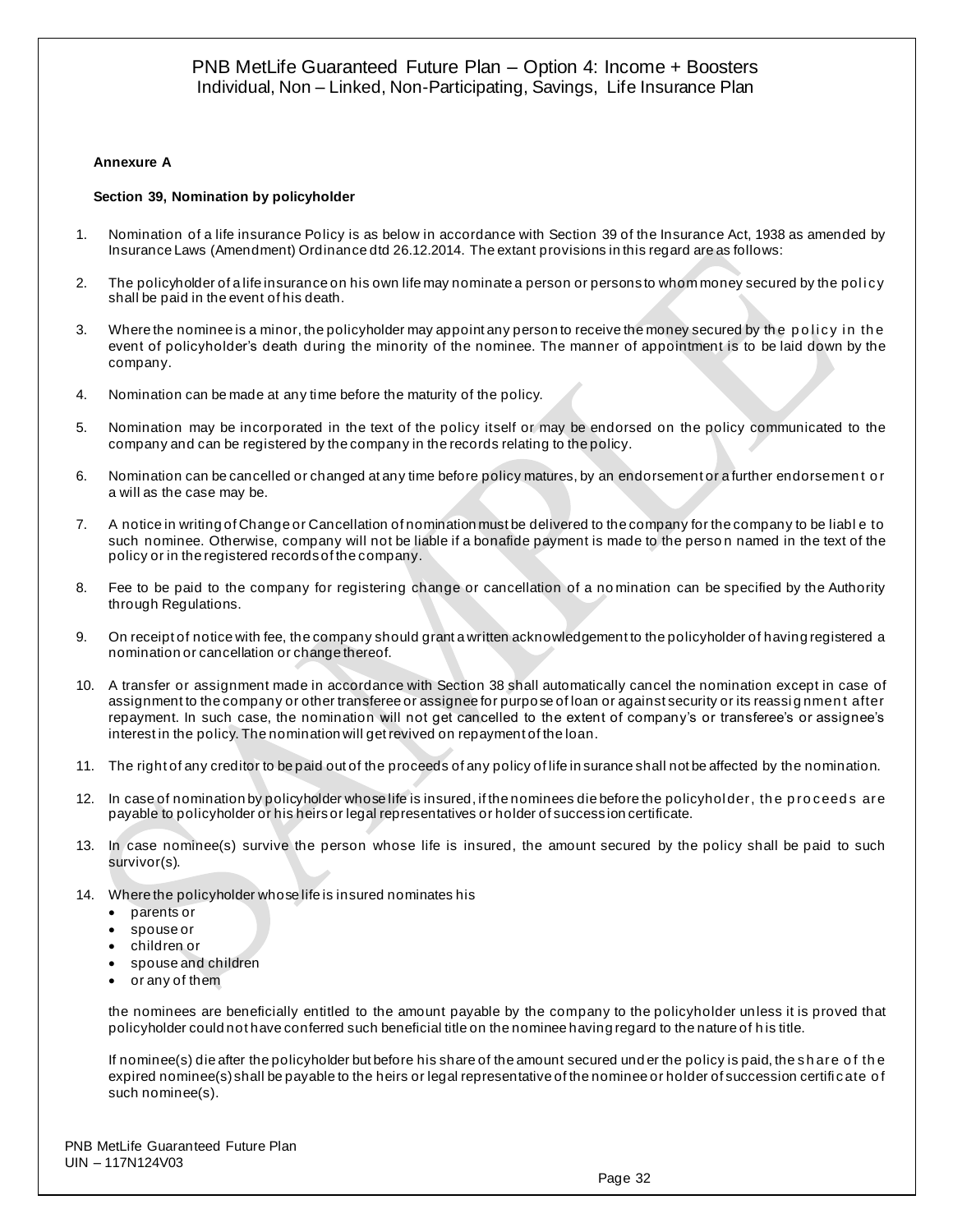- 15. The provisions of sub-section 7 and 8 (13 and 14 above) shall apply to all life insurance policies maturing for p aymen t after the commencement of Insurance Laws (Amendment) Ordinance, 2014 (i.e 26.12.2014).
- 16. If policyholder dies after maturity but the proceeds and benefit of the policy has not been paid to him because of his death, his nominee(s) shall be entitled to the proceeds and benefit of the policy.
- 17. The provisions of Section 39 are not applicable to any life insurance policy to which Section 6 of Married Women's Property Act, 1874 applies or has at any time applied except where before or after Insurance Laws (Ordinance) 2014, a nomination is made in favour of spouse or children or spouse and children whether or not on the face of the policy it is mentioned that it is made under Section 39. Where nomination is intended to be made to spouse or children or spouse and children under Section 6 of MWP Act, it should be specifically mentioned on the policy. In such a case only, the provisions of Section 39 will not apply.

[Disclaimer: This is not a comprehensive list of amendments of Insurance Act, 1938, as amended from time to time and only a simplified version prepared for general information. Policy Holders are advised to refer the Insurance Laws (Amendment) Act 2015 notified in the Official Gazette on 23rd March 2015 for complete and accurate details.]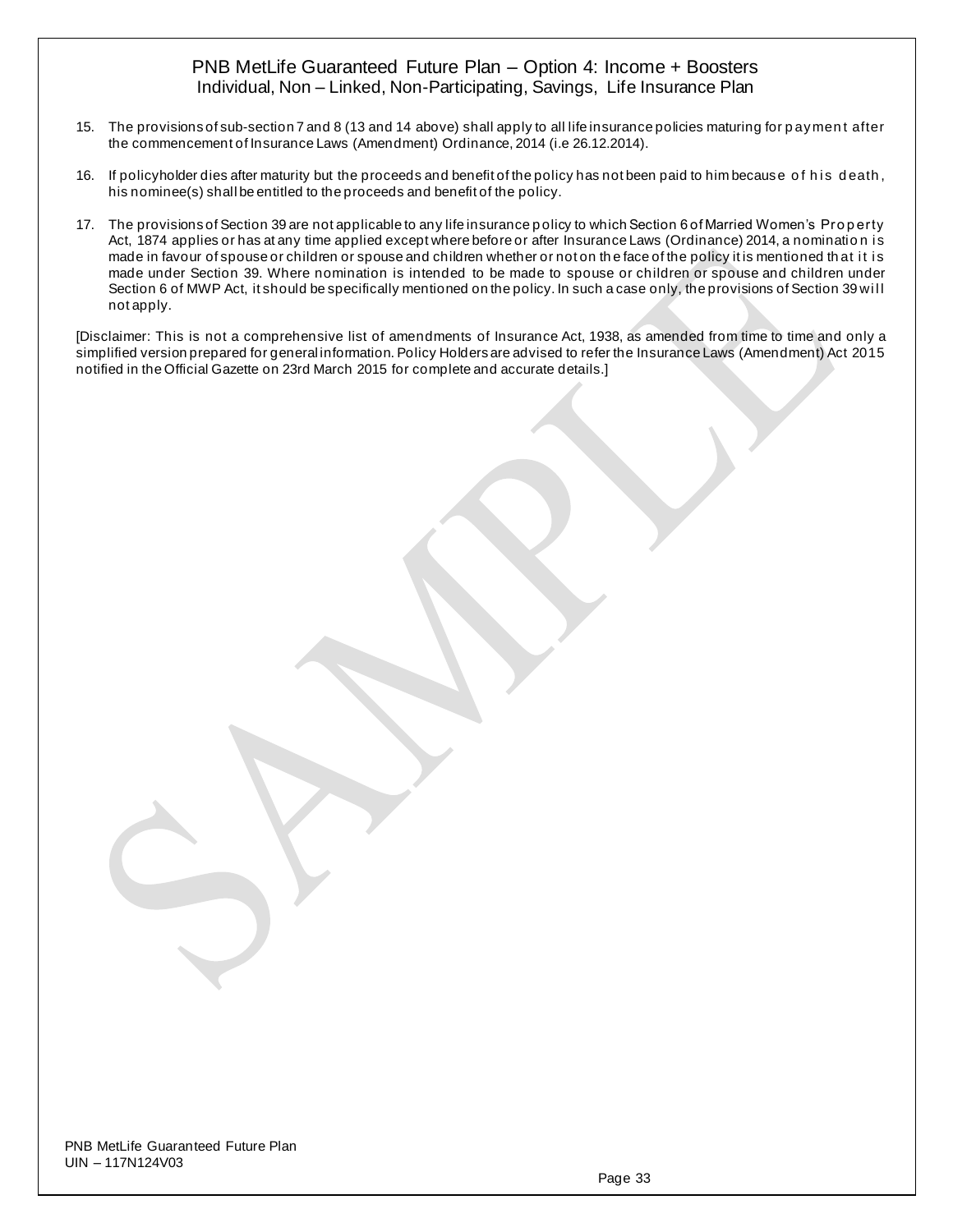#### **Section 38, Assignment and Transfer of Insurance Policies**

- 1. Assignment or transfer of a policy should be in accordance with Section 38 of the Insurance Act, 1938 as amended by Insurance Laws (Amendment) Ordinance dated 26.12.2014. The extant provisions in this regard are as follows:
- 2. This policy may be transferred/assigned, wholly or in part, with or without consideration.
- 3. An Assignment may be effected in a policy by an endorsement upon the policy itself or by a separate instrument under notice to the Company.
- 4. The instrument of assignment should indicate the fact of transfer or assignment and the reasons for the assignment or transfer, antecedents of the assignee and terms on which assignment is made.
- 5. The assignment must be signed by the transferor or assignor or duly authorized agent and attested by at least one witness.
- 6. The transfer of assignment shall not be operative as against an company until a notice in writing of the transfer or assignment and either the said endorsement or instrument itself or copy there of certified to be correct by both transferor and tran sferee or their duly authorised agents have been delivered to the company.
- 7. Fee to be paid for assignment or transfer can be specified by the Authority th rough Regulations.
- 8. On receipt of notice with fee, the company should Grant a written acknowledgement of receipt of notice. Such notice shall be conclusive evidence against the company of duly receiving the notice.
- 9. If the company maintains one or more places of business, such notices shall be delivered only at the place where the policy is being serviced.
- 10. The company may accept or decline to act upon any transfer or assignment or endorsement, if it has sufficient reasons to believe that it is
	- not bonafide or
	- not in the interest of the policyholder or
	- not in public interest or
	- is for the purpose of trading of the insurance policy.
- 11. Before refusing to act upon endorsement, the Company should record the reasons in writing and communicate th e same i n writing to Policyholder within 30 days from the date of policyholder giving a notice of transfer or assignment
- 12. In case of refusal to act upon the endorsement by the Company, any person aggrieved by the refusal may prefer a claim to IRDAI within 30 days of receipt of the refusal letter from the Company.
- 13. The priority of claims of persons interested in an insurance policy would depend on the date on which the notices of assignment or transfer is delivered to the company; where there are more than one instruments of transfer or assignment, the priority will depend on dates of delivery of such notices. Any dispute in this regard as to priority should be referred to Authority.
- 14. Every assignment or transfer shall be deemed to be absolute assignment or transfer and the assignee or transferee sh al l be deemed to be absolute assignee or transferee, except
	- (a) where assignment or transfer is subject to terms and conditions of transfer or assignment OR
	- (b) where the transfer or assignment is made upon condition that
		- (i) the proceeds under the policy shall become payable to policyholder or nominee(s) in the event of assignee or transferee dying before the insured OR
		- (ii) the insured surviving the term of the policy

Such conditional assignee will not be entitled to obtain a loan on policy or surrender the policy. This provision will prevail notwithstanding any law or custom having force of law which is contrary to the above position.

- 15. In other cases, the company shall, subject to terms and conditions of assignment, recognize the trans feree or assignee named in the notice as the absolute transferee or assignee and such person
	- shall be subject to all liabilities and equities to which the transferor or assignor was subject to at the date of transfer or assignment and
	- may institute any proceedings in relation to the policy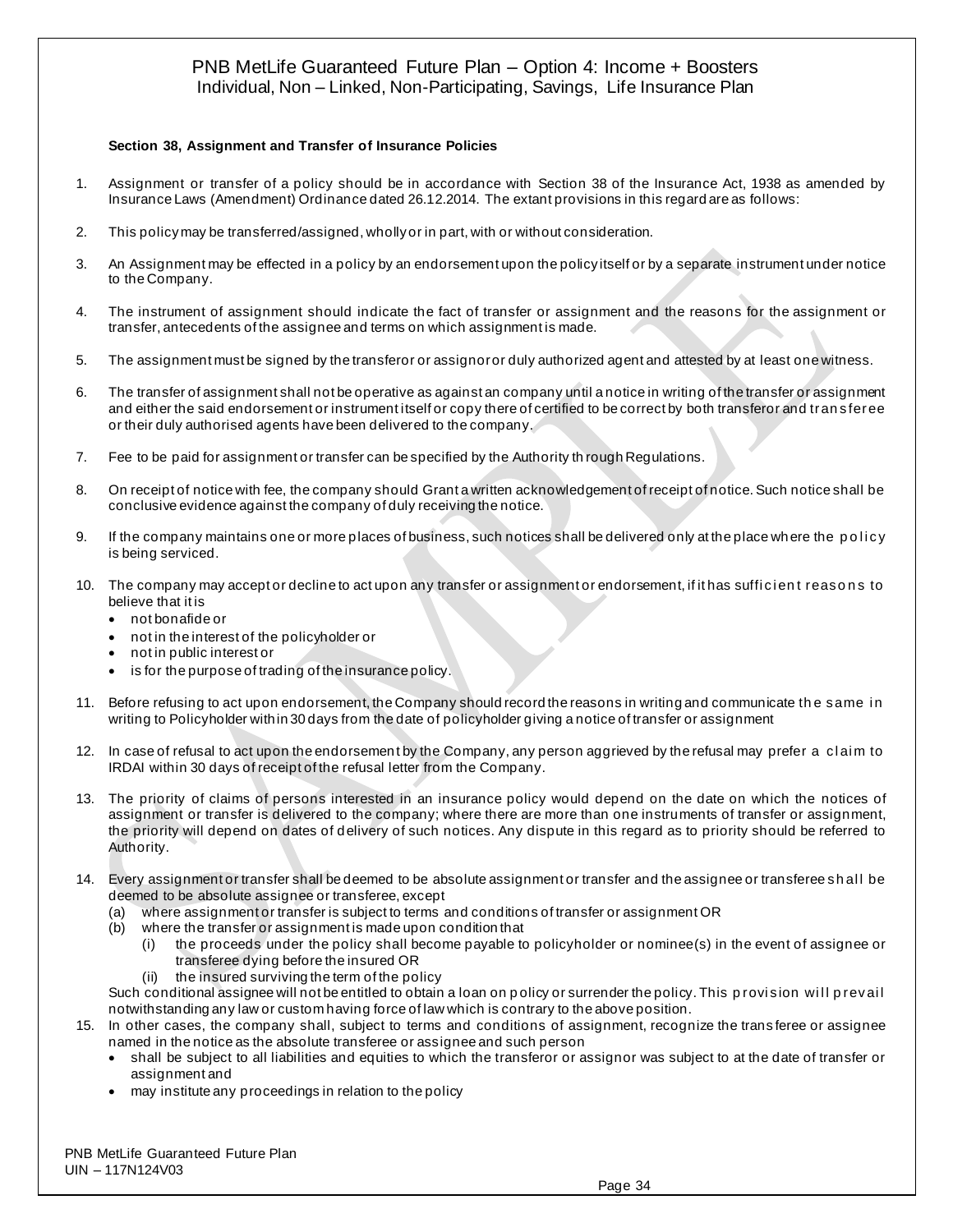• obtain loan under the policy or surrender the policy without obtaining the consent of the transferor or assignor or making him a party to the proceedings

Any rights and remedies of an assignee or transferee of a life insurance policy under an assignment or transfer effected before commencement of the Insurance Laws (Amendment) Ordinance, 2014 shall not be affected by this section. [Disclaimer: This is not a comprehensive list of amendments of Insurance Act, 1938, as amended from time to time and only a simplified version prepared for general information. Policy Holders are advised to refer the Insurance Laws (Amendment) Act 2015 notified in the Official Gazette on 23rd March 2015 for complete and accurate details.]